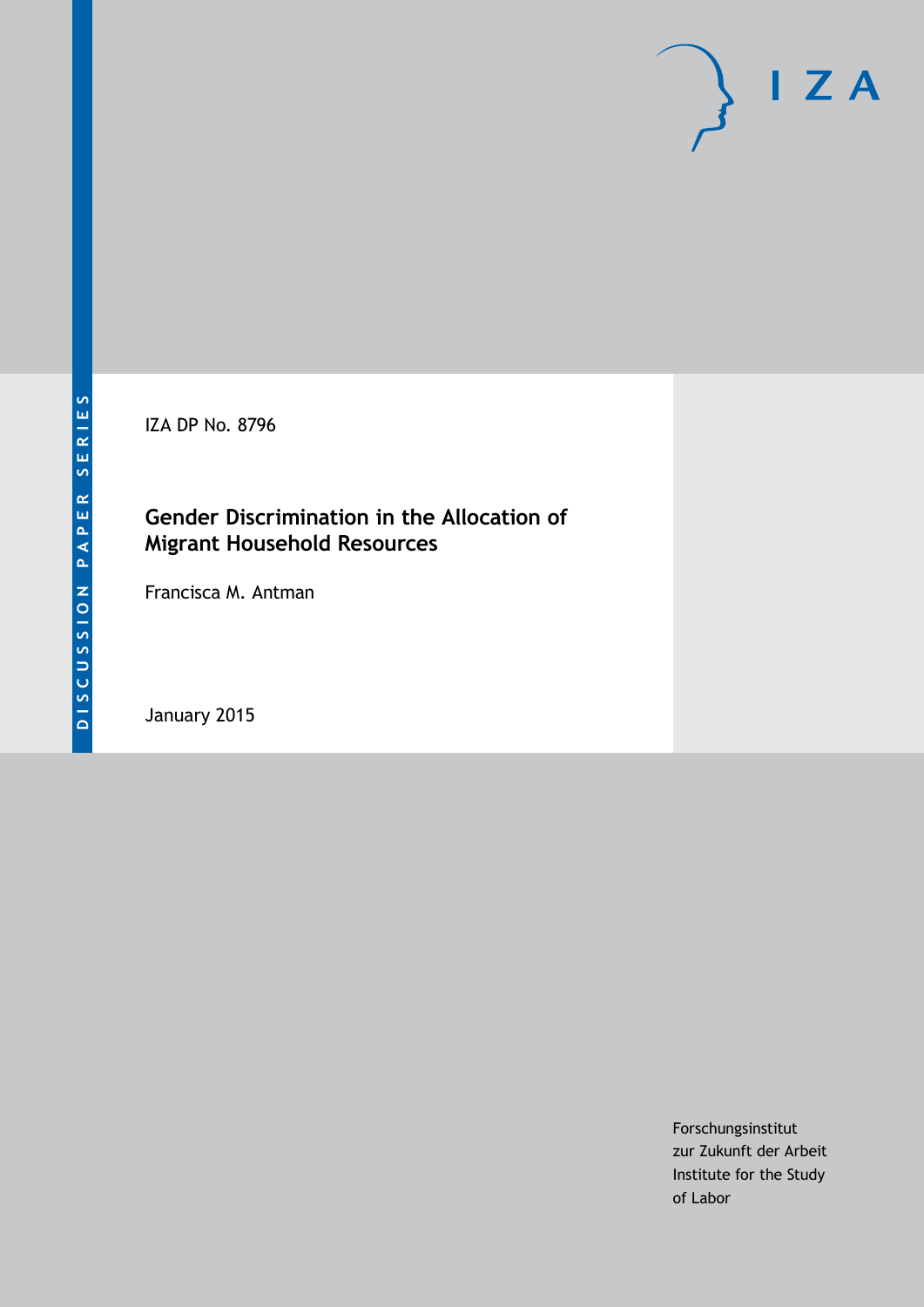# **Gender Discrimination in the Allocation of Migrant Household Resources**

**Francisca M. Antman**

*University of Colorado Boulder and IZA*

Discussion Paper No. 8796 January 2015

IZA

P.O. Box 7240 53072 Bonn Germany

Phone: +49-228-3894-0 Fax: +49-228-3894-180 E-mail: [iza@iza.org](mailto:iza@iza.org)

Any opinions expressed here are those of the author(s) and not those of IZA. Research published in this series may include views on policy, but the institute itself takes no institutional policy positions. The IZA research network is committed to the IZA Guiding Principles of Research Integrity.

The Institute for the Study of Labor (IZA) in Bonn is a local and virtual international research center and a place of communication between science, politics and business. IZA is an independent nonprofit organization supported by Deutsche Post Foundation. The center is associated with the University of Bonn and offers a stimulating research environment through its international network, workshops and conferences, data service, project support, research visits and doctoral program. IZA engages in (i) original and internationally competitive research in all fields of labor economics, (ii) development of policy concepts, and (iii) dissemination of research results and concepts to the interested public.

<span id="page-1-0"></span>IZA Discussion Papers often represent preliminary work and are circulated to encourage discussion. Citation of such a paper should account for its provisional character. A revised version may be available directly from the author.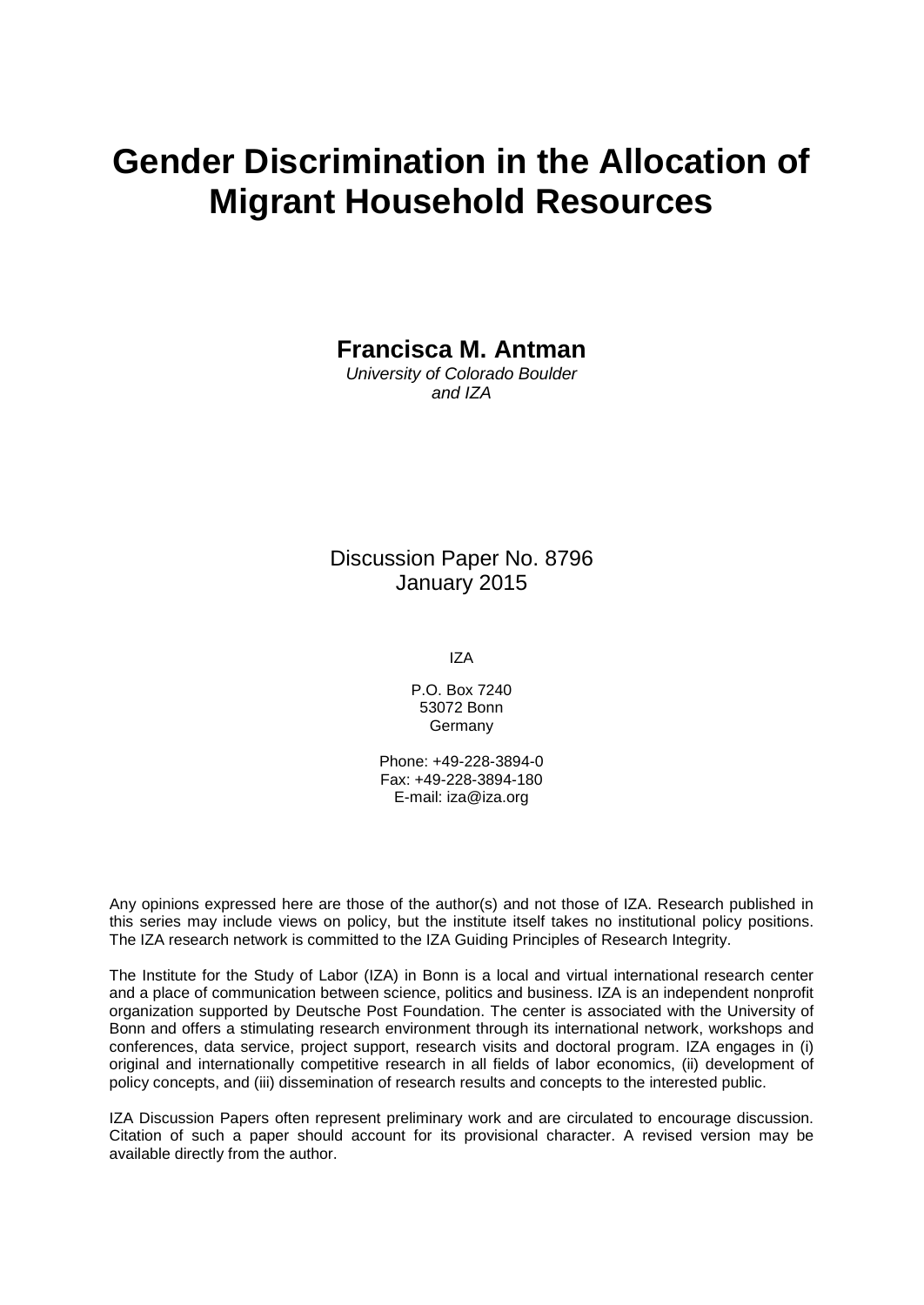IZA Discussion Paper No. 8796 January 2015

# **ABSTRACT**

# **Gender Discrimination in the Allocation of Migrant Household Resources[\\*](#page-1-0)**

This paper considers the relationship between international migration and gender discrimination through the lens of decision-making power over intrahousehold resource allocation. The endogeneity of migration is addressed with a difference-in-differences style identification strategy and a model with household fixed effects. The results suggest that while a migrant household head is away, a greater share of resources is spent on girls relative to boys and his spouse commands greater decision-making power. Once the head returns home, however, a greater share of resources goes to boys and there is suggestive evidence of greater authority for the head of household.

JEL Classification: O15, F22, D13, J16

Keywords: migration, intrahousehold allocation, gender discrimination, education, bargaining power

Corresponding author:

Francisca M. Antman Department of Economics University of Colorado Boulder 256 UCB Boulder, CO 80309 USA E-mail: [francisca.antman@colorado.edu](mailto:francisca.antman@colorado.edu)

I thank Terra McKinnish, Richard Akresh, Kate Ambler, Nava Ashraf, Tania Barham, Don Fullerton, Nabanita Datta Gupta, Mary Lopez, Ron Laschever, Darren Lubotsky, Shelly Lundberg, David McKenzie, Robert Pollak, and Elizabeth Powers for their feedback. I also thank three anonymous referees of this Journal, along with the editor, Klaus Zimmermann, for their help and guidance in preparing the final manuscript. Feedback from conference participants at the American Economic Association annual meeting, Northeast Universities Development Consortium Conference, Pacific Conference for Development Economics, Population Association of America annual meeting, Western Economic Association International meeting, and seminar participants at the University of Illinois at Urbana-Champaign, University of Massachusetts Boston, and Federal Reserve Bank of Atlanta is also appreciated. Any errors are my own.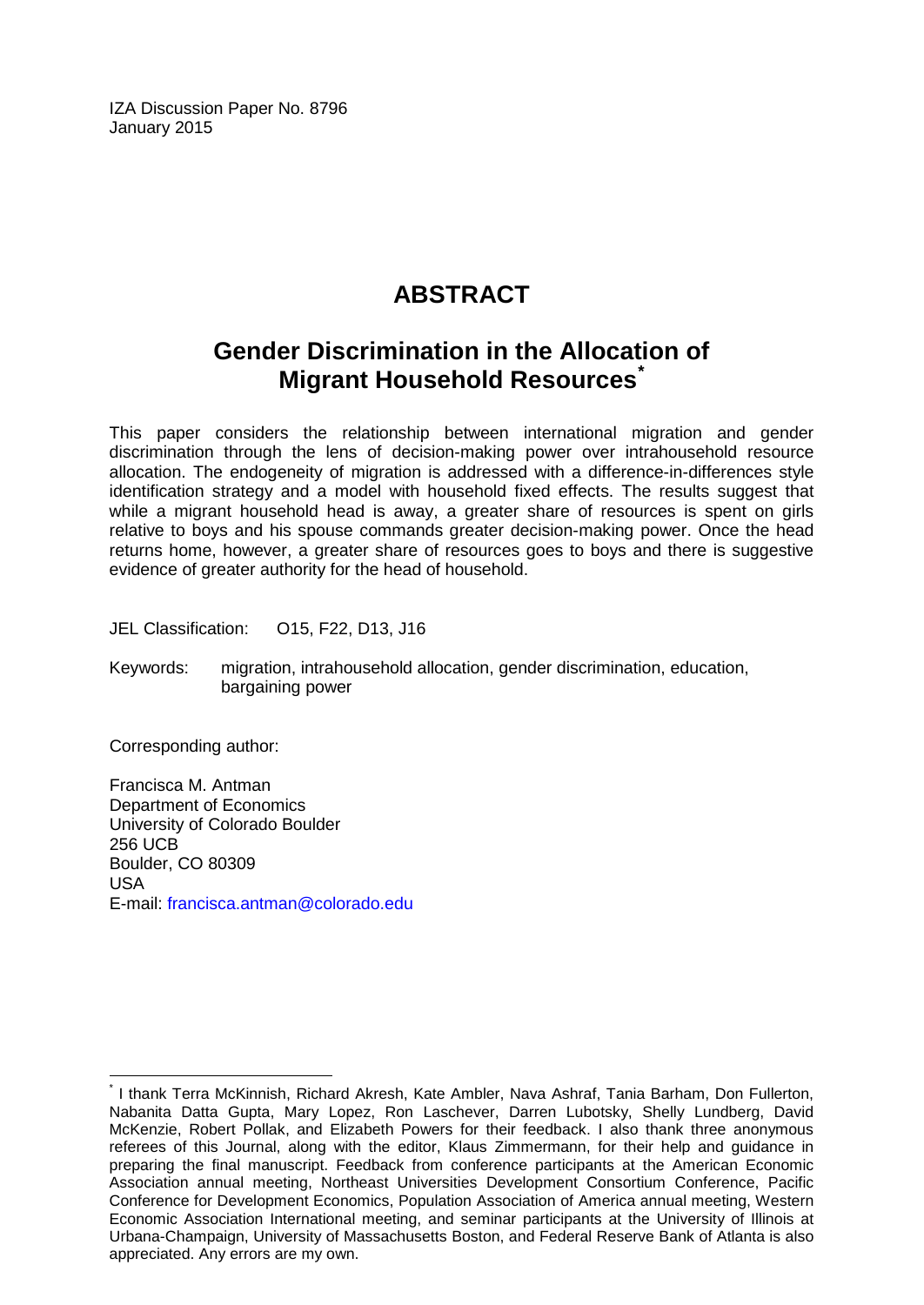# 1 Introduction

It is now widely acknowledged that parental migration can have important consequences for children that are left behind.<sup>1</sup> In theory, these effects are not unambiguously positive, due in part to the potentially offsetting influences of migrant remittances and parental absence from the home. But while there is now a large empirical literature evaluating the net impact of parental migration on children's outcomes (Hanson and Woodruff 2003; Yang, 2008; McKenzie and Rapoport 2011; Antman 2011b), much less is known about the mechanisms that underlie these effects. A deeper understanding of this process might also help explain why the overall impact of parental migration on outcomes such as child schooling and work often differs based on child gender (McKenzie and Rapoport 2011; Antman 2012; Cortes 2013). This paper goes beyond estimating the impact of migration on family members left behind to investigate the mechanisms behind these results. This is done by examining how migration affects the gender-specific share of expenditures on education and clothing explicitly, thereby establishing a mechanism whereby paternal migration affects gender discrimination directly.<sup>2</sup> This investigation is paired with an analysis of self-reported authority over household decisionmaking on these measures to examine whether there are corresponding shifts in decision-making power. The country of focus is Mexico, where men are more likely to migrate and thus be absent from the home, implying an important shift in household structure that would suggest a possible increase in the influence of women left behind. Does migration of the head of household

<sup>&</sup>lt;sup>1</sup>See Antman (2013) for a review of the literature on this topic.

<sup>&</sup>lt;sup>2</sup>In the absence of data on expenditures by gender of children, an alternative approach might infer discrimination in child expenditures by linking expenditures on adult goods with household gender composition, as in Deaton (1989).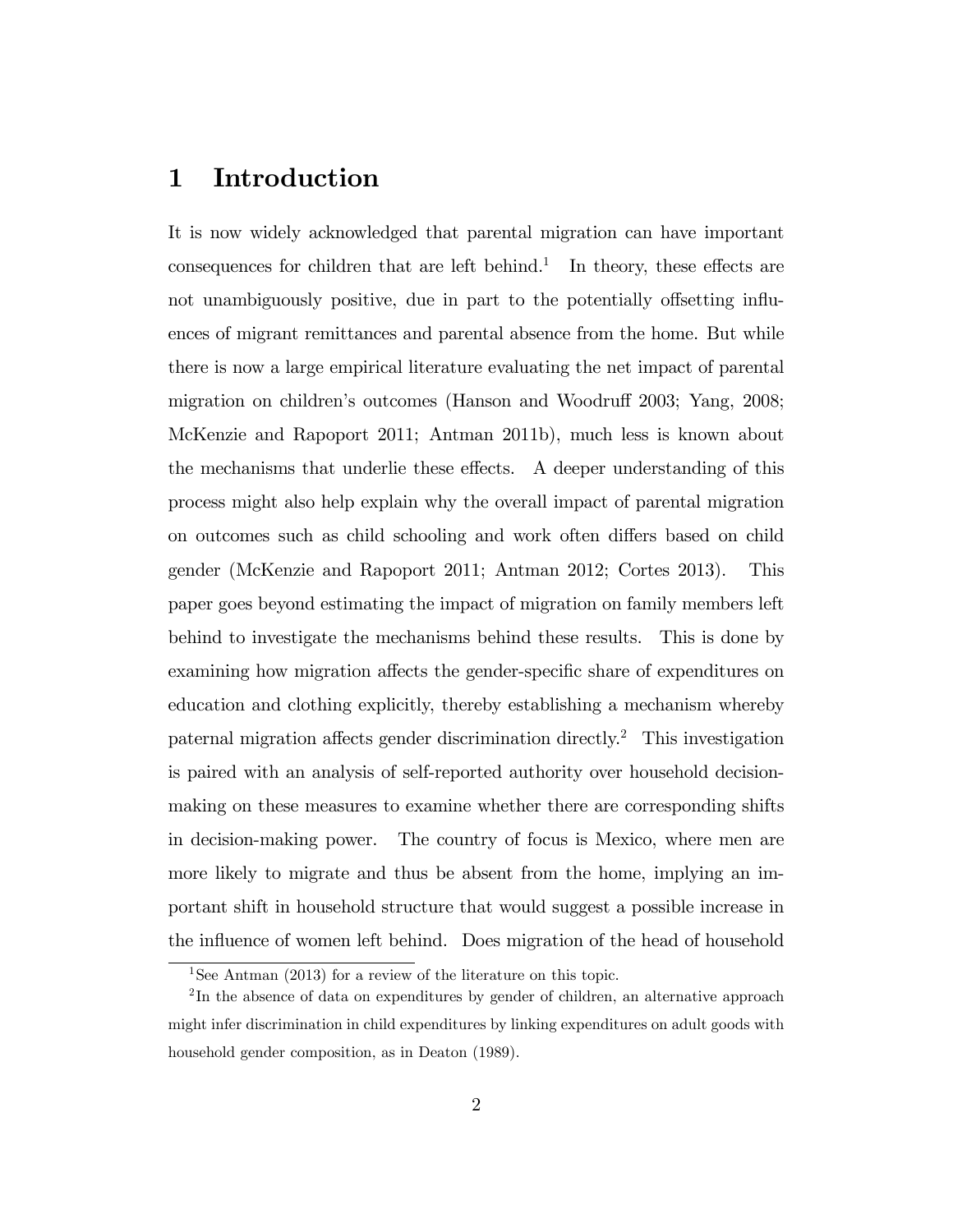coincide with a shift in expenditures toward girls? Is there a commensurate increase in women's decision-making power?

Linking the impact of migration with changes in the gendered pattern of expenditures and decision-making power also connects this paper with the literature on the allocation of resources within families and households. Studies in this area have largely focused on shifting the balance of bargaining power between men and women by increasing the resources one spouse brings to the household, for instance through targeted cash transfers and government programs (Attanasio and Lechene 2002; Bobonis 2009; Duáo 2003) or labor supply (Antman 2014). This research lies at the heart of the literature on the economics of the family and is most closely associated with testing the unitary or common preference model of the household, the proposition that household decisions can be treated as though they were made by a single decision-maker (Lundberg and Pollak 1996; Thomas 1990). Several studies have found that increasing a woman's bargaining power results in an improvement for girls' health outcomes and not boys (Duflo 2003; Thomas 1994), suggesting that the status quo bargaining process may discriminate against girls and thus contribute to gender gaps in health outcomes. In contrast, this paper suggests an additional way in which women can increase their authority without necessarily changing their resources, but which has for the most part been overlooked: spousal control over the allocation of resources.<sup>3</sup> Antman  $(2012)$  presents evidence in line with this story by showing that a father's migration to the

 $3$ Chen (2006, 2012, 2013) provides notable exceptions by suggesting that one spouse's migration can lead to imperfect monitoring of time allocations in sending households and thus proposes a mechanism to identify non-cooperative behavior among spouses in China. Unfortunately, the time allocation data for children available in the Mexican data used here does not allow for similar analysis.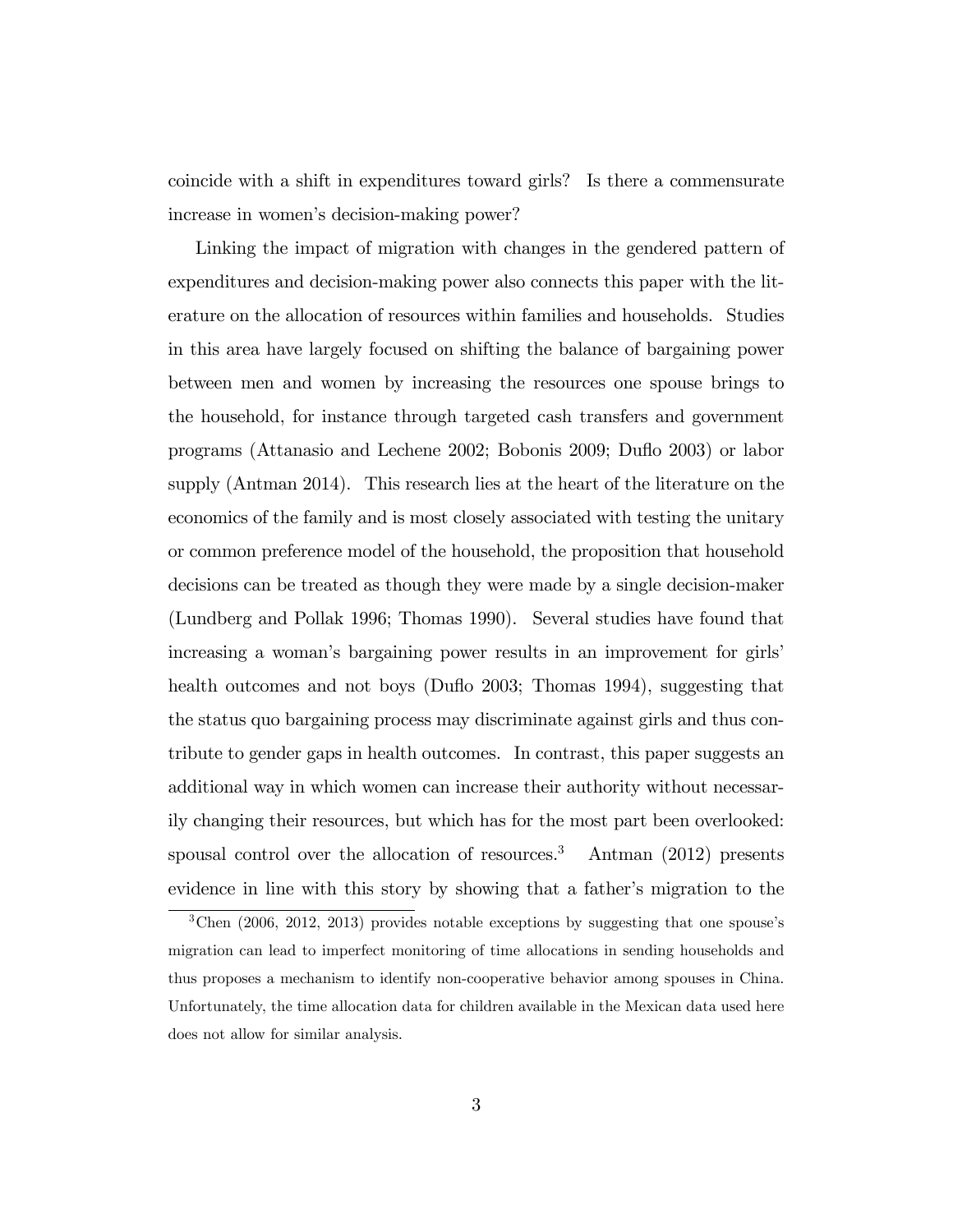U.S. results in statistically significant increases in educational attainment for his daughters, but not his sons. This is consistent with broader evidence that the gender gap in educational attainment has been falling in Mexico (OECD 2014), leading one to question the extent to which the surge in Mexican emigration over the past three decades (Hanson and McIntosh 2010) may have resulted in shifting expenditure patterns toward the education of girls in particular.<sup>4</sup> Migration and the family separation that it entails can thus provide a window into household decision-making and suggest how women might choose to spend household resources differently were they the sole decision-makers.

To explore these questions, I use data from the Mexican Family Life Survey (MXFLS), a two-wave panel survey which began interviewing respondents in 2002 and again in 2005. Quite significantly, the MXFLS asks questions about permanent and temporary migration and follows Mexican migrants into the United States with a surprisingly high re-contact rate around 90 percent (Rubalcava and Teruel 2007). Importantly, the MXFLS also collects detailed information on household spending, including expenditure data on education and children's clothing by gender. Couples are also individually asked to identify who is responsible for making decisions regarding these expenses.

Estimation is not entirely straightforward, however, because migrants selfselect and thus parental migration may be correlated with the same factors that determine intrahousehold allocations. As in Antman (2011a), I first adopt an

<sup>4</sup>Mexican women overall have slightly lower educational attainment than Mexican men (8.6 versus 9.1 years on average), but education levels are roughly similar for 25-34 year-olds (9.4 years for women versus 9.5 for men) (OECD 2014). Note that averages across OECD countries reveal that younger cohorts of women actually display slightly higher levels of educational attainment than men (OECD 2014), suggesting that Mexican women may still make further progress relative to men.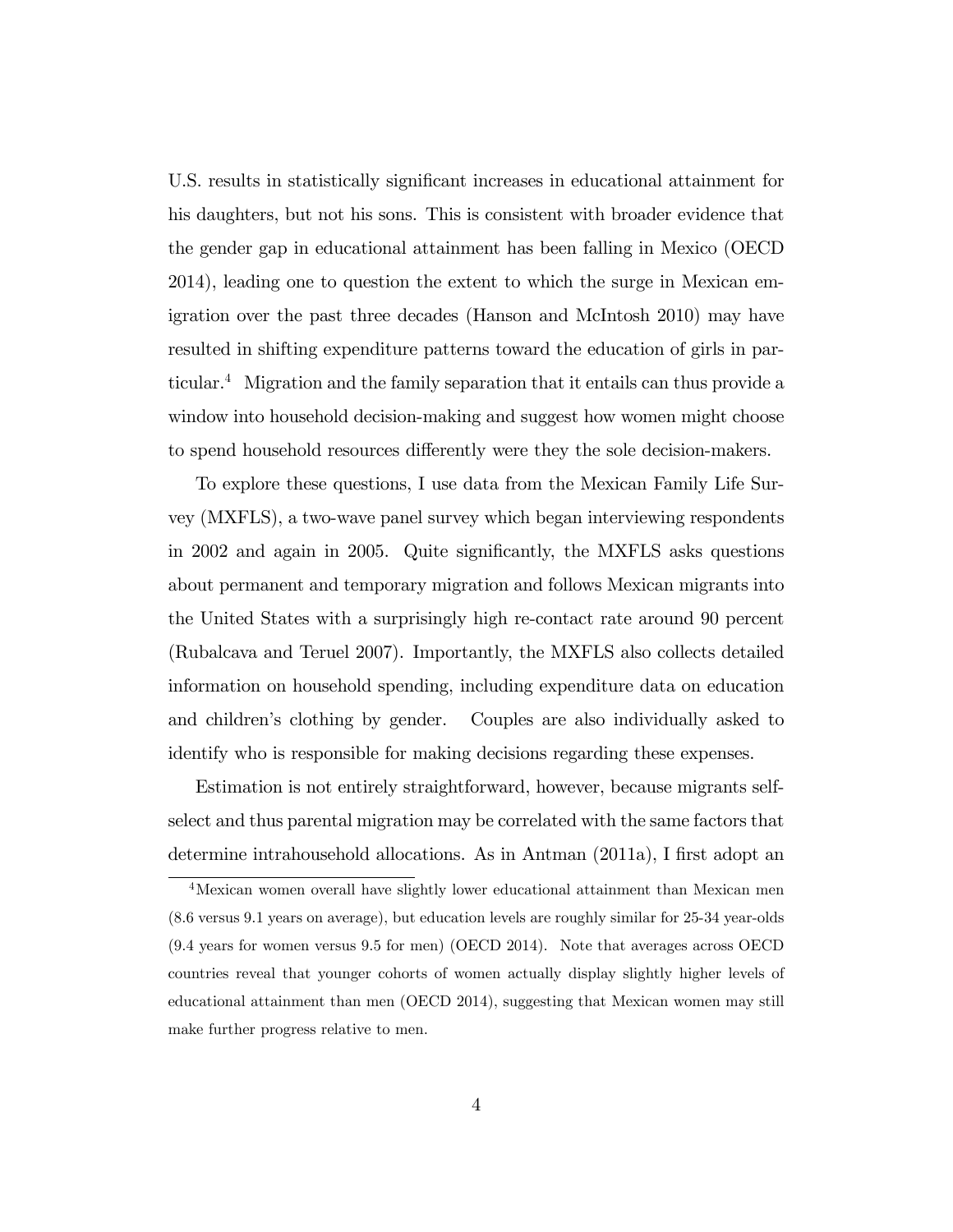identification strategy inspired by difference-in-differences, where I attempt to net out migrant selection by looking at the set of household heads that have had recent U.S. migration experience and compare those who have already returned to Mexico with those that are still in the U.S. Evidence from this empirical strategy suggests that the share of resources devoted to boys drops when the head of household is in the U.S. However, some may be concerned that return migration to Mexico is endogenous as well, thus contaminating these estimates with an additional selection problem.<sup>5</sup> For instance, a family that values boys above girls and spends more on boys may also be more likely to send migrants on recurrent trips to the U.S. To address these concerns, I use a household fixed effects strategy that allows me to net out any time-invariant sources of endogeneity that may have resulted in a non-causal correlation between parental migration and children's outcomes.

As with all longitudinal identification strategies, some may be concerned that time-varying sources of endogeneity affect both migration and the allocation of resources within the household. To address this, I first provide suggestive evidence showing no statistically significant differences in the probability a household hits a time-varying observable economic shock based on whether the head has had any recent migration experience. However, some may still be concerned that households hit an unobservable shock between survey waves that induces the father to migrate and also forces children out of school. If boys are more likely to drop out first and enter the work force, as opposed to their sisters dropping out and working in the labor force or at home, this would result in a bias toward the finding that educational expenditures are

<sup>&</sup>lt;sup>5</sup>Such concerns would be consistent with evidence from Campos-Vazquez and Lara (2012) showing that return migrants are negatively selected relative to non-migrants in Mexico over this period of time.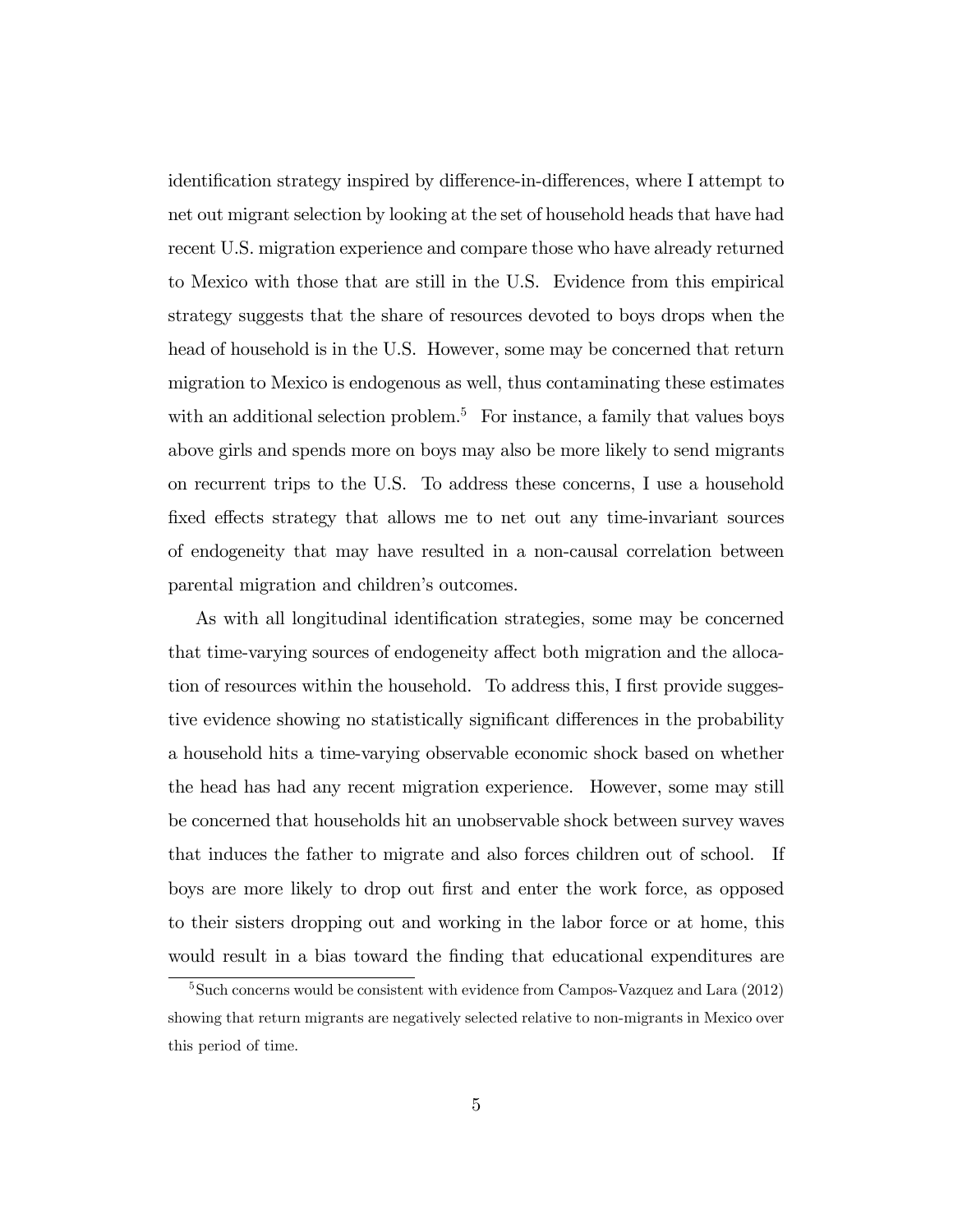shifted toward girls while fathers are away. Nevertheless, this type of explanation cannot account for the finding that children's clothing expenditures, which explicitly exclude school uniforms, are also shifted toward daughters while fathers are away. In any case, the question remains why boys in particular would receive a lower fraction of resources while their fathers are away versus when they are present. Thus, the use of separate outcome variables related to clothing and educational expenditures casts doubt on competing explanations.

To investigate the mechanism behind these results, I examine data on who is reportedly responsible for making decisions regarding children's education and clothing and link it with data on the migration experience of the head of household. Suggestive evidence from this analysis indicates that while a head is migrating, he is less likely to be responsible for these decisions and his spouse is more likely to be involved in making these choices. Interestingly, some evidence suggests this pattern is reversed when a head has had recent migration experience but is not currently away, i.e. he is more likely to be involved in decisions and his spouse is less likely to be. Together, this evidence is consistent with a story in which the head's decision-making power wanes while he is away, resulting in a shift in resources toward girls, but then resurges upon his return, inducing a relative increase in resources for boys over girls.

The paper proceeds as follows: Section 2 discusses the cross-sectional and longitudinal empirical strategies; Section 3 describes the MXFLS data used in the analysis and reviews summary statistics that preview the results; Section 4 presents the results on the relationship between international migration, household expenditures, and decision-making power; Section 5 interprets the results and Section 6 concludes.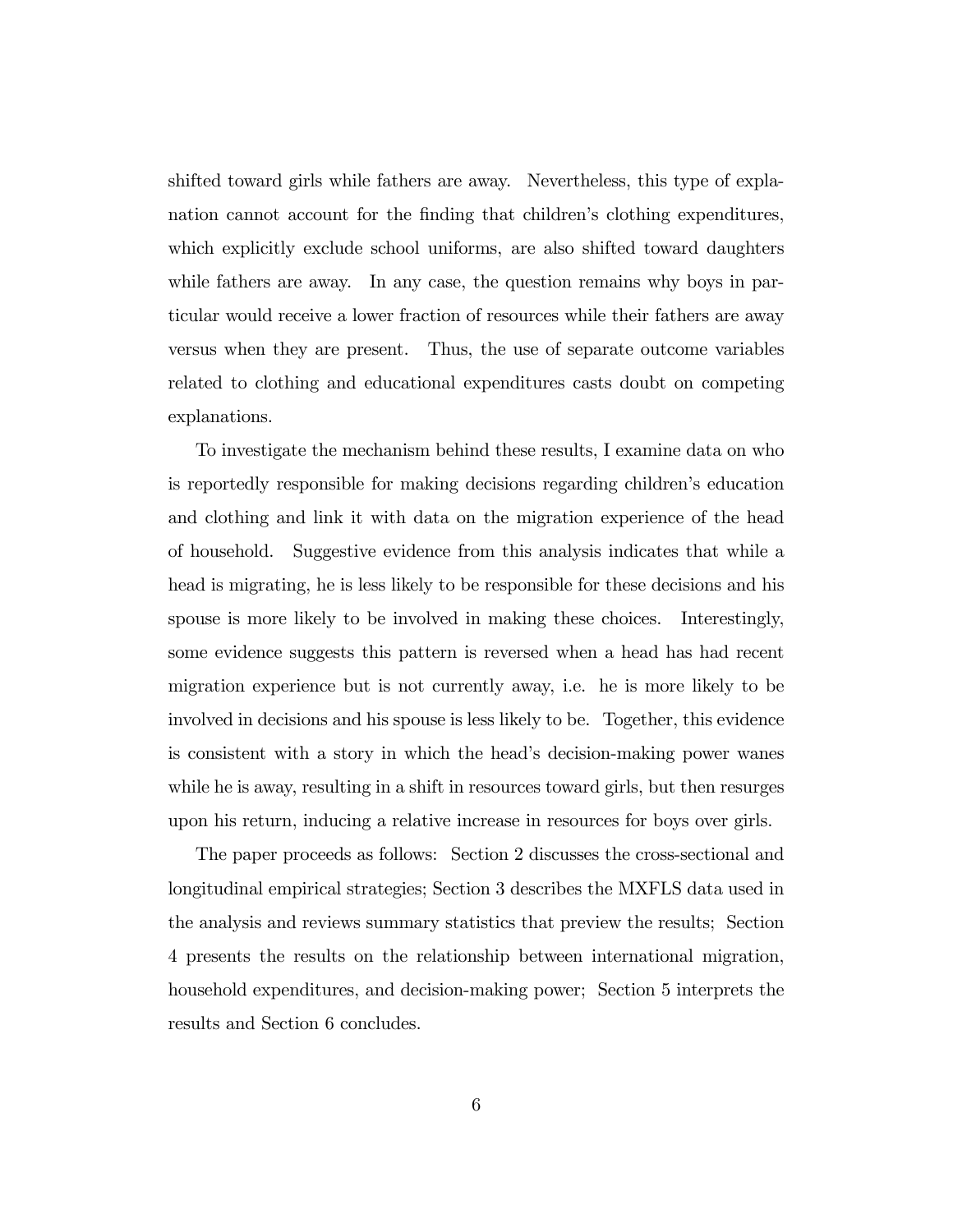# 2 Empirical strategy

The ideal experiment to study the effects of parental migration on gender discrimination within the household would randomly select some fraction of Mexican household heads for migration to the U.S., while the remaining household heads stayed at home.<sup>6</sup> In such an experiment, we could then simply take the difference between the fraction of resources spent on boys for those households with heads in the U.S. and those not in the U.S. as a measure of the effect of migration on the allocation of resources by gender. Of course, the problem in using this measure as our estimate in the real world is that Mexican migrants self-select, and migration could be correlated with unobserved factors affecting household expenditures.

Nevertheless, this hypothetical experiment provides the motivation for a potential identification strategy. By looking within the sample of families where household heads have all had recent migration experience, we can arguably control for the unobserved factors which may have induced migration and may well be correlated with household expenditures. As in Antman (2011a), the idea is to compare families where the head is still absent in the U.S. with those families in which the migrant head has already returned home. In the simplest model with no control variables, it can be estimated as a crosssectional regression model on the sample of all households with heads who have had recent migration experience, but where some heads are still in the U.S.

<sup>6</sup>For a similar migration experiment, see Gibson, McKenzie, and Stillman (2008) who evaluate the effects of the New Zealand migration lottery program for families of Tongan migrants. While the omnibus results from these experiments are extensive, they do not examine gender discrimination within the immediate family.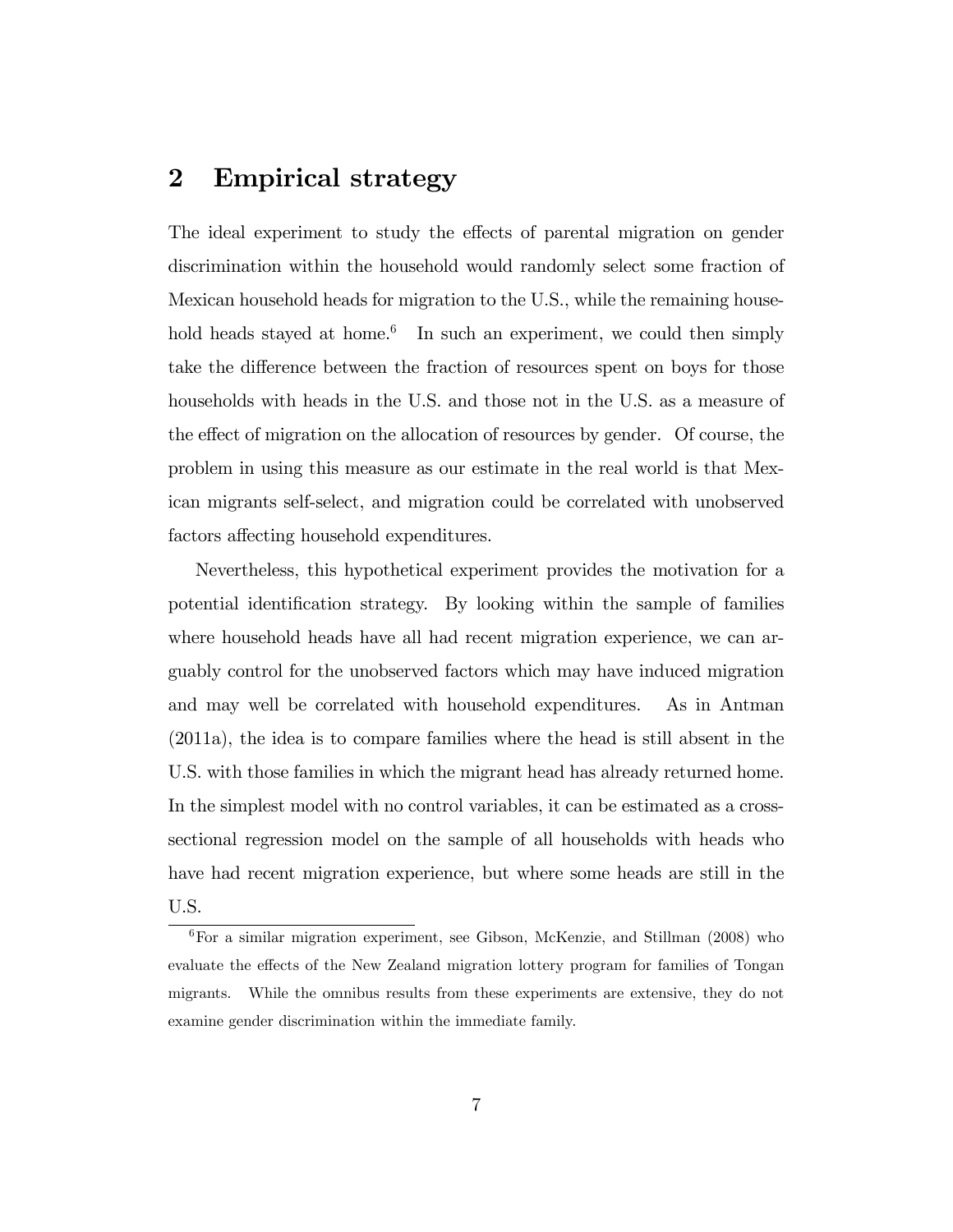In this hypothetical scenario the sample would include two groups of households:

(a) Households with heads who are currently in the U.S., and thus by definition have had recent U.S. migration experience.

(b) Households with heads who have had recent U.S. migration experience, but have already returned to Mexico.

The independent variable of interest,  $CurrUSMig_{it}$ , is an indicator for whether the household head is still in the U.S. and zero otherwise. We could then estimate

$$
Y_{it} = \alpha_0 + \alpha_1 CurrUSMig_{it} + \epsilon_{it} \tag{1}
$$

where the dependent variable measures the resources spent on boys as a fraction of total resources spent on boys and girls in a specific expenditure category. In this specification,  $\alpha_1$  is the coefficient of interest because it tells us the additional effect of currently having a head in the U.S. on the expenditure share, over and above any effects due to selection into migration which would be common to those household heads who have recently migrated to the U.S. but have already returned to Mexico.

Alternatively, we can recover the same estimate,  $\alpha_1$ , in a slightly more complex model where we also include the sample of households who have not recently been to the U.S.

Here, the sample includes three groups of households:

(a) Households with heads who are currently in the U.S., and thus by definition have had recent U.S. migration experience.

(b) Households with heads who have had recent U.S. migration experience, but have already returned to Mexico.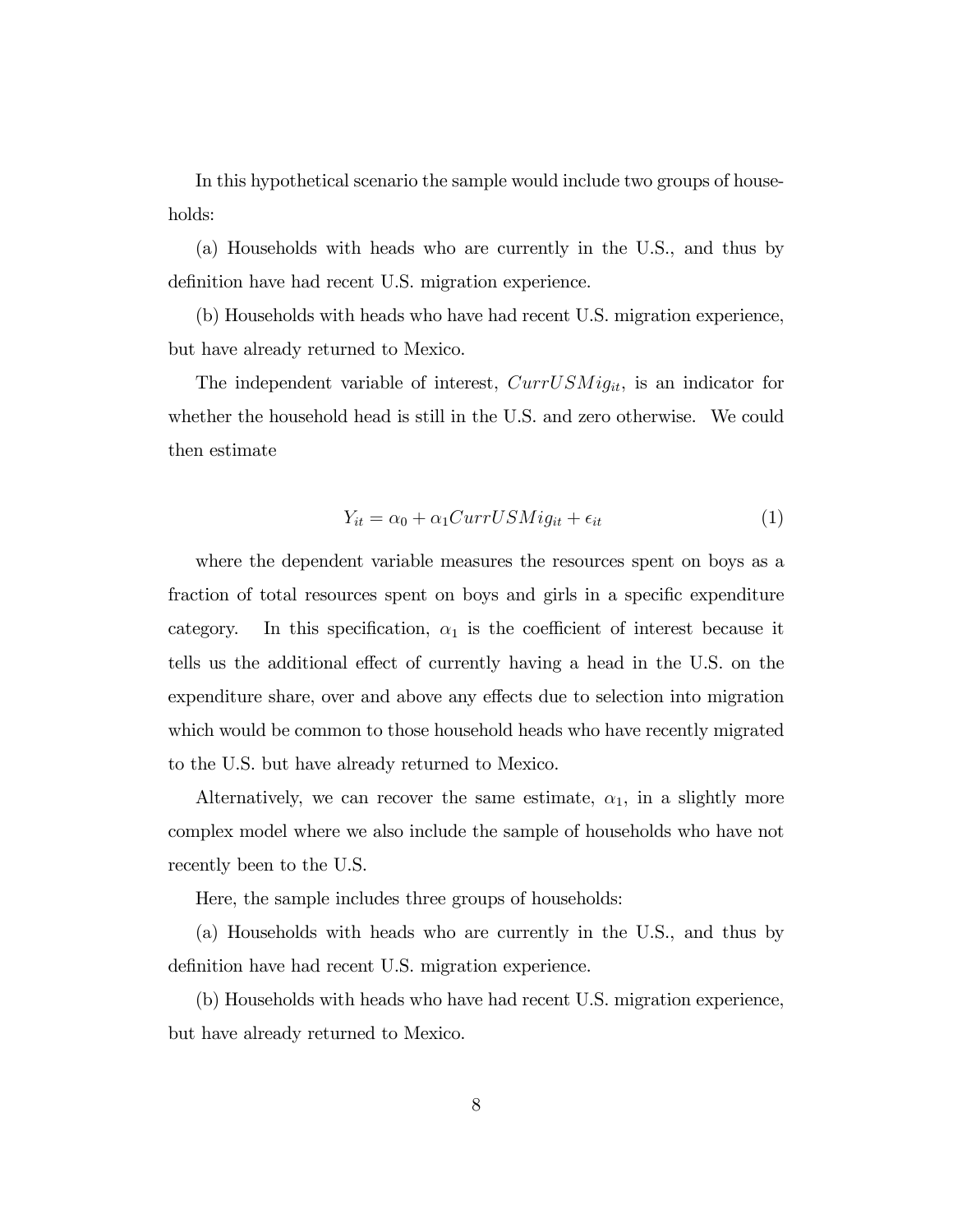(c) Households with heads who have not recently been to the U.S.

In this specification, it is useful to combine groups  $(a)$  and  $(b)$  into one group defined by the indicator  $USMigExperiment_{it}$ , which equals one for all households with heads who have recently been to the U.S., regardless of whether they are currently in the U.S. or have already returned to Mexico. We can then estimate

$$
Y_{it} = \beta_0 + \beta_1 USMigExperiment + \beta_2 CurrUSMig_{it} + \varsigma_{it}.
$$
 (2)

Thus, just as in equation  $(1)$ , we can recover the coefficient of interest, that is  $\alpha_1 = \beta_2$ <sup>7</sup> An advantage of estimating equation (2) as opposed to equation (1) is that it also allows for a comparison of groups (a) and (b) with group (c), households that have not recently experienced migration. More explicitly,  $\beta_1 + \beta_2$  gives an estimate of the additional effect of having a head currently in the U.S. relative to having a head that did not migrate.  $\beta_1$ gives an estimate of the effect of having a head who recently returned from a migration trip relative to having a head that did not migrate since it is only for group (b) that  $USMigExperiment = 1$  and  $CurrUSMig_{it} = 0$ . While the latter two estimates are potentially biased as they do not control for selection into migration, they do provide a baseline of the OLS estimate which we may later compare with the fixed effects results below. Thus, this type of differencein-differences strategy allows for a direct comparison of outcomes between three groups whose household bargaining structure may have been altered by migration: those who have recently returned from a migration trip, those who are still away, and those with no recent migration experience.

<sup>&</sup>lt;sup>7</sup>Note that with this model, the means of the dependent variable for groups  $(a)$ ,  $(b)$ , and (c), respectively, are:  $Y_a = \beta_0 + \beta_1 + \beta_2$ ,  $Y_b = \beta_0 + \beta_1$ ,  $Y_c = \beta_0$ .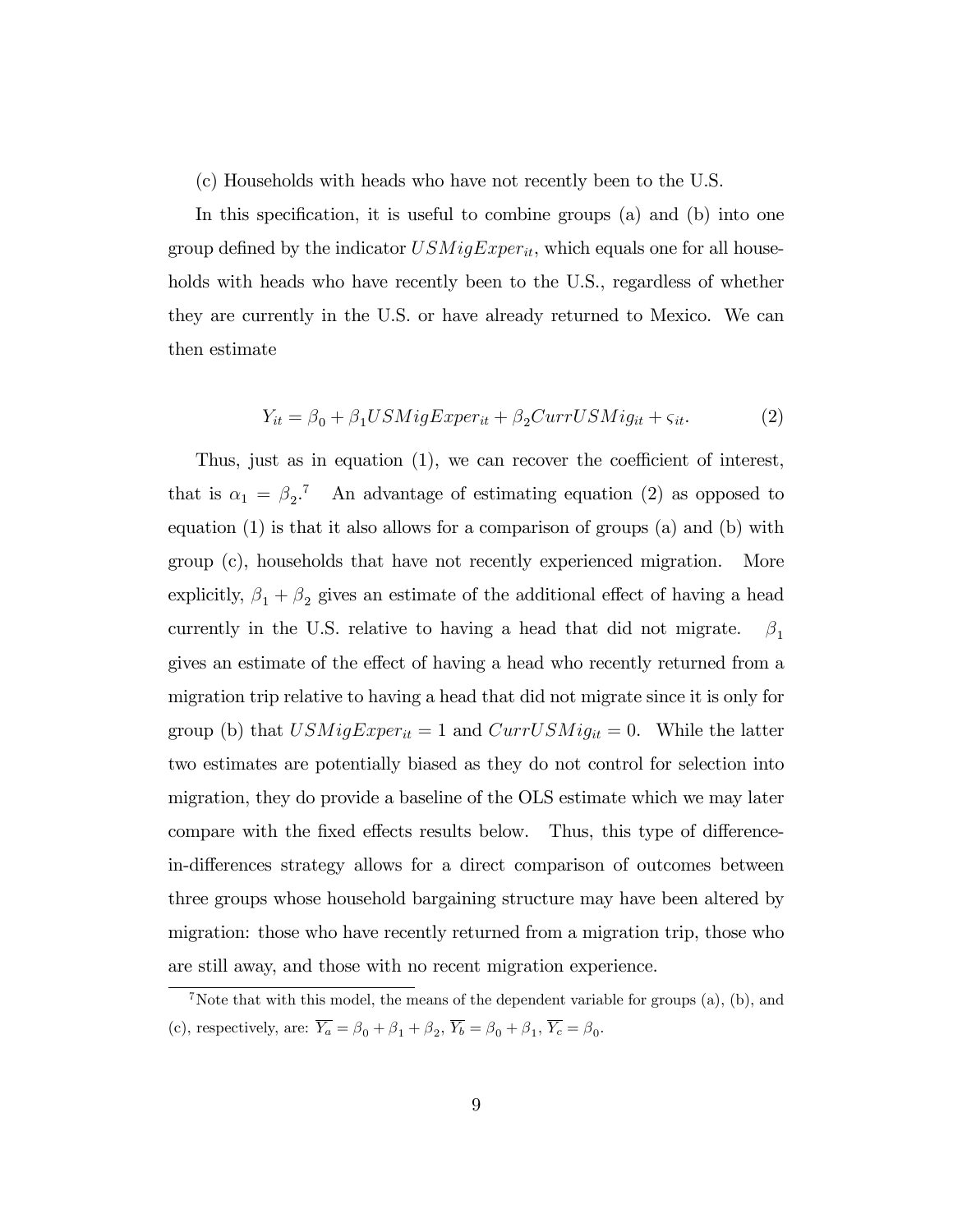Including additional controls is straightforward and will form the first regression to be estimated:

$$
Y_{it} = \beta_0 + \beta_1 USMigExperiment + \beta_2 CurrUSMig_{it} + X_{it}\delta + \epsilon_{it}.
$$
 (3)

The vector of covariates  $X_{it}$ , includes the number of household members falling into the following gender and age-specific categories: females 0-5 yearsold, females 6-12 years-old, females 13-17 years-old, females 18-64, and females that are at least 65 years-old. The analogous categories for males are also included, along with dummy variables indicating whether the household is in an urban area, and dummies indicating the survey year and month. Since this cross-sectional regression is implemented on a panel data set, I have included the time subscript over the two waves of the survey  $(t = 1, 2)$  and cluster standard errors at the household level.

The spirit of the identification strategy presented above acknowledges that households may differ due to the endogeneity of out-migration, but comparing households who have all had recent migration experience reduces this problem. An additional challenge is presented by the possibility that return migration to Mexico may also be endogenous. Thus, households with migrant heads who have returned to Mexico by the time of the survey may be different in unobservable ways from households with heads still in the U.S., and it is these differences that may explain differences across households in the gendered allocation of resources. To address this concern, I exploit the panel nature of the MXFLS and run the above regression with household fixed effects:

$$
Y_{it} = \theta_1 USMigExperiment + \theta_2 CurrUSMig_{it} + X_{it}\phi + \eta_i + \varepsilon_{it} , \qquad (4)
$$

where  $\eta_i$  is a household-specific error term constant across both waves of the survey. Thus, controlling for time-invariant factors at the household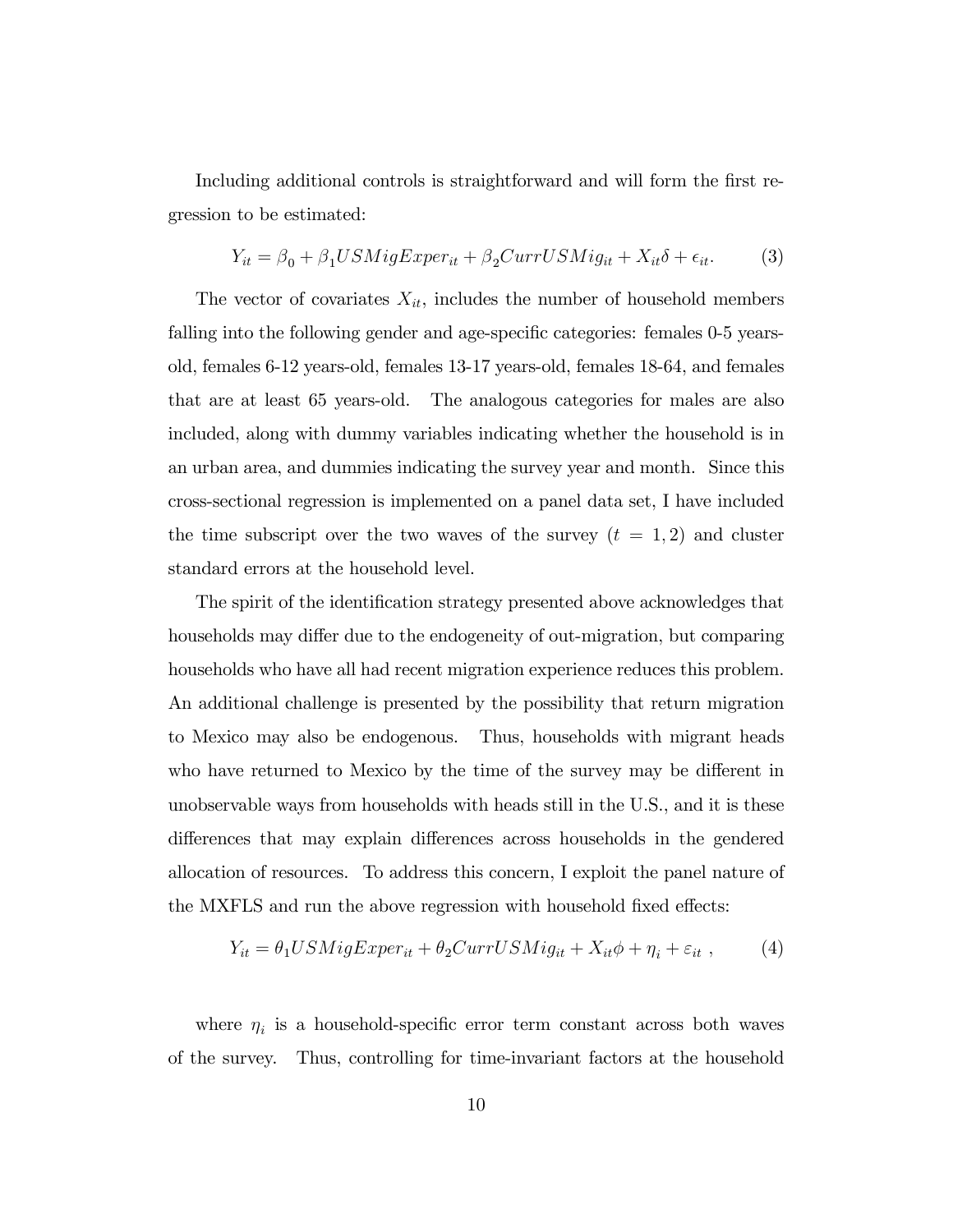level allows us to net out factors which affect both out- and return migration and which may be correlated with household outcomes. Although the variation identifying the coefficients of interest in equation  $(4)$  comes from changes within households over time as opposed to across households, the interpretation of the coefficients of interest remains the same, with the important caveat that we can now make a more robust causal connection between migration and household outcomes. Provided that the selection factors we are concerned about are time-invariant, a compelling feature of this research design is that we can recover causal estimates of the total impact of having a migrant currently in the U.S. relative to the head having remained at home  $(\theta_1 + \theta_2)$ , as well the impact of the head recently having returned from a migration trip relative to not having migrated  $(\theta_1)$ .

As mentioned above, household fixed effects will not address time-varying sources of endogeneity and some may be concerned that a time-varying shock determines both the head's migration patterns and the allocation of resources within his household. For instance, one might expect expenditures in education to shift toward girls if a negative shock determined both that a household head migrated and that his sons dropped out of school to enter the labor market. For this reason, I also consider the expenditure shares on children's clothing, an outcome that explicitly excludes school uniforms, and thus would be expected to move in the opposite direction of education expenditures if such a time-varying shock were behind the results. I also present suggestive evidence from summary statistics showing that observable household economic shocks are not statistically more or less likely in migrant households.

Finally, an investigation of how gender discrimination changes with migration of the head of household would not be complete without some evidence of a mechanism. The analysis below focuses on two classes of decision-making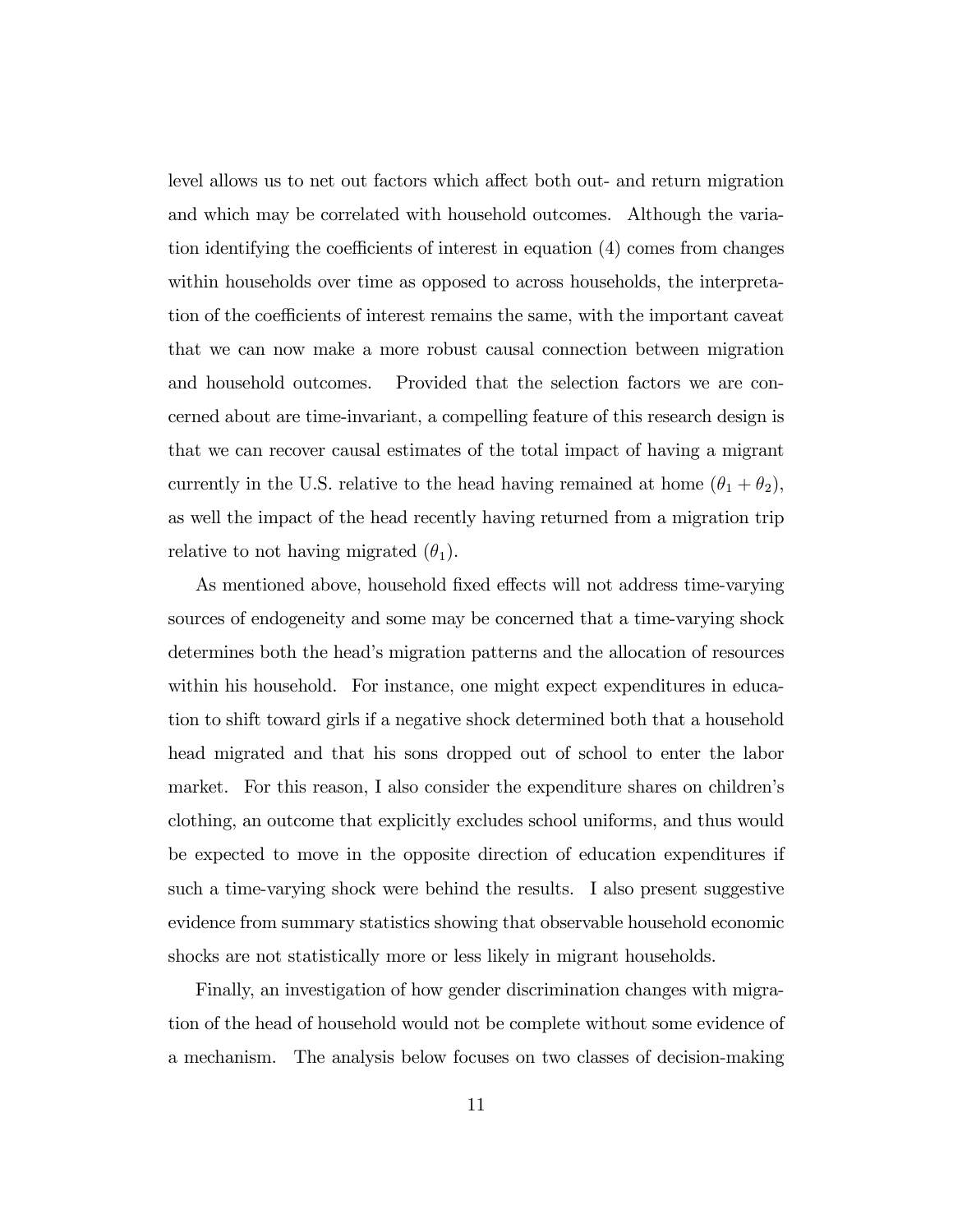outcomes in place of  $Y_{it}$  in equations (1) and (2): the degree to which the household head is involved in making decisions regarding education and children's clothing and the extent to which his spouse is involved in making the same decisions. In this way, the impact of migration on household decisionmaking can be tied to the effect of migration on intrahousehold expenditure patterns.

# 3 Data

### 3.1 Description

The data come from the Mexican Family Life Survey (MXFLS), a collaborative project managed by researchers in Mexico and the United States.<sup>8</sup> The MXFLS was designed to be a nationally representative panel data set of Mexicans that would follow households regardless of their decisions to reside in Mexico or the U.S. As a result, attrition is remarkably low in the sample, with around 90 percent of the baseline households surveyed in 2002 re-interviewed in the follow-up surveys, taking place mostly in 2005 (Rubalcava and Teruel 2007).

The MXFLS asks respondents detailed questions about income, expenditures, labor supply, schooling choices, and both short- and long-term migration histories. Unfortunately, temporary migration spells lasting less than one year are only documented for the two years immediately prior to the survey. For this reason, the measure of recent migration experience used in this paper is

<sup>&</sup>lt;sup>8</sup>The MXFLS is publicly available at http://www.ennvih-mxfls.org/. Arenas, Conroy, and Nobles (2009) provide an overview of the migration data available, noting current projects and further research possibilities using the data.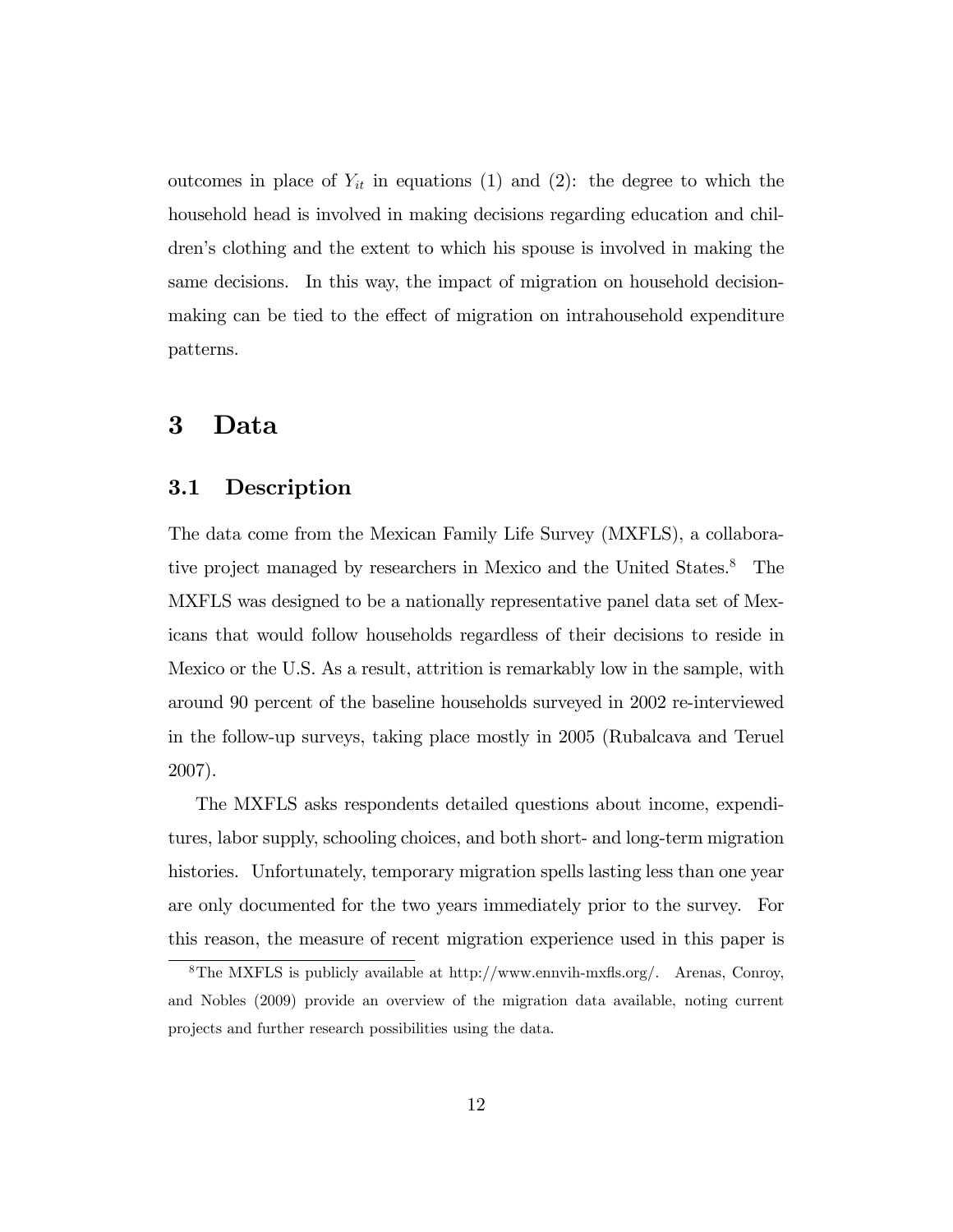limited to any migration experience in the U.S. taking place within the last two years, regardless of duration.

In addition to migration histories, for all household members in Mexico at the time of the baseline survey, the follow-up survey indicates whether they are in the U.S. in the second wave. These migrants make up those observations defined as currently in the U.S. Since these migrants would have had to undertake migration in the interim period between waves, they are also defined as having had recent migration experience, but are distinguished by the fact that they have not returned to Mexico. Since the analysis attempts to link the gendered pattern of expenditures with the gender and decision-making power of the spouse left behind, I limit attention to households headed by men.<sup>9</sup>

The main outcome variables of interest relate to the fraction of educational and children's clothing expenditures spent on boys.<sup>10</sup> With regard to educational expenses, the survey reports the amount of money spent during the current school period on (1) enrollment, fees, and exams, (2) school utensils and uniforms, and (3) transportation, separately for male and female members in the household.<sup>11</sup> I add  $(1)-(3)$  for each gender separately, and then add

 $9$ Antman (2011a) shows that the cross-sectional expenditure share results for all households are similar, reflecting the predominance of male headship in Mexico.

 $10$ Other outcome variables of interest would certainly be time allocation variables, such as the amount of time boys and girls spend working and/or in school to facilitate analyses along the lines of Chen (2012, 2006). Unfortunately, data limitations prevent me from linking children's time allocations with migration episodes of the head of household.

<sup>&</sup>lt;sup>11</sup>While the survey does not distinguish between educational expenditures on adults and children, given that average educational attainment is still fairly low in Mexico (roughly 9 years of schooling, OECD, 2014), this arguably stems largely from expenditure on children's education. While the survey contains a separate section indicating educational expenditures on each child, I prefer the measure used here because it is collected in the same manner as the data on clothing expenditures by gender.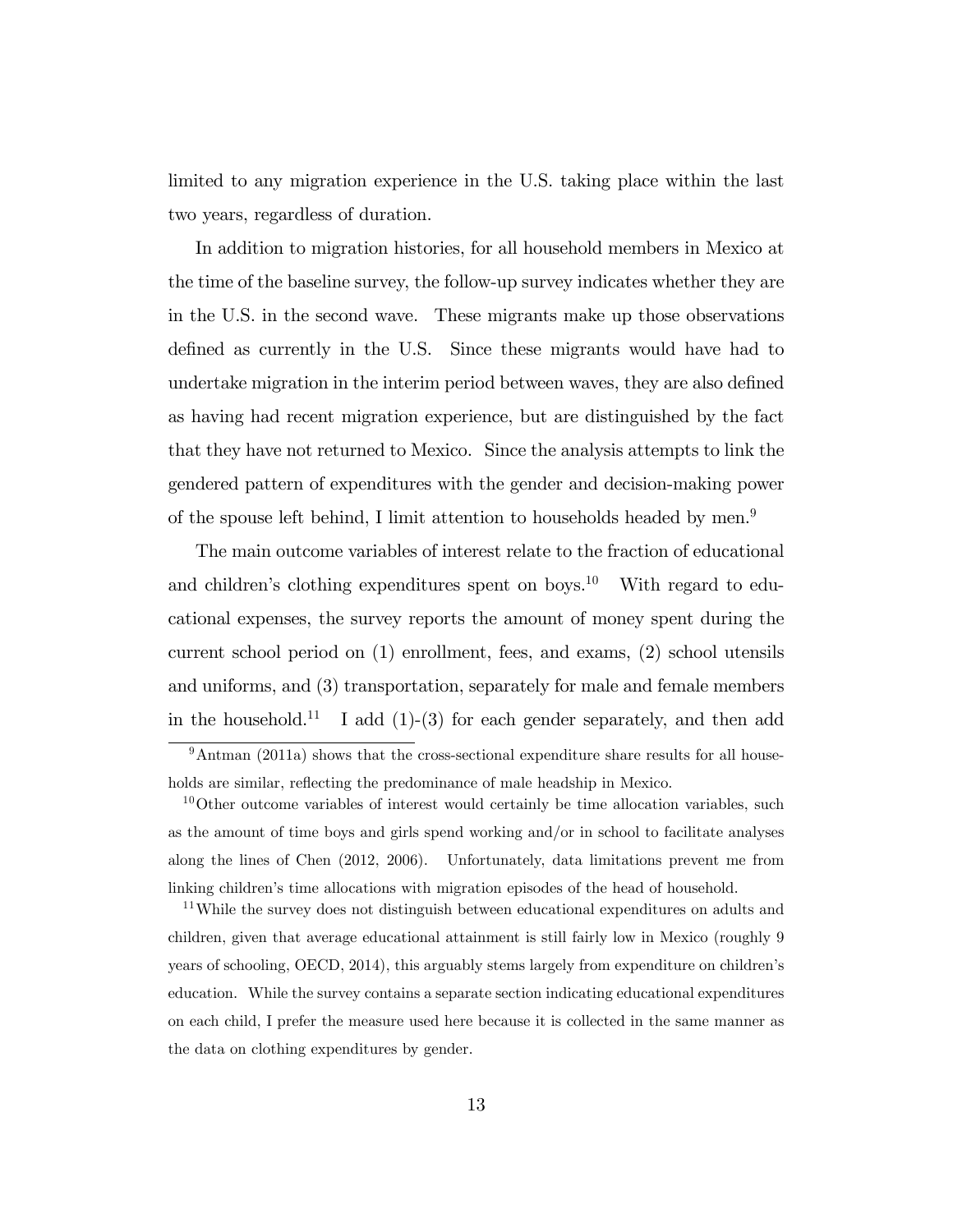these sums together to construct total educational expenditures. I then take the ratio of male educational expenditures over total educational expenditures to construct the boys' educational expenditure share.<sup>12</sup> I follow a similar procedure to construct the boys' clothing expenditure share based on survey data regarding the amount of money spent on children's clothing and shoes, as well as the value of home production for these goods, for boys and girls over the past three months.<sup>13</sup> Expenditures on school uniforms are explicitly excluded from the clothing measure and included as educational expenses.

As for the household decision-making data, the MXFLS asks couples individually to report who makes decisions regarding household expenses and time allocation for a variety of outcomes ranging from the food that is eaten in the home to the money that is given to parents and relatives. Respondents are asked to specify who in the household is responsible for making the decision regarding each outcome, and this can include the respondent himself, his spouse, children, mother, father, brother, sister, in-laws, and grandparents. For purposes of this study, I focus on the decisions regarding children's clothing and the education of children. I focus on the household head's responses, which for the most part, identify either him, his spouse, their children, or all of them together as the decision-makers in these categories. Using these data, I generate a binary variable equal to one if the household head reports making the decision alone regarding his children's clothing and zero otherwise. I generate an analogous dummy variable indicating the household head alone makes decisions regarding his children's education. For each expenditure category,

 $12$ All expenditure and income data are deflated using the Mexican CPI and are reported in 2002 Mexican pesos. The CPI data are available from the Banco de Mexico.

 $13$ The survey collects expenditure information specifically on children's clothing as distinct from clothing for adults.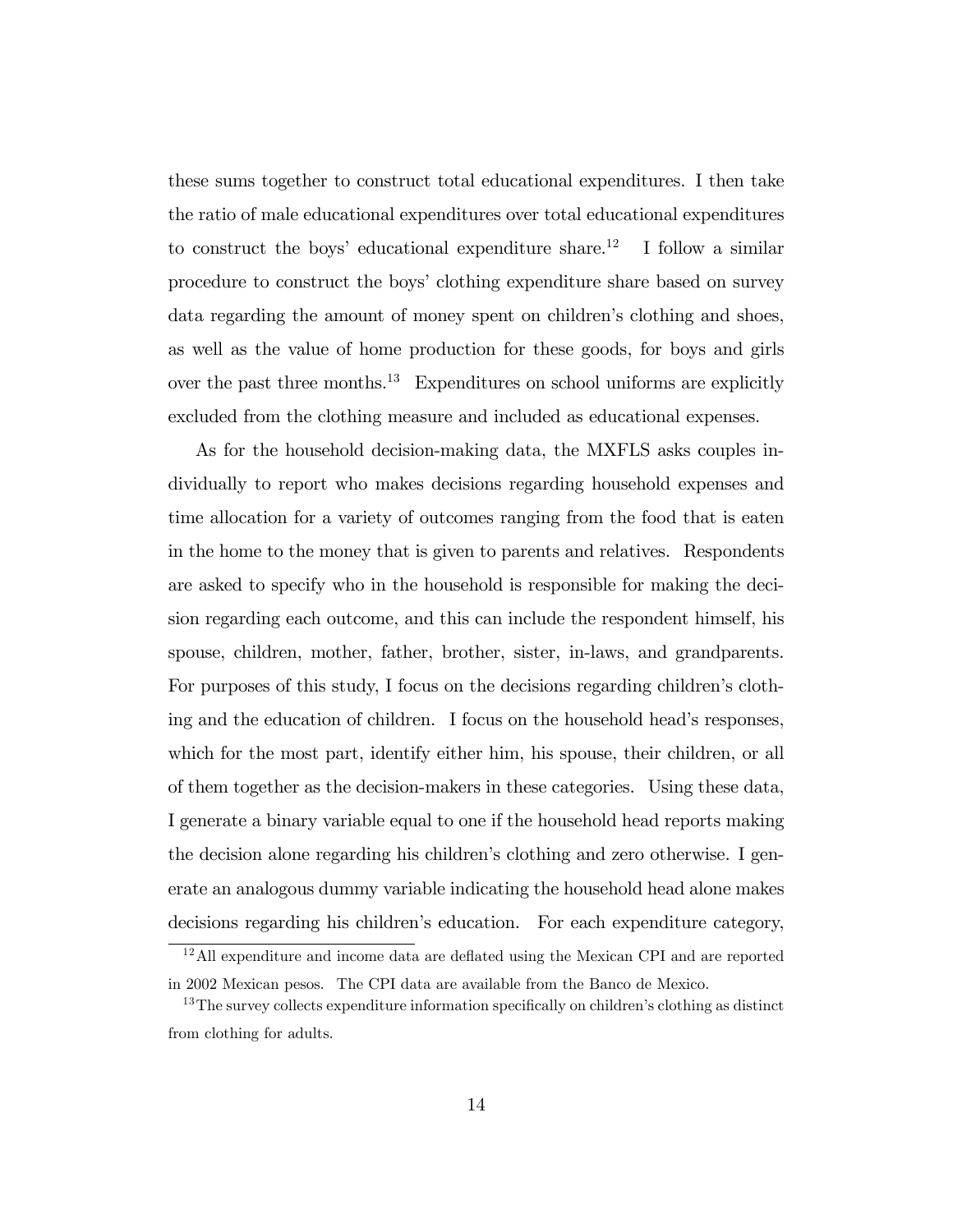I also generate analogous variables indicating that (a) the household head is involved in the decision along with anyone else, (b) the spouse alone makes the decision, and (c) the spouse is involved in the decision along with anyone else.

These variables serve as measures of the strength of the household headís decision-making power as well as that of his spouse. The main limitation is that these data are only collected if the individual is present at the time of the survey, so in cases where an individual is not present to respond to the decisionmaking questions, I substitute the response of his or her spouse. Note that this means that when the household head is currently on a migration trip, the responses of his spouse will be used in the analysis. While I primarily focus on the responses of the head of household, Appendix Table A1 reports the results using the spouse's responses to the decision-making questions, showing a similar pattern of results.

#### 3.2 Summary statistics

Using boys' expenditure shares as the main outcome variable of interest is useful because they are relatively easy to interpret: an increase in the share implies an increase in the fraction of expenditures spent on boys and conversely, a decrease in the share implies an increase in the fraction spent on girls. Of course, they also present some challenges. First, a share will equal zero if nothing is spent on boys, which would be the case if there were no boys in the household on which to spend. To address this concern, the regressions below control for the age composition of all household members. Second, the outcome variables will be undefined whenever the household reports no expenditures on either girls or boys. This is a harder problem to solve because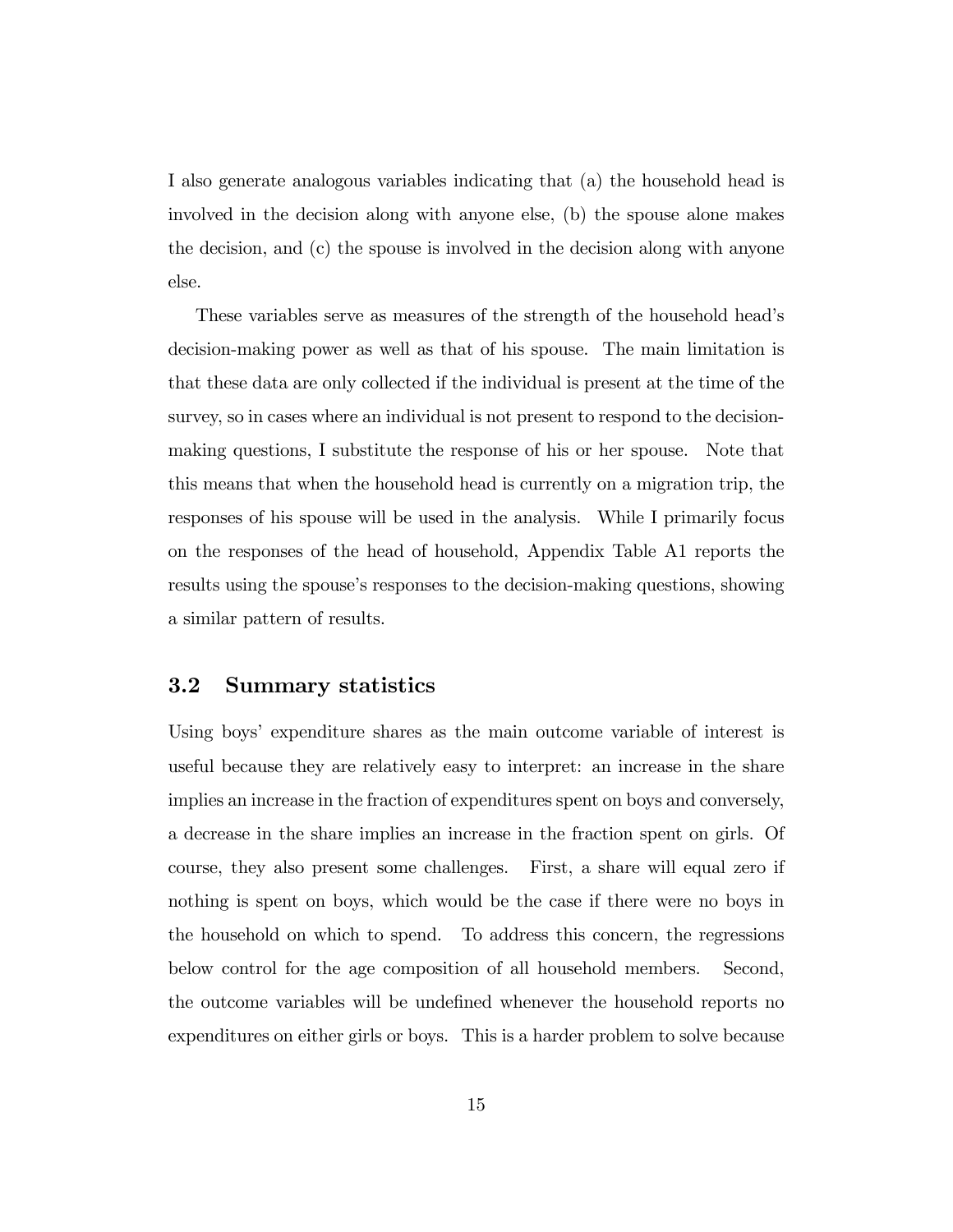households who do not spend in a particular area are not expressing their views on gender discrimination through the observable lens of expenditures. Thus, I leave households with zero expenditures as missing values, and as can be seen in Table 1, many families have missing values for either clothing or educational expenses.<sup>14</sup>

To be more precise, 7395 household-period observations have non-missing values for either clothing or educational expenditure ratios. Of these, 6267 have non-missing observations for educational expenditures, and 4595 have non-missing values for clothing expenditures. Since cutting the sample size to households with non-missing values for both educational and clothing expenditures results in such a substantial reduction in observations, I perform the main analysis below on both samples. I also report results on the 3467 observations with non-missing values for both educational and clothing expenditure ratios.

#### [INSERT TABLE 1 HERE]

 $14$ An alternative to the expenditure share measure would be the difference in expenditures between boys and girls relative to the sum total expenditure on boys and girls. Using this ratio as the dependent variable yields very similar results, with the main difference being that the range of this variable lies in the  $[-1,1]$  range with 0 signifying parity between boys and girls. Thus estimates appear larger in magnitude than the ones presented here, where the range of the dependent variable lies in the  $[0,1]$  range and 0.5 signifies parity. Note that this alternative dependent variable would also be undefined whenever total expenditures are zero in this category since they share the same denominator. If one replaces missing values of the alternative dependent variable with zeros, thereby assuming that parity exists whenever no expenditures are made in a given category, the same pattern of results is also obtained but with loss of statistical significance in the total educational expenditure ratio regression in particular. Overall, these robustness checks suggests that neither sample selection nor the specific measure used here is driving the results.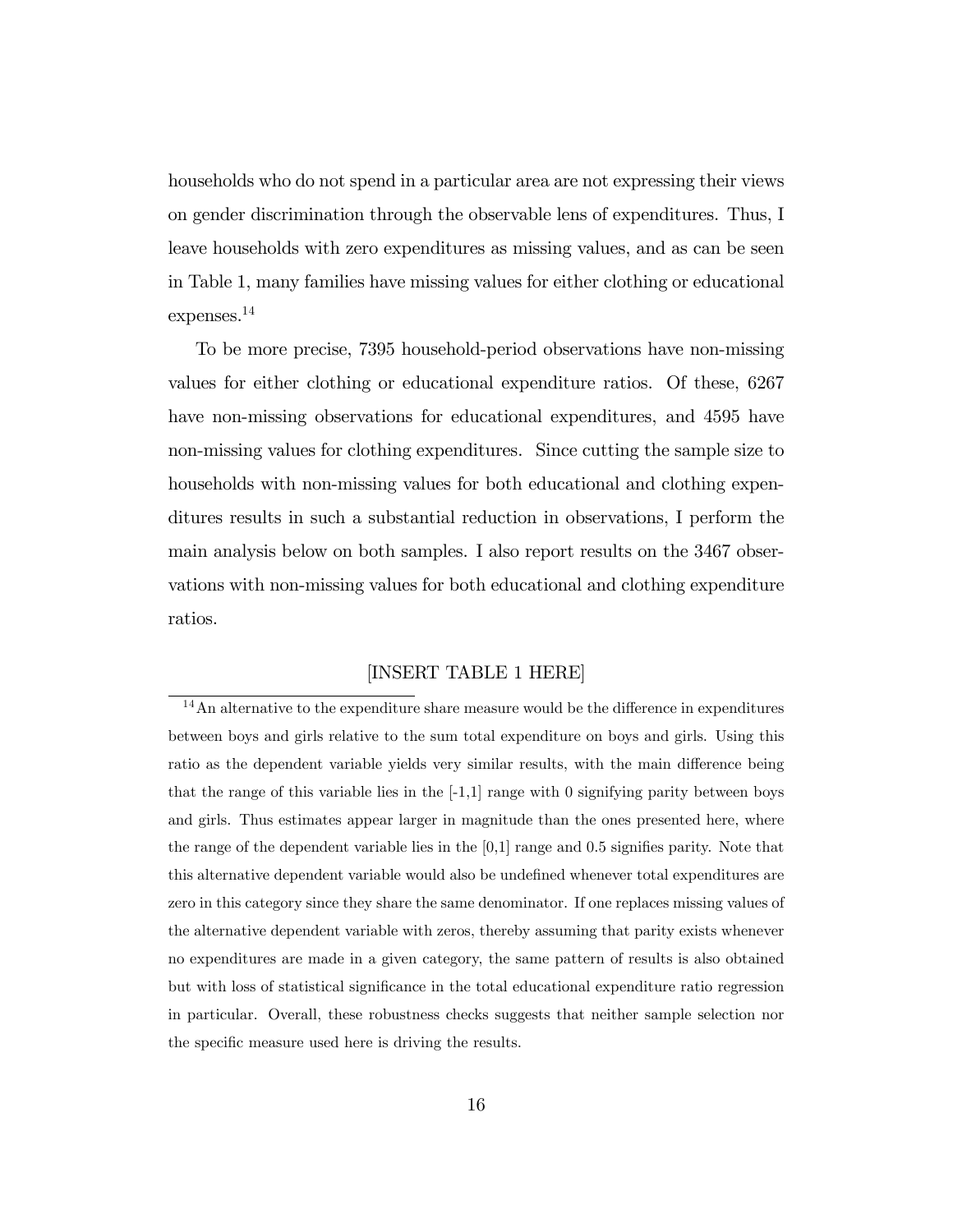Aside from noting sample sizes, Table 1 presents descriptive statistics for the main samples used in the analysis. Panel A shows that household size is around 5 people on average, with close to one male household member and one female household member in school. The head is about 42 years-old on average, and on average has seven years of education. Close to 40 percent of the sample lives in urban areas, with populations of 100,000 or more. Finally, just under 50 percent of household-period observations are observed in the second wave of the survey, attesting to the low attrition rate in the MXFLS.

Panel B shows the mean and median values on outcome variables of interest. In both clothing and educational expenditures, roughly half of expenditures in each category are spent on boys and girls. Total expenditures in education are much more than total expenditures in clothing, with the former being around five times the latter, based on a comparison of means. The likelihood that the head makes unilateral decisions about children's education and clothing is fairly low in both samples, with only around 5 percent of heads reporting they make unilateral decisions on those margins. The likelihood that the spouse alone makes decisions in these areas appears to be higher, with about 10 percent of households reporting that spouses make unilateral decisions on education and close to 30 percent reporting she is responsible for the clothing decision. Roughly 80 percent of observations report that the head is involved in educational decisions and about 50 percent report his involvement in the clothing decisions. The likelihood that the spouse is involved in the decision is again higher with 87 percent of households reporting she is involved in the education decision and 78 percent reporting that she is involved in the clothing decision. This may simply reflect that both categories relate to children, a realm where women may exert greater influence.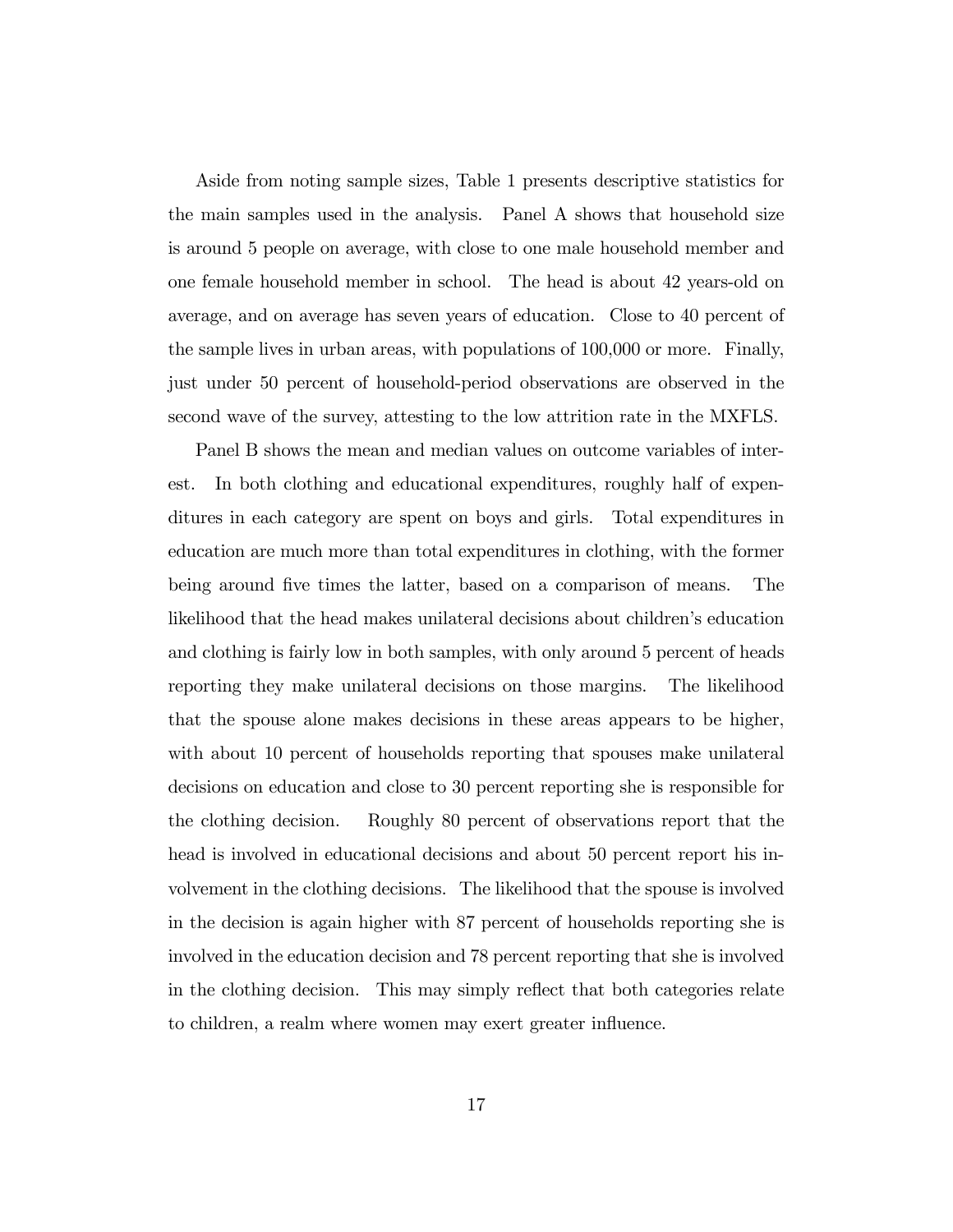#### [INSERT TABLE 2 HERE]

As mentioned above, it is also useful to cut the sample based on migration experience to get a sense for the ways in which migrant selection and endogeneity more broadly might present a challenge to estimating the impact of migration on outcome variables of interest. Table 2 presents the differences in a set of household characteristics as well as a set of time-varying household shocks collected by the survey to get a sense for whether either is likely to play a role in estimation. To the extent that these observable characteristics and shocks represent good proxies for the types of unobservable characteristics and shocks we might worry about, we can also take this comparison as suggestive evidence to indicate the extent to which time-invariant or time-varying endogeneity concerns are likely to contaminate our estimates. As shown in Table 2, heads with recent migration experience are younger, less educated, and less likely to come from an urban environment on average, relative to the population of households headed by men with no recent migration experience. However, time varying shocks, such as the death or hospitalization of a household member, unemployment or failure of a business, as well as succumbing to natural disasters, or suffering total losses of crop or livestock, are not statistically more or less likely among households where the head has recently migrated or is currently in the U.S. This suggests that while time-invariant selection processes and sources of endogeneity may be important factors correlated both with migration and household outcomes of interest, time-varying shocks may not be as critical. Although purely suggestive, this bolsters the argument that the identification strategies here that rely on controlling for time-invariant characteristics of migrants, either through the construction of a more reasonable comparison group or by using household fixed-effects strate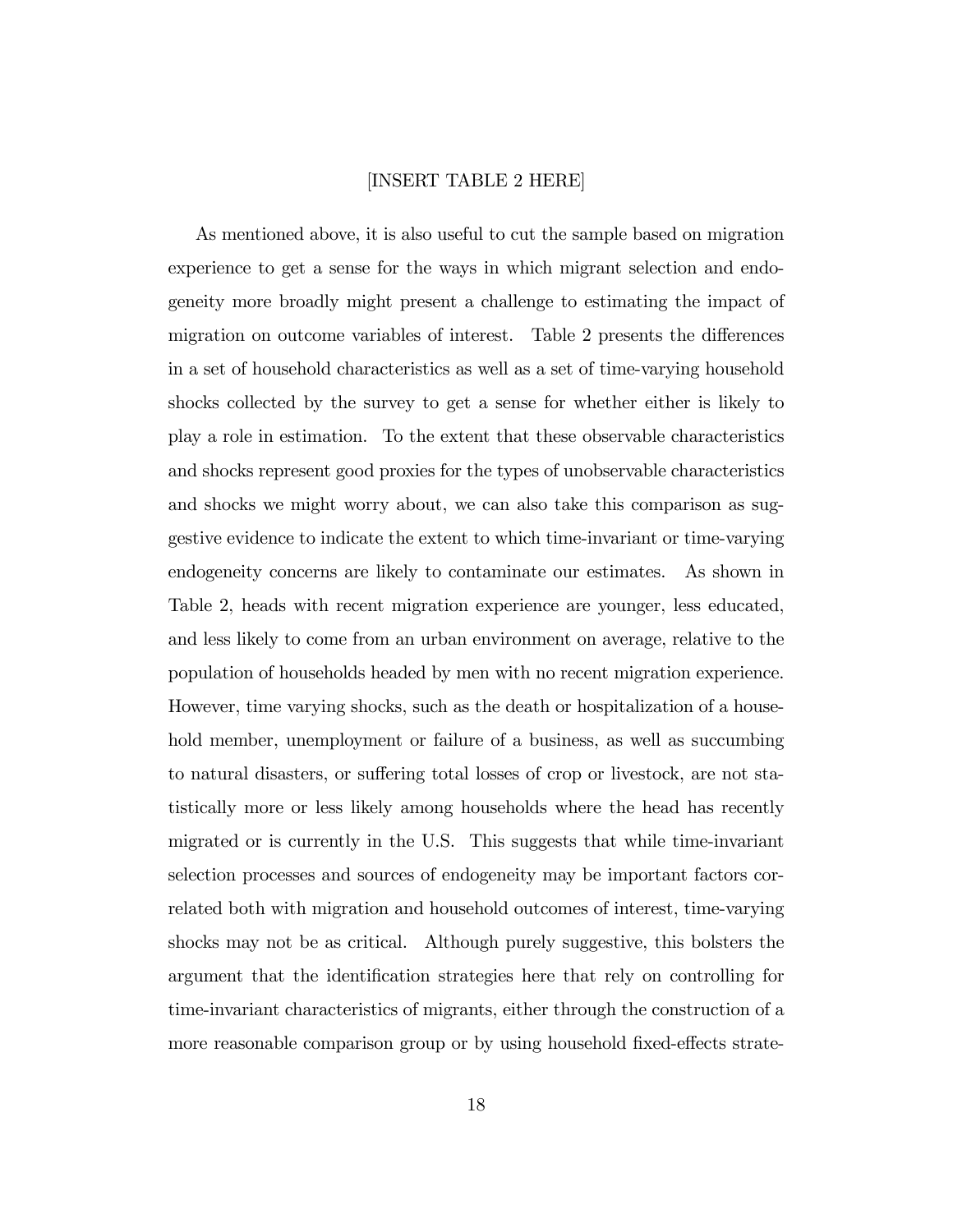gies, are likely to go a long way to addressing endogeneity concerns associated with migration.

#### [INSERT TABLE 3 HERE]

Table 3 begins to preview the results by comparing the mean values of the variables of interest distinguished by the migration experience and current migration status of the head of household. Columns  $(1)$  and  $(4)$  include the largest group of households with heads that have not recently migrated to the U.S. Columns (2) and (5) includes heads who have recently migrated, but have already returned to Mexico, and columns (3) and (6) includes heads who are currently in the U.S., and by definition have had recent migration experience. The table also gives a window into the relatively small number of recent migrants in these small samples. In the sample with non-missing educational expenditure ratios, 84 households have a head who has had recent migration experience and returned, and an additional 41 heads are in the U.S. The sample of migrants is somewhat smaller in the group with non-missing clothing expenditure ratios, with 71 households in which the head has recently returned from a trip to the U.S. and 28 households in which the head is still absent. Due to these relatively small sample sizes, I estimates the main results on samples with non-missing clothing or educational shares as well as the sample with non-missing clothing and educational expenditure shares.<sup>15</sup>

<sup>&</sup>lt;sup>15</sup>These summary statistics highlight one disadvantage of using the MXFLS data set, namely that the share of migrant households in the data set is very low compared with other surveys that oversample migrant-sending areas, such as the Mexican Migration Project. This may present challenges in the empirical analysis, for instance, the power of hypothesis tests in the fixed effects analysis, because the size of the treated sample is relatively small. As noted above, the advantages of using the MXFLS are that it was designed to be representative of the population and does a relatively good job of limiting attrition over time.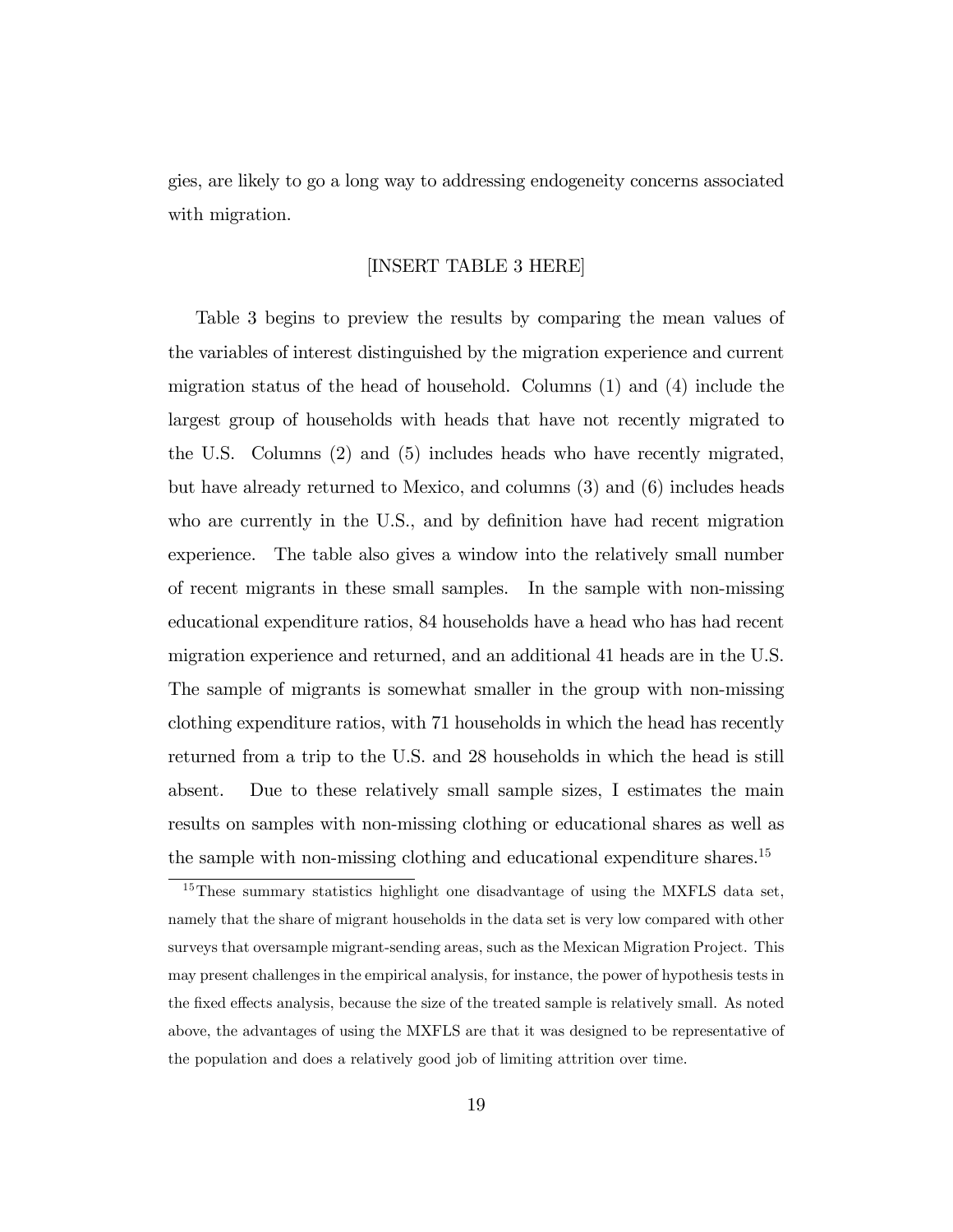Looking across the category of children's clothing, we see an important pattern emerge: households can be thought to start with expenditures divided somewhat equally among male and female children. If a household head is currently in the U.S., however, the expenditure share falls to 0.45 indicating a shift toward girls. Once the head returns, however, expenditures for boys rise again, leading to an expenditure share about 0.60. While these differences are statistically significant in the cross-section for the children's clothing category, educational expenditure shares appear to be flat for households when heads are away and rise when they return, but are not statistically significant. Interestingly, total expenditures in childrenís clothing appear very similar across all migration categories, but appear to fall for both migration groups in the educational category. While these differences are not statistically significant and may in part reflect the higher variance in educational expenditures, I further explore the impact of migration on total expenditures in the regression analysis below.

Table 3 also previews the results surrounding the effects of migration on household decision-making. Here we see a statistically significant drop in the probability that the head makes decisions alone in both education and clothing categories while he is on a migration trip. In fact, no respondents claim that the head is solely responsible for these decisions. There is also a statistically significant drop in the likelihood that he is involved in education decisions.<sup>16</sup>

Also in the education category, Table 3 shows that households are more likely to report that spouses make decisions alone regarding children's education and that spouses are more likely to be involved in that decision when

 $16$ For those concerned that this may reflect the fact that spouses are reporting results while the head is away, Appendix Table A1 shows similar estimates from regressions where the spouse is taken to be the primary respondent.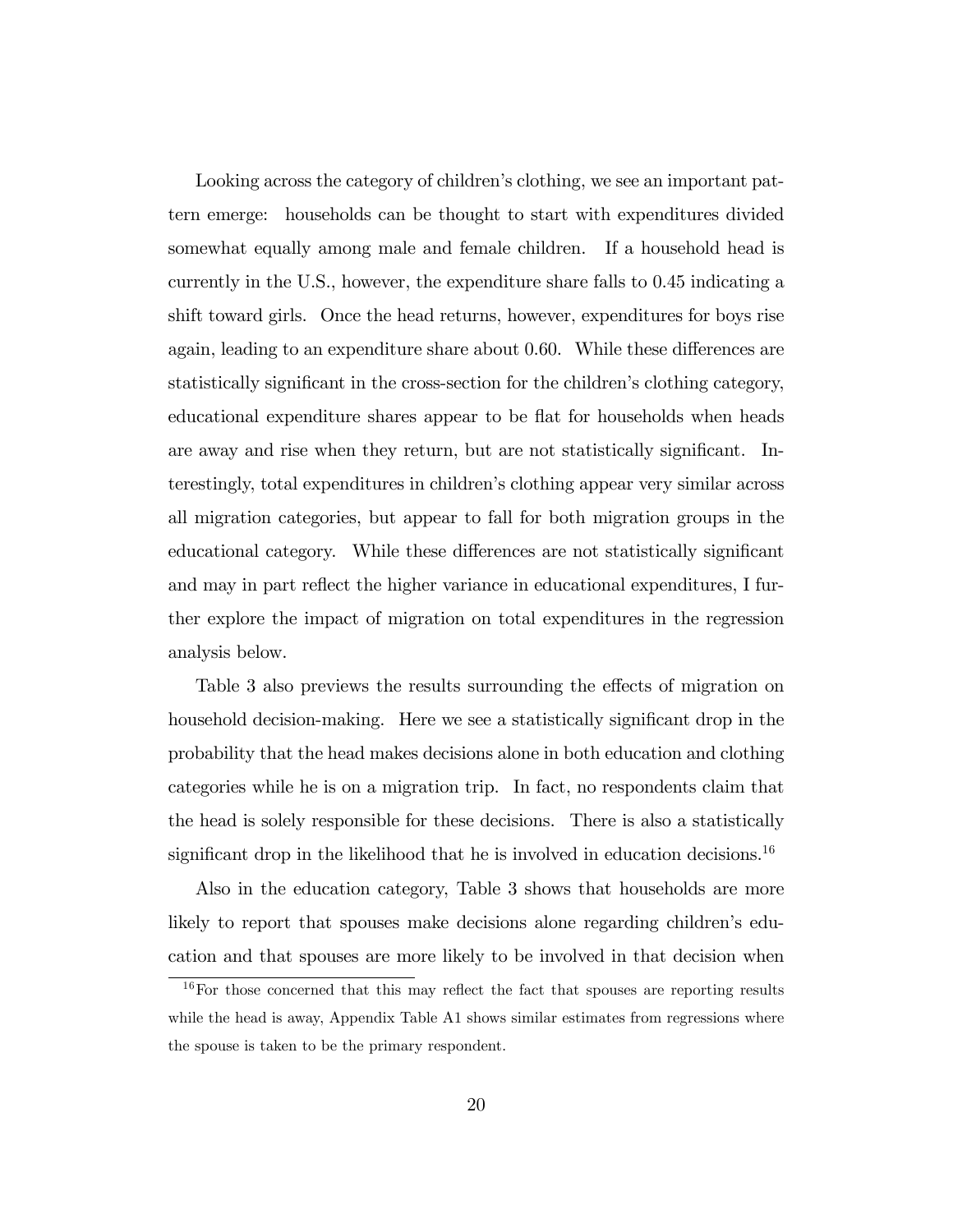the head is in the U.S. Another interesting result from the table is the drop in the likelihood that the spouse is responsible for making decisions once the head has returned to Mexico and the corresponding increase in the head's reported involvement in decision-making once he has returned from a migration trip. This may be surprising if we expect households to maintain the decisionmaking roles that were altered during the head's absence.<sup>17</sup> Instead, these statistics raise the possibility that recent migration confers additional bargaining power on men who are only able to exercise it once they return. It might also reflect a desire on the part of recently absent male heads to compensate for the way in which resources were allocated in their absence and thus explain why heads who have recently migrated appear to be more involved in decisions about children than heads who have not recently left home.

Of course, these differences do not control for other demographic factors that may be changing over time, for instance household size and composition, that could surely affect household expenditures on children. For this reason it will be important to control for these variables in the analysis below. At the same time, return migration may itself be endogenous to household expenditures, and for this reason, it will also be useful to examine the results where household fixed effects are included to net out time-invariant factors that may influence out-migration and return migration, as well as household outcomes.

### [INSERT TABLE 4 HERE]

 $17$ On average, trips to the U.S. last 64.86 weeks (s.d. 134.97), i.e. almost 1 and a quarter years, for heads with any recent migration experience. Since the distribution is so wide, the median may be a better measure of duration, but even that is closer to 7 months, suggesting there are not many trips of very short duration.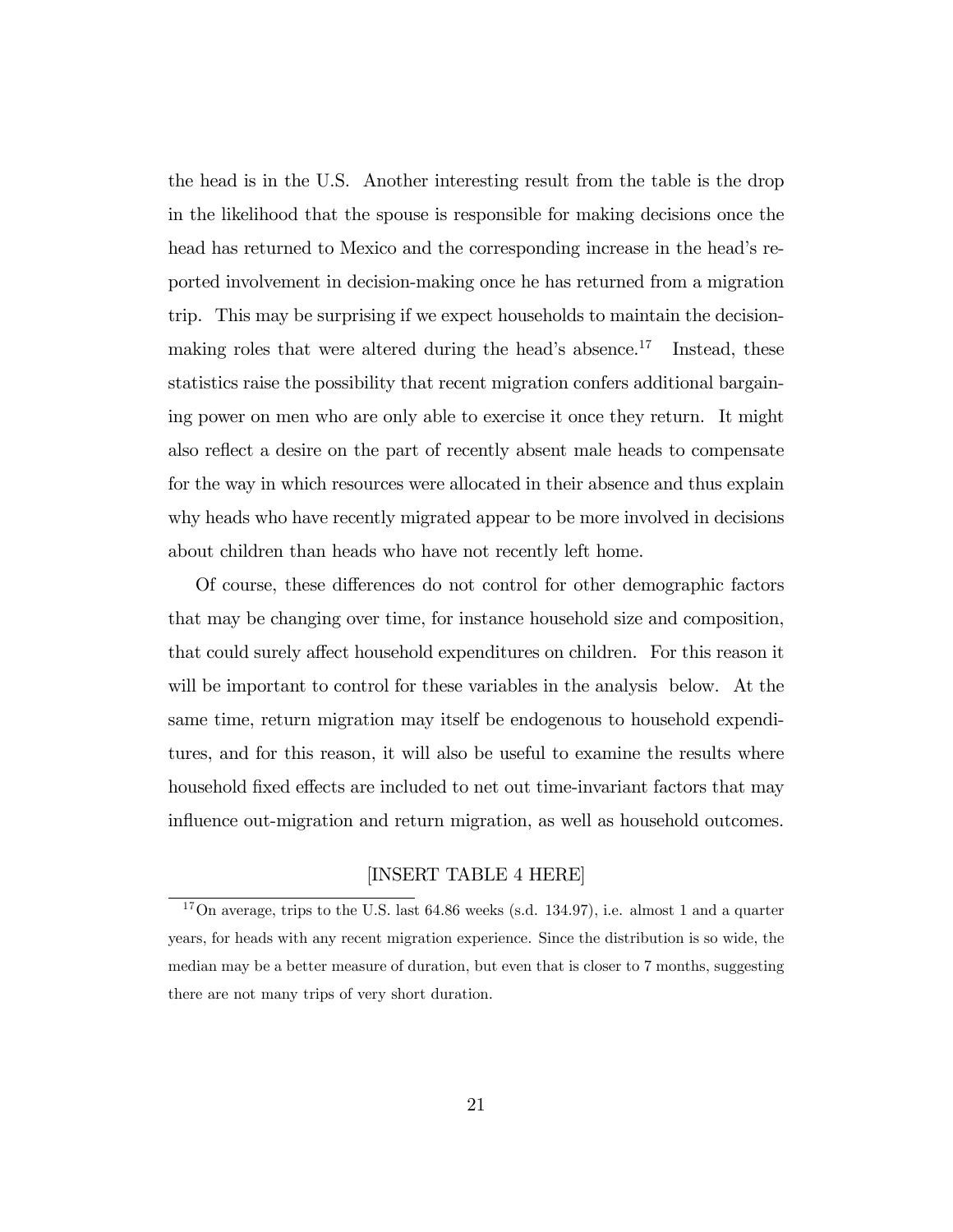# 4 Results

### 4.1 Expenditures

Table 4, Panel A presents the set of cross-sectional and fixed-effects regression results from estimating equations (3) and (4) on the sample of households with non-missing educational and clothing expenditure shares. Here, the statistically significant results exhibit the same pattern exhibited in the summary statistics: a head's recent U.S. migration is associated with an increase in the share of expenditures on boys, but if the head migrated and is still away, there is a decrease in boys' expenditure share. As explained in Section 2, in the cross-sectional regression results, we can also interpret the coefficient on current U.S. migration as a causal estimate of the effect of having a household head migrate on the fraction of resources spent on boys. This estimate is statistically significant at the one percent level for the children's clothing category, showing that migration is associated with a decrease in boys' expenditure share, in other words, a shift toward spending on girls while heads are away. When household fixed-effects are added to the model, the results are stronger and we can recover causal estimates of the effect of current migration and recent migration relative to heads remaining in Mexico. Here, the pattern of results remains the same, and is statistically significant for all coefficients of interest. A headís recent migration is associated with an increase in the expenditure shares favoring boys for both education (point estimate 0.11) and clothing (0.23), relative to heads that remained at home. If the head migrated and is still away, however, expenditure shares drop by 16 percentage points  $(0.11-0.27)$  in the education category and 18 percentage points  $(0.23-0.41)$  in the clothing category, where the latter estimates are statistically significant at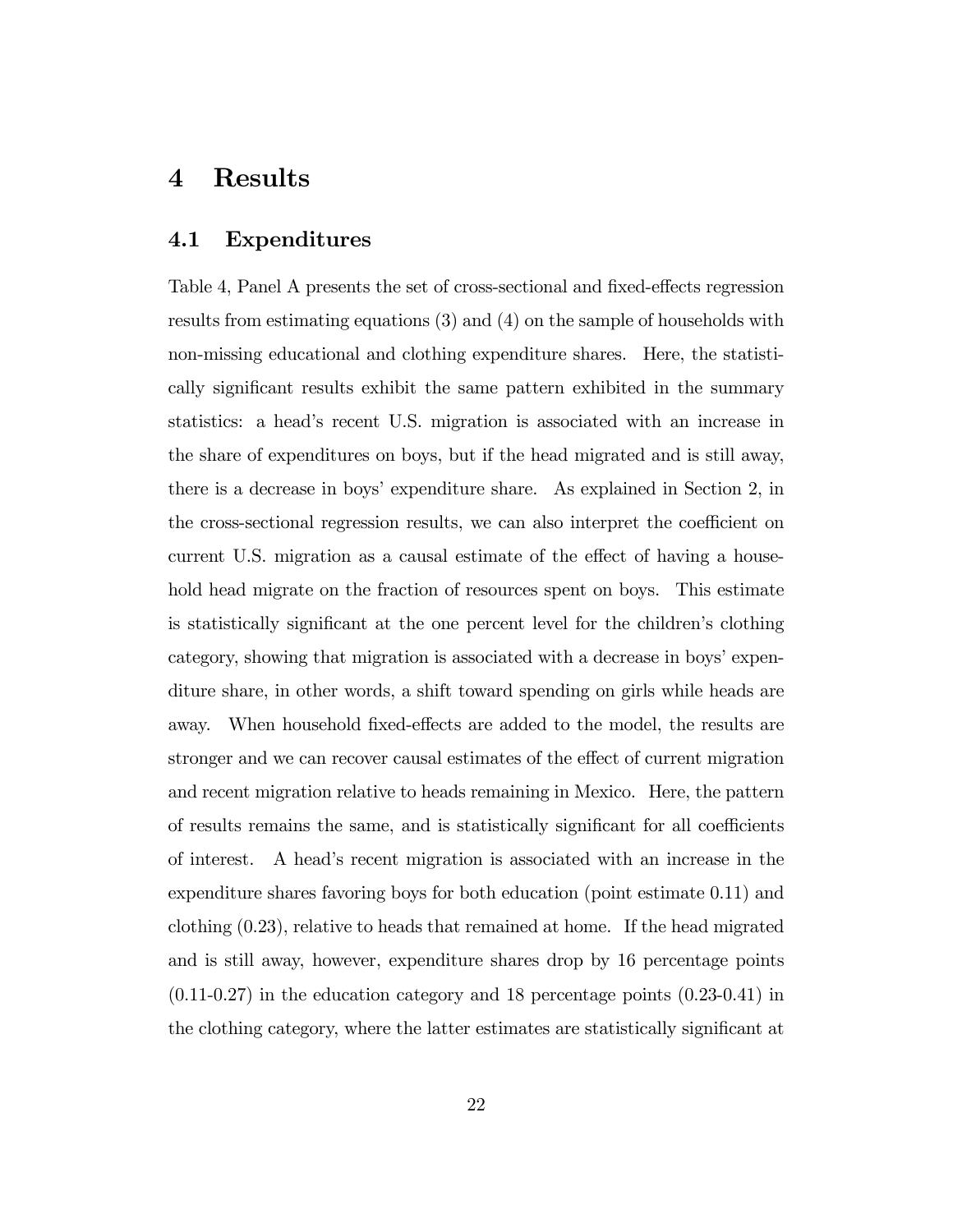the one percent level. Given that the baseline expenditure shares are around  $0.5$ , these appear to be sizable effects. This evidence suggests that the allocation of household resources favors girls while fathers are migrating, and reverses itself to favor boys once fathers have returned from the U.S.<sup>18</sup>

For completeness, Table 4, Panel B reports the results on the sample when either the educational expenditure ratio is non-missing or the clothing expenditure ratio is non-missing. Here the overall pattern of results remains the same, although the magnitudes are smaller and in some cases less precise, as with the results on current U.S. migration in the fixed-effects specification. The statistically significant causal estimates from the cross-sectional results show a drop in boys' clothing expenditure share when a head migrates to the U.S. while the statistically significant fixed effects results indicate that having a head recently return from a migration trip raises the male educational expenditure share.

#### [INSERT TABLES 5 AND 6 HERE]

Tables 5 and 6 attempt to explain what drives these results. For brevity, I focus on the fixed effects results where both recent migration experience and current migration estimates can be interpreted as causal. Table 5 analyzes expenditure totals by gender and Table 6 examines educational outcomes to see whether there are substantive effects associated with the change in expenditure shares observed above. For children's clothing, a head's recent migration

<sup>&</sup>lt;sup>18</sup>Some may question whether children are co-migrating with household heads at the time of the survey, raising concerns that the estimate of the impact of paternal migration on children's outcomes is really stemming from the effects of sibling's migration on household expenditure patterns and decision-making. Since there is very little incidence of children migrating in the sample overall, estimating the main results on the sample excluding households with current child migrants produces very similar estimates to those presented here.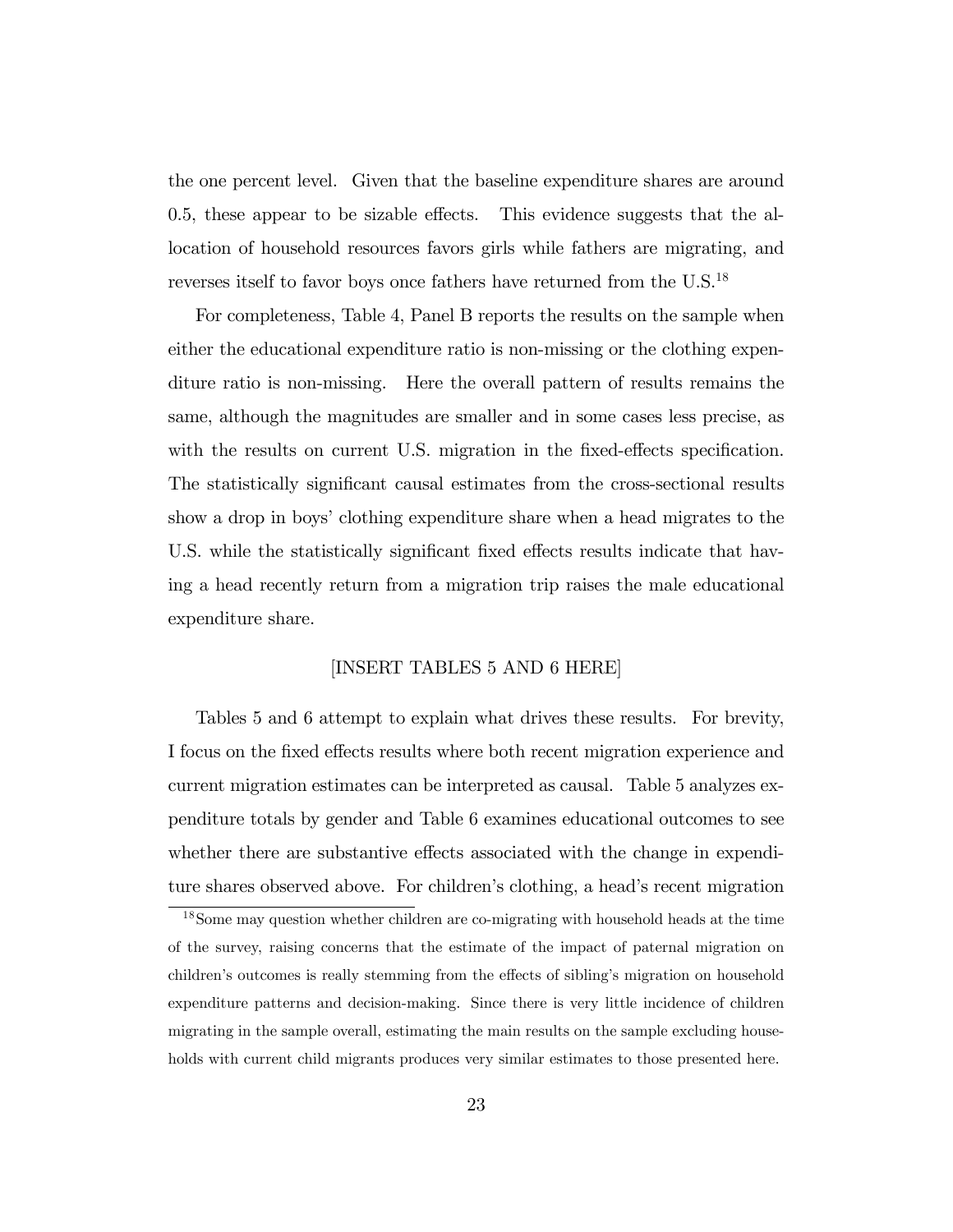experience is associated with a statistically significant rise in boys' and girls' clothing expenditure totals, and the magnitude appears to be larger for boys than for girls (point estimates of 102 versus 87). While educational expenditures for both girls and boys fall with any migration experience, they are not statistically significant, in part reflecting the high variance in educational expenditures.<sup>19</sup> The results in Table 6 point to a drop in the number of females in school (point estimate -0.20) when the household head has had recent migration experience, with no statistically significant change in the analogous regression for males in school. Additionally, Table 6 examines the expenditure shares for components of schooling expenditures: school fees, school supplies, and school transportation. Both the school fees and school supplies regressions show statistically significant changes favoring boys in those areas (point estimates of 0.118 and 0.086, respectively) when a head has recently migrated to the U.S. These results support the view that households where heads have recently migrated and returned home are more likely to favor boys in schooling and clothing expenditures.

### 4.2 Decision-making

The question remains as to what explains this shift in household resources favoring girls while fathers are migrating and favoring boys once fathers have returned home. One hypothesis is that father absence allows for an increase in womenís decision-making power and subsequently, women shift resources toward their daughters. Once fathers return, however, they have increased bargaining power owing to the increase in resources from the money they have

 $19U\sin g$  a log dependent variable specification yields similar results, but reduces the number of observations.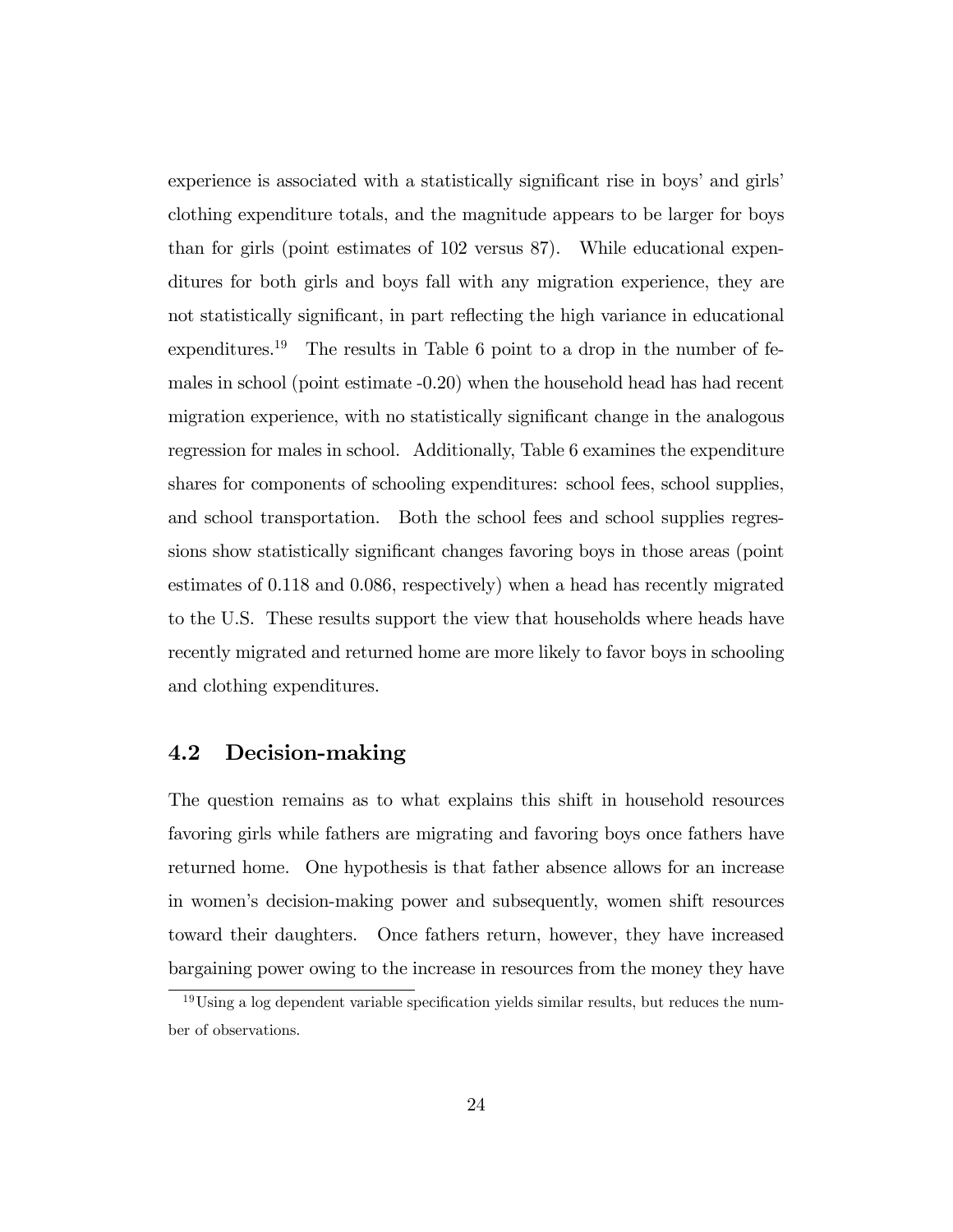earned abroad. A related possibility is that fathers feel the need to compensate for the reduced share of resources spent on boys during their absence. While data limitations prohibit an investigation into the father's view of household decision-making while he is absent, we can utilize the spouse's responses to complete the picture of decision-making while he is away. As shown in Appendix Table A1, this is broadly consistent with estimates based mainly on the spouse's responses. $^{20}$ 

#### [INSERT TABLE 7 HERE]

Tables 7 and 8 present the results on the effects of migration on decisionmaking authority primarily using the household head's responses to decisionmaking questions. In Table 7, the sample includes observations with either non-missing education or clothing expenditure shares while Table 8 uses the sample with both non-missing education and non-missing clothing expenditure shares. In the cross-sectional approach adopted in Table 7, Panel A, we can again focus on the comparison of current and former migrants embodied in the coefficient on current U.S. migration to obtain an estimate of the impact of migration on household decision-making. These results show a consistent pattern in which household heads have less decision-making power and their spouses have more decision-making power while the heads are migrating in the U.S. The estimates range from a drop in the probability that the household head is involved in children's education decisions of about 36.2 percentage points (relative to a sample average of 81 percent) to an increase of about 38.1 percentage points in the probability that his spouse makes that decision alone while the head is migrating (relative to a sample average of 9.9 percent). Although the baseline probabilities appear to be markedly different,

 $^{20}$ For brevity, results in the Appendix use the smaller sample.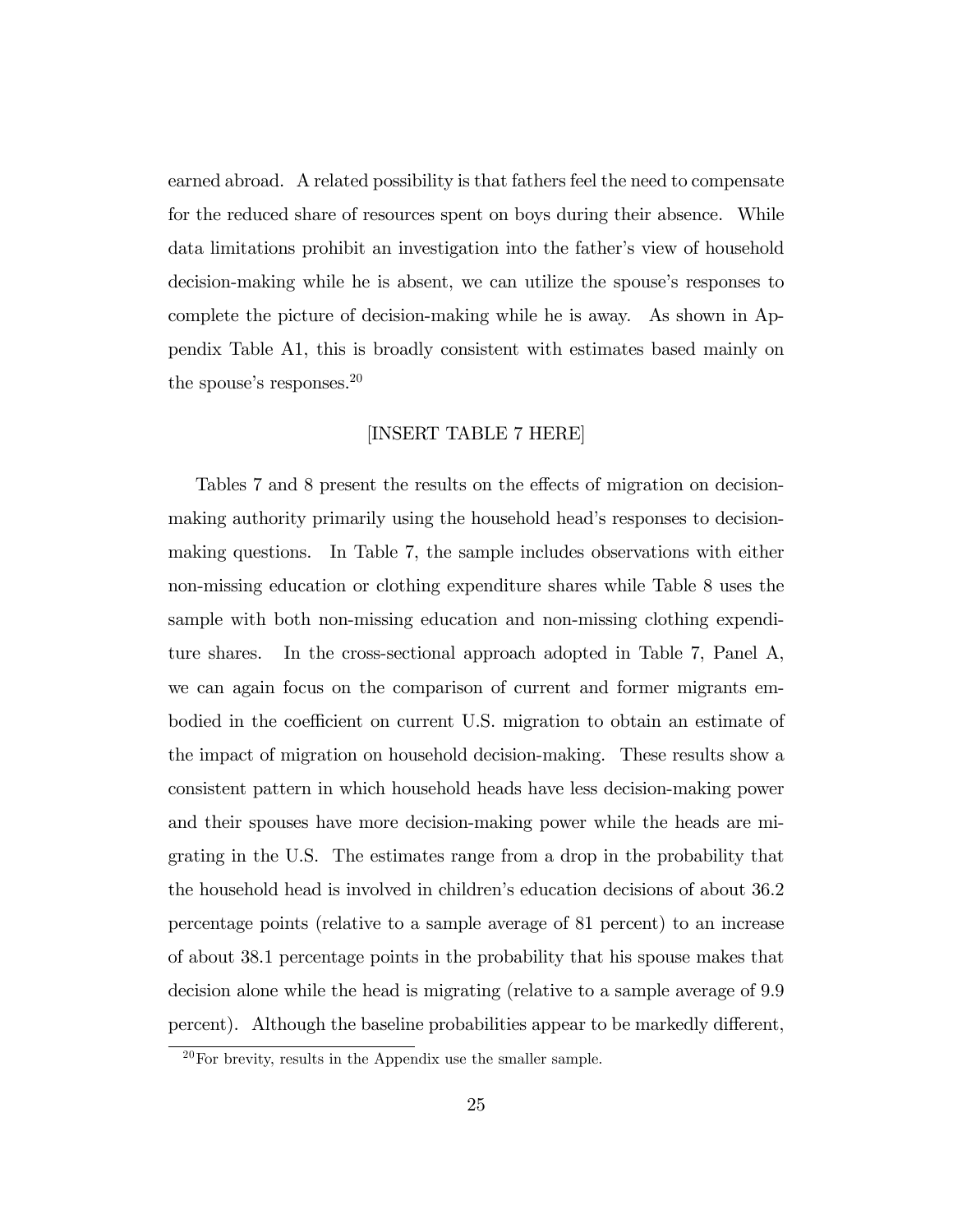in a world where migrant household heads are not involved in decision-making and spouses are completely in charge in their absence, it makes sense that these coefficients should be so similar in magnitude. The analogous estimates in Panel B with household fixed effects are also very close in magnitude (-0.346) and 0.348 respectively), and both sets are statistically significant at the one percent level. The results for children's clothing also shows similarities across panels A and B, with both showing that a head is less likely to be involved in decision-making while he is in the U.S. (point estimates around -0.29). While there are fewer statistically significant results for the impact of recent migration experience on decision-making in Panel B, column (1) shows an increase of about 8 percentage points in the probability a head makes a decision alone regarding children's education when he has recently returned from a migration trip. The similarities across panels suggest that any time-invariant selection factors, in particular those correlated with endogenous return migration, are not so large that they skew the estimates in a misleading direction.

#### [INSERT TABLE 8 HERE]

To ensure that any sample differences are not driving the results, Table 8 present results for the sample with non-missing clothing and educational expenditure shares. As in Table 7, the overall pattern suggested by the crosssectional results in Panel A suggests an increase in decision-making power if the head has had recent migration experience and a decrease in decision-making power if the head is still away, although the possibility of return migrant selection implies that only the latter estimates can be interpreted as causal. For education, these results indicate that current migration is associated with a drop in the probability that the head is involved in the decision of about 54 percentage points, and again the probability that the spouse alone makes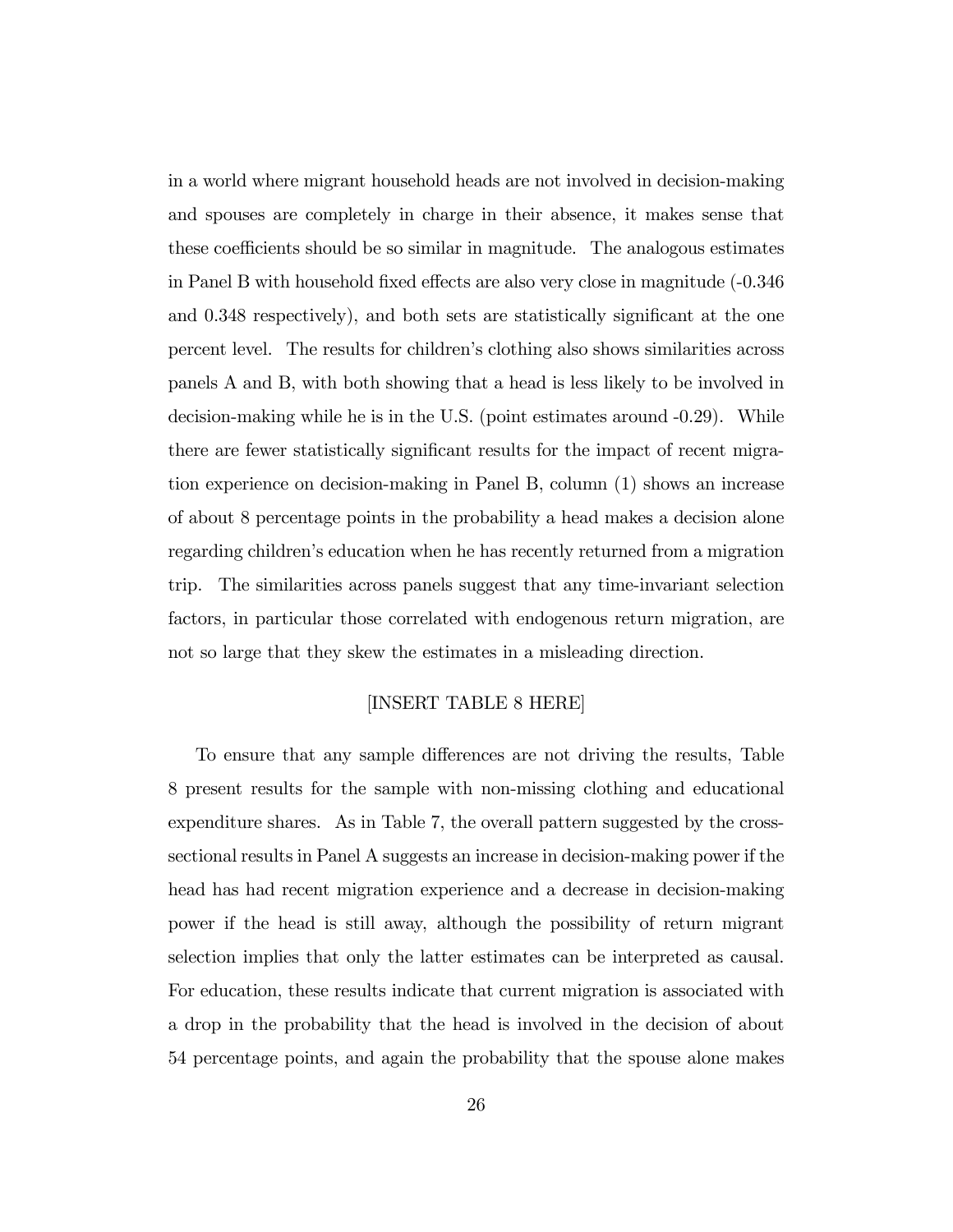the decision in this areas rises by a very similar amount. Also as in Table 7, the household fixed effects specification produces similar estimates (-.57 and .61, respectively) and these estimates are statistically significant at the one percent level. Results on the impact of recent migration experience for heads that have returned home are somewhat weaker, but also suggest an increase in decision-making power for the head and a decrease for his spouse in panel B.

Overall, the pattern of coefficient estimates across Tables 7 and 8 suggests that households with heads that are currently in the U.S. are less likely to claim that the head has decision-making power and more likely to claim that spouses have decision-making power. Though somewhat weaker, there is also evidence to suggest that household heads with recent migration experience who have returned home are more likely to claim decision-making authority for themselves and less likely to attribute decision-making authority to their wives. Thus, these results are consistent with the view that recent migration experience strengthens the head's decision-making power at the same time that current migration restricts it. For spouses, the pattern is reversed, suggesting an increase in decision-making power while the head is away and a waning of that influence once he has returned.

# 5 Discussion

Taken together, the evidence above suggests a gendered impact of U.S. migration on families in Mexico. First and foremost, households with heads that are currently in the U.S. reduce the share of expenditures on boys relative to girls in both clothing and educational expenditures. One might expect to see this pattern in education if boys were dropping out of school due to some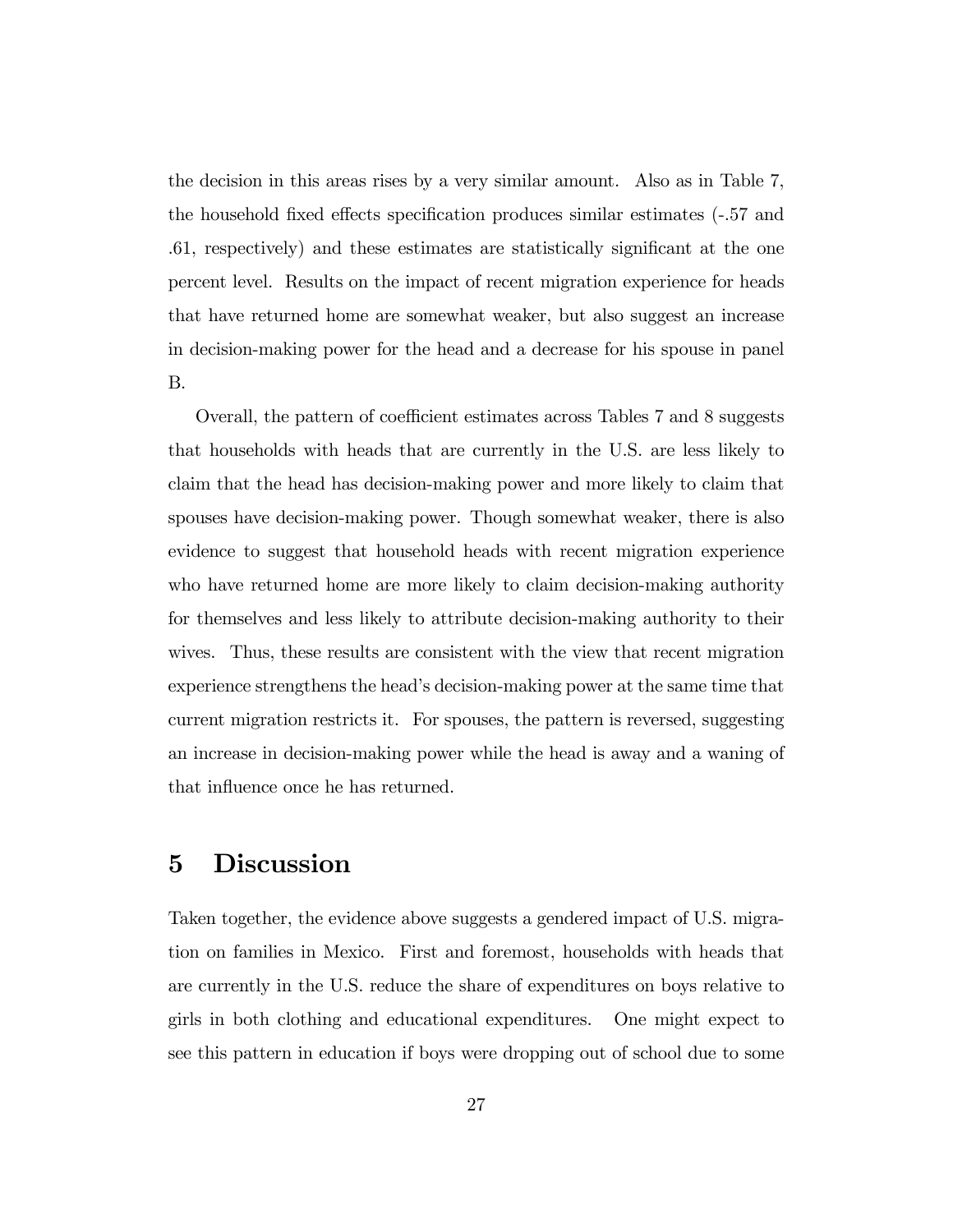income shock associated with the head's migration or because the presence of the head is a complementary input in the schooling production function for boys in particular. However, it is hard to explain why this pattern should also be true for clothing expenditures, particularly if boys work outside of the home instead of going to school and clothing expenditures explicitly include the value of home production. Another possibility is that there are some expenditure items that are not observed, which are actually rising for boys, but unobserved to the researcher<sup>21</sup> so that if all expenditure categories on boys and girls were taken into account, the distribution would remain unchanged. Still, the fact that households with no recent migration experience seem to start out at parity for girls and boys in both education and clothing expenditures suggests that such a story is unlikely. The evidence that households with heads that have returned home shift expenditures back toward boys also suggests that the movements of expenditure patterns are linked with the presence or absence of the head.

Overall, the results on decision-making power offer suggestive evidence that current migration to the U.S. reduces decision-making power of household heads and increases it for their spouses while the opposite is true for households in which the head has recently returned to Mexico. In this case, a household headís return migration to Mexico raises the share of expenditures on boys relative to girls while it appears to coincide with increases in the head's decision-making power and reductions in the decision-making power of his spouse. At the same time, it should be noted that since the analysis here limits attention to migration in the past two years and the fixed effects results look at migration in the relatively short window between survey waves, it may

<sup>21</sup>Thanks to David McKenzie for suggesting this possibility.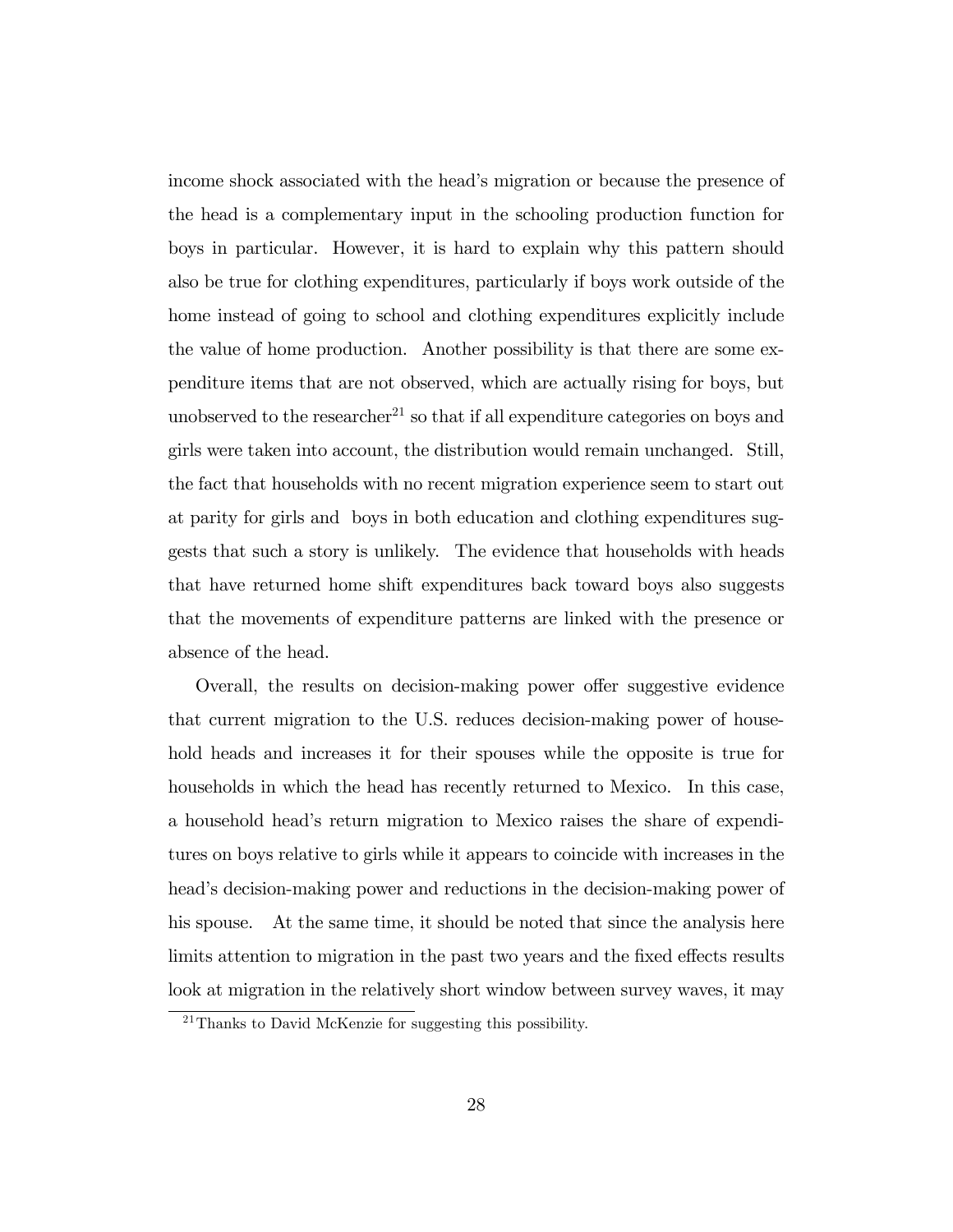still be possible for girls to benefit in the long-run from paternal migration. If migrants are able to stay in the U.S. for a long period of time, girls may be able to maximize the benefit from migration and ultimately raise their educational attainment, as in Antman (2012).

While this paper links migration with shifting expenditure patterns and provides suggestive evidence that changes in household decision-making may drive changes in outcomes for the left behind, one could further ask about the mechanism behind the shift in household decision-making power itself. This could be due to the fact that migrant fathers face challenges in monitoring the allocation of resources at home, as discussed in Chenís (2006) model of Chinese migration. If the head's utility from children is also dependent on his proximity to them, as in Weiss and Willis' (1985) model of divorce settlements, the head's migration may also affect his desire to be involved in household matters to begin with. Another explanation for the set of results presented above would point to changes in relative incomes of the head and his spouse during migration episodes. If the head's income falls relative to his spouse while he is migrating and rises only after he returns, these results would suggest that changes in bargaining power are driven by changes in the relative shares of household income, as documented in Anderson and Eswaran (2009) for example.<sup>22</sup> This would be consistent with a model in which migration is associated with Önancial hardship in the near-term (Mckenzie and Rapoport, 2007) and thus migrants require Önancial support from their spouses at the outset. Unfortunately, insufficient data on the income of the head during migration trips preclude teasing out the extent to which the underlying cause

 $^{22}$ Differences in income elasticities across boys' and girls' goods could also help drive changes in expenditures as in Rose (1999), although potentially with a more complicated mechanism to fully explain the results presented here.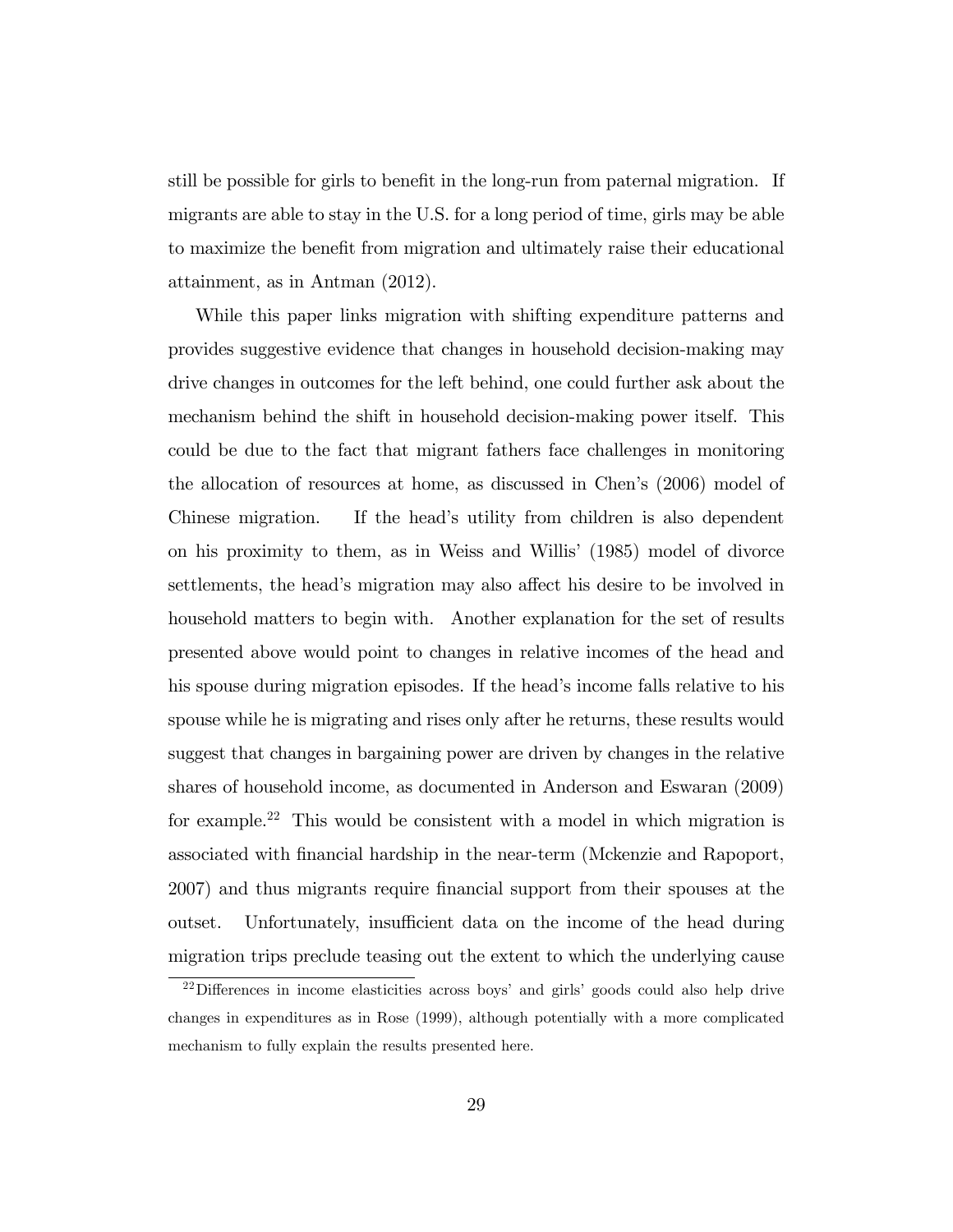of the shift in decision-making power observed here is due to one or all of these phenomena.

# 6 Conclusion

This paper has assessed the relationship between international migration and the gendered distribution of resources through the lens of household decisionmaking power. The summary statistics, cross-sectional, and longitudinal regressions point to a pattern of a greater share of resources for girls while the head is migrating and his spouse yields greater authority in determining the allocation of household resources. After he has returned to Mexico, however, suggestive evidence points to greater decision-making power for the head and a shift in the share of resources allocated to favor boys.

More generally, linking the decision-making data with the results on expenditure ratios suggests that the identity of the household member responsible for decision-making may play an important role in the underlying mechanism explaining the impact of migration on family members left behind. However, it also poses more questions about why allocations should differ based on the identity of the decision-maker. One possibility is that gender-based preferences are influencing decisions over children–the simplest story being that men prefer boys and women prefer girls. Another possibility is that investments in girls versus boys and their associated returns are viewed differently by the head and his spouse. Further research should attempt to disentangle these competing hypotheses and determine whether policies may be structured to ensure equitable allocations for girls and boys regardless of who is in charge of the allocation of resources.

Ironically, the potential policy implications may run counter to those from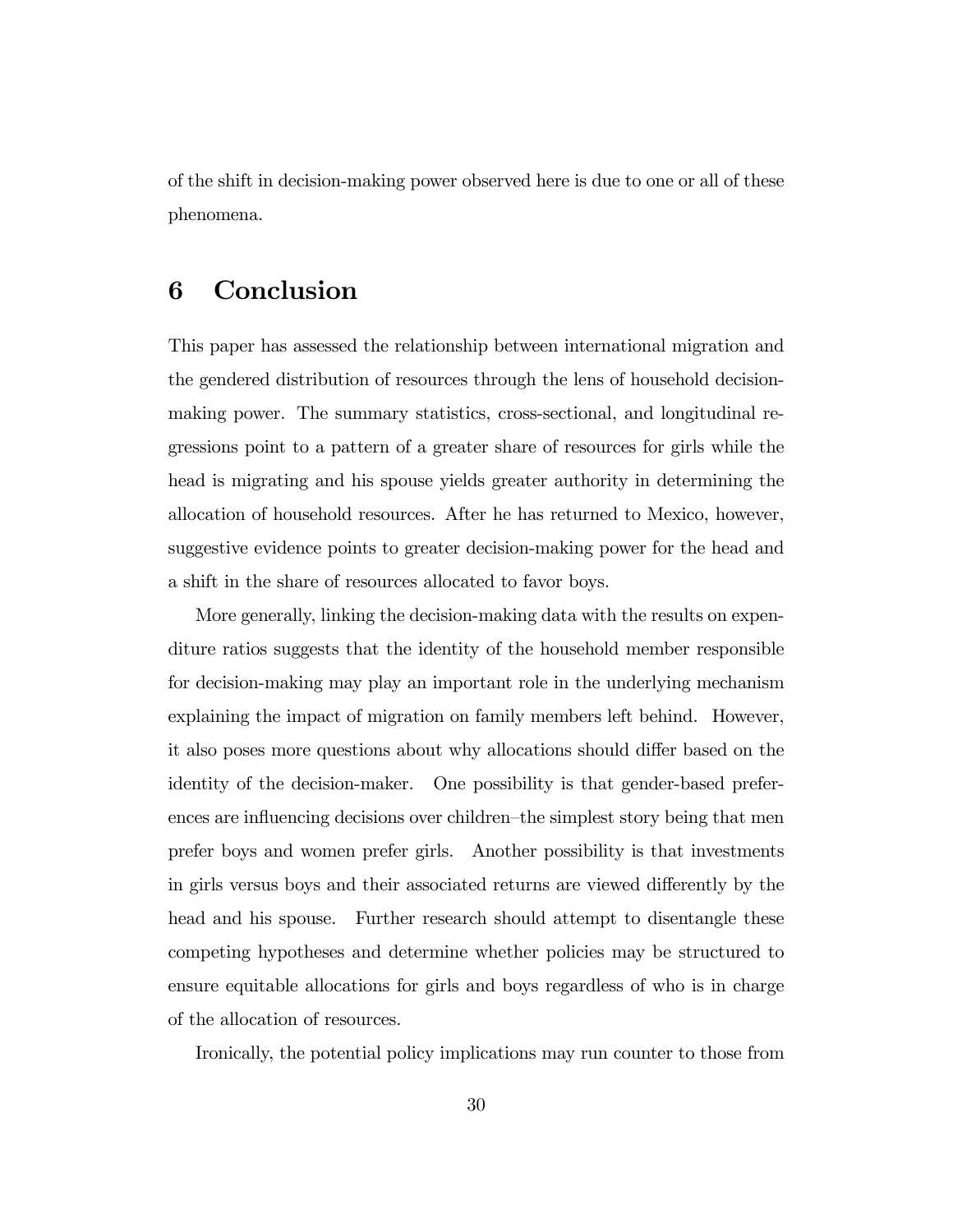other studies such as Ashraf et al. (forthcoming) who show that allowing migrants more control over resource allocation boosts savings for Salvadorean migrants. Instead, the results presented here suggest that implementing a program that increases migrant control over resources at home may have mixed consequences for girls if they effectively benefit from a migrant's lack of control while he is away. If so, it would not be enough to suggest that there are winners and losers from migration, but more accurate to say that the distributions of gains and losses may even be unbalanced within the sending household itself.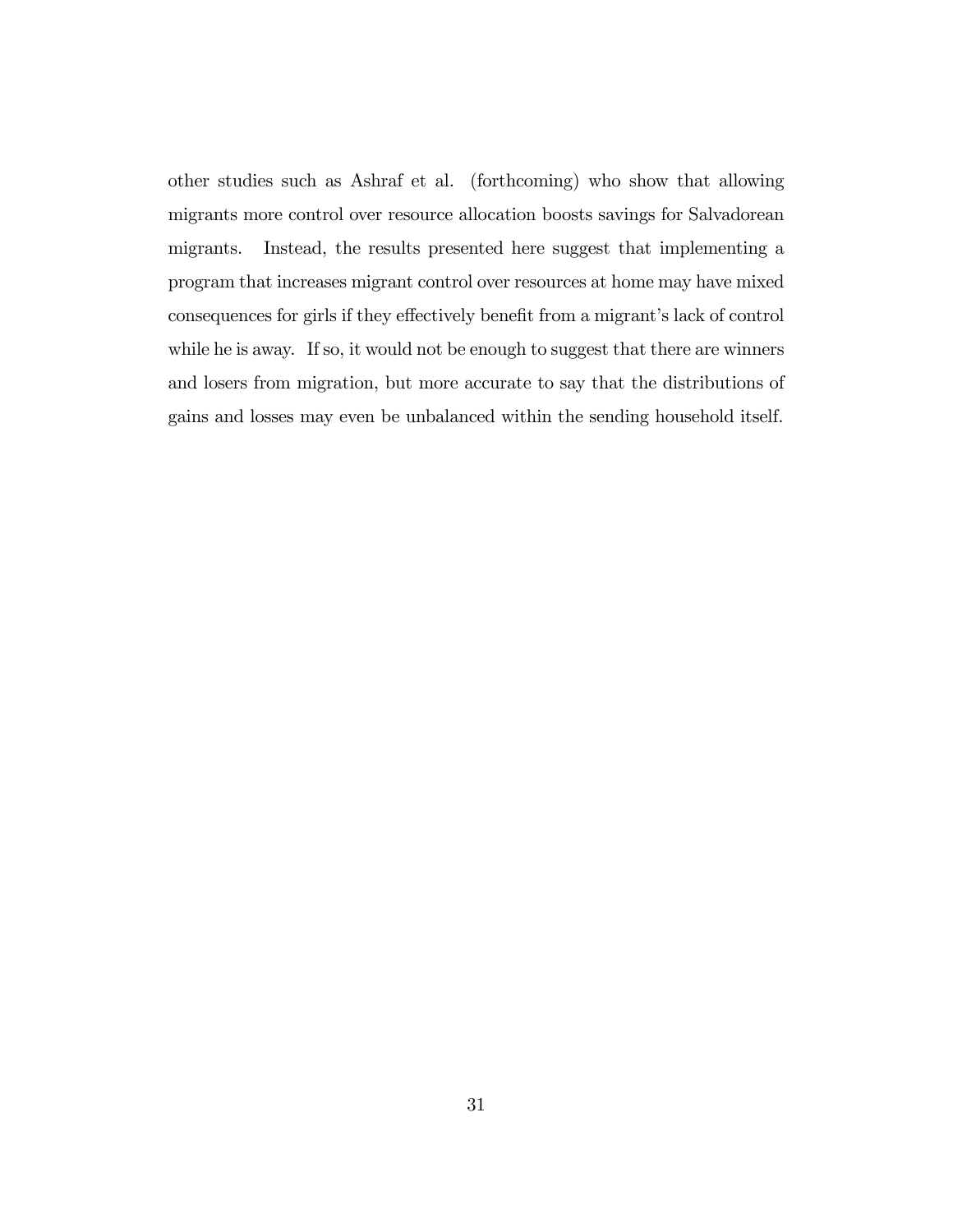# References

Anderson, S, M Eswaran (2009) What determines female autonomy? Evidence from Bangladesh. J Dev Econ 90(2): 179-191

Antman, FM (2014) Spousal employment and intra-household bargaining power. Appl Econ Lett 21(8): 560-63

Antman, FM (2013) The impact of migration on family left behind. In: AF Constant and KF Zimmermann (eds.), International handbook on the economics of migration. Edward Elgar, Northampton, MA

Antman, FM (2012) Gender, educational attainment and the impact of parental migration on children left behind. J Popul Econ 25(4): 1187-1214

Antman, FM (2011a) International migration and gender discrimination among children left behind. Amer Econ Review 101(3): 645-49

Antman, FM (2011b) The intergenerational effects of paternal migration on schooling and work: what can we learn from children's time allocations? J Dev Econ 96(2): 200-208

Arenas, E, H Conroy, and J Nobles (2009) Recent trends in internal and international Mexican migration: evidence from the Mexican Family Life Survey. California Center for Population Research On-Line Working Paper, CCPR-2008-034

Ashraf, N, D Aycinena, C Martinez and D Yang (forthcoming) Savings in transnational households: a field experiment among migrants from El Sal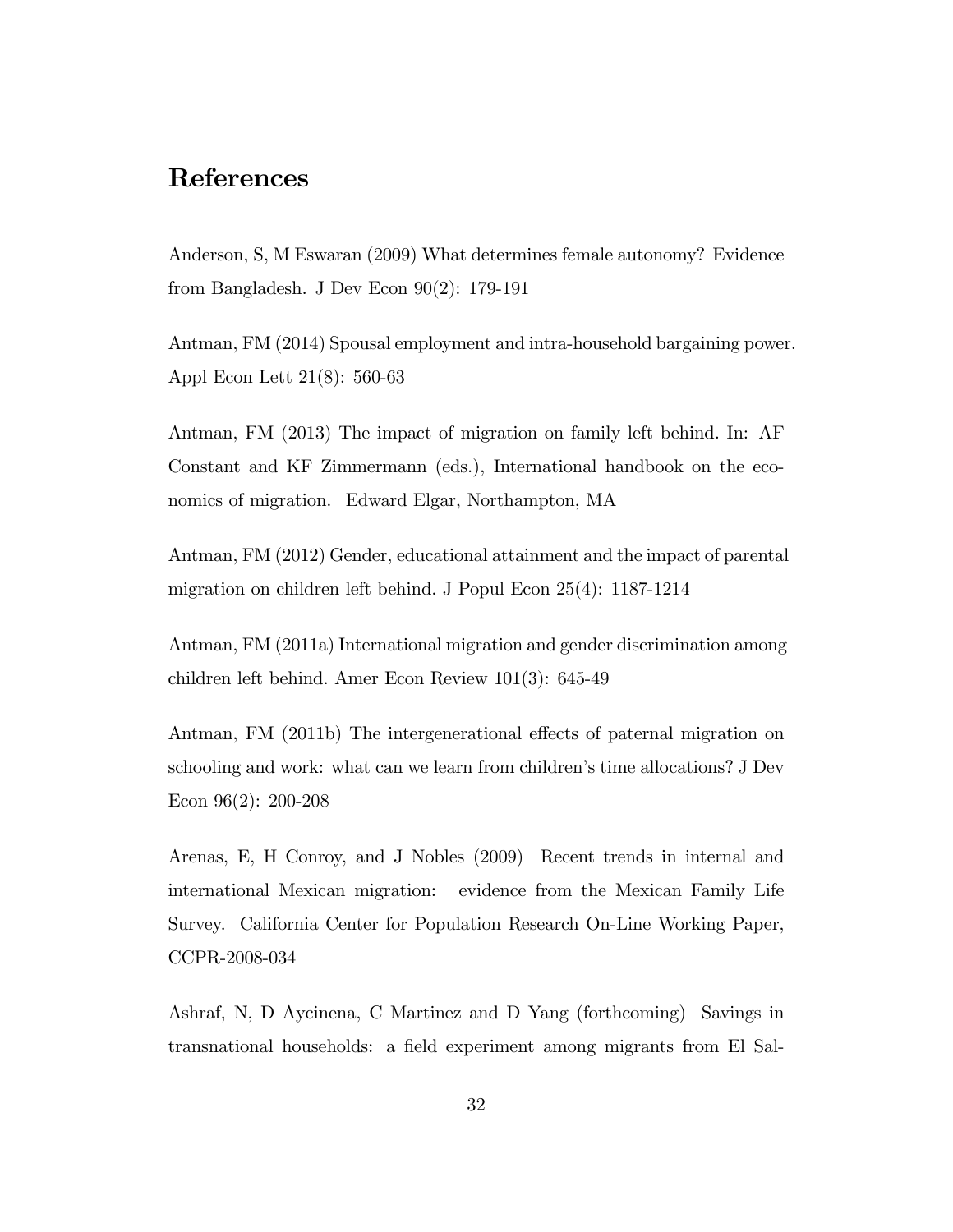vador. Rev Econ Stat

Attanasio, O, V Lechene (2002) Tests of income pooling in household decisions. Rev Econ Dyn 5: 720-748

Bobonis,  $G(2009)$  Is the allocation of resources within the household efficient? New evidence from a randomized experiment, J Political Econ,  $117$  (3):  $453-$ 503

Campos-Vazquez, RM, J Lara (2012) Self-selection patterns among return migrants: Mexico 1990-2010. IZA J Migration 1:8

Chen, JJ (2013) Identifying non-cooperative behavior among spouses: child outcomes in migrant-sending households. J Dev Econ 100(1): 1-18

Chen, JJ (2012) Dads, disease, and death: determinants of daughter discrimination. J Pop Econ 25 (1): 119-149

Chen, JJ (2006) Migration and imperfect monitoring: implications for intrahousehold allocation. Amer Econ Review, 96(2): 227-231

Cortes,  $P(2013)$  The feminization of international migration and its effects on the children left behind: evidence from the Philippines. World Dev, 65: 62-78

Deaton, A (1989) Looking for boy-girl discrimination in household expenditure data. World Bank Econ Rev 3(1): 1-15

Duáo, E (2003) Grandmothers and granddaughters: old-age pensions and intrahousehold allocation in South Africa World Bank Econ Rev 17(1): 1-25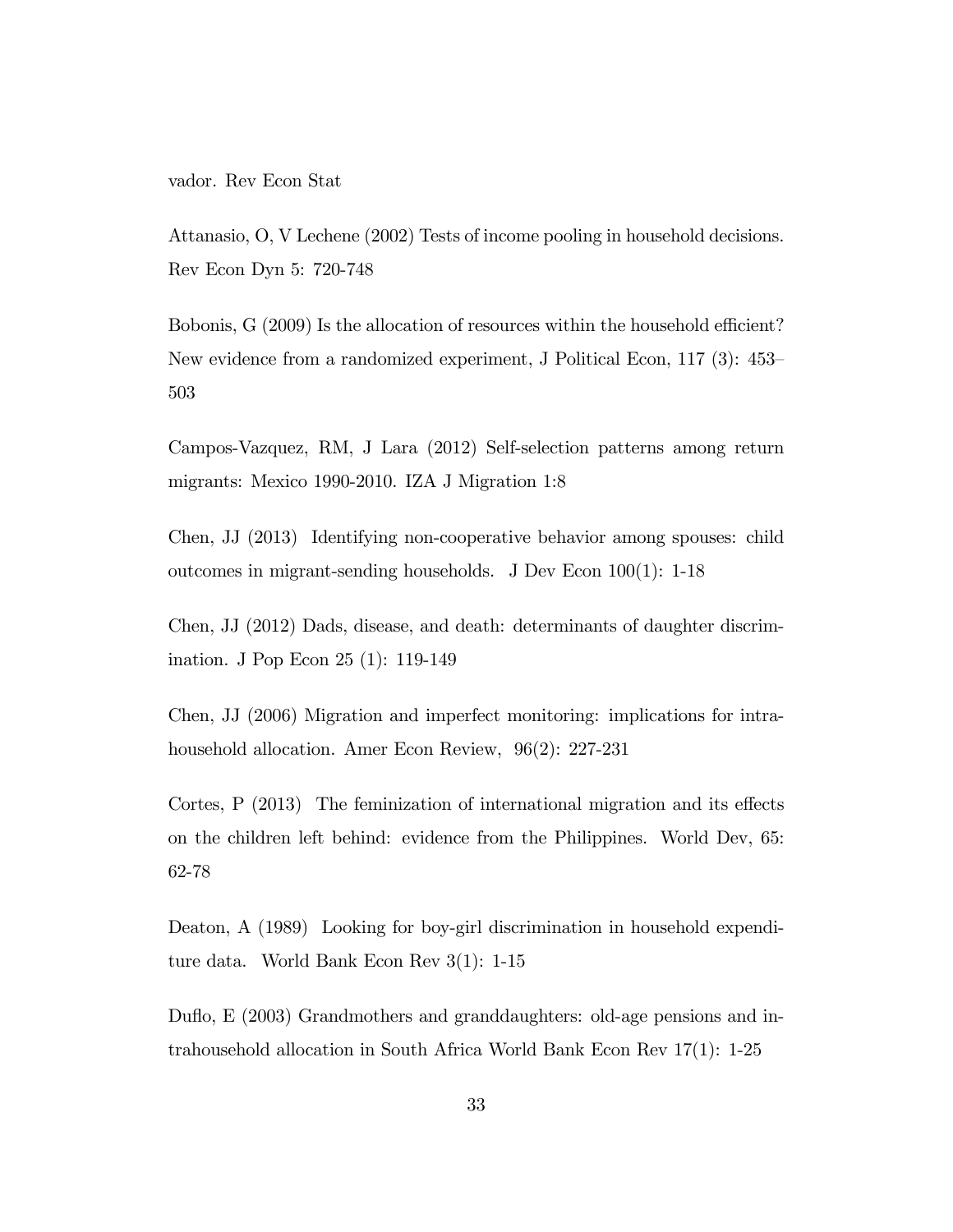Gibson, J, D McKenzie, S Stillman (2011) The impacts of international migration on remaining household members: omnibus results from a migration lottery program. Rev Econ Stat 93(4): 1297-1318

Hanson, GH, C McIntosh (2010) The great Mexican emigration. Rev Econ Stat 92(4): 798-810

Hanson, GH, C Woodruff (2003) Emigration and educational attainment in Mexico." Unpublished Manuscript. University of California, San Diego

Hildebrandt, N, D McKenzie  $(2005)$  The effects of migration on child health in Mexico. Economia 6(1): 257-89

Lundberg, S, RA Pollak (2007) The American family and family economics J Econ Perspect 21(2): 3-26

Lundberg, S, RA Pollak (1996) Bargaining and distribution in marriage J Econ Perspect 10(4): 139-158

McKenzie, D, H Rapoport (2011) Can migration reduce educational attainment? Evidence from Mexico." J Popul Econ  $24(4)$ : 1331-58

Mckenzie, D, H Rapoport (2007) Network effects and the dynamics of migration and inequality: theory and evidence from Mexico." J Dev Econ 84(1): 1-24

Organization for Economic Cooperation and Economic Development (2014) CO3.1: educational attainment by gender and average years spent in formal education.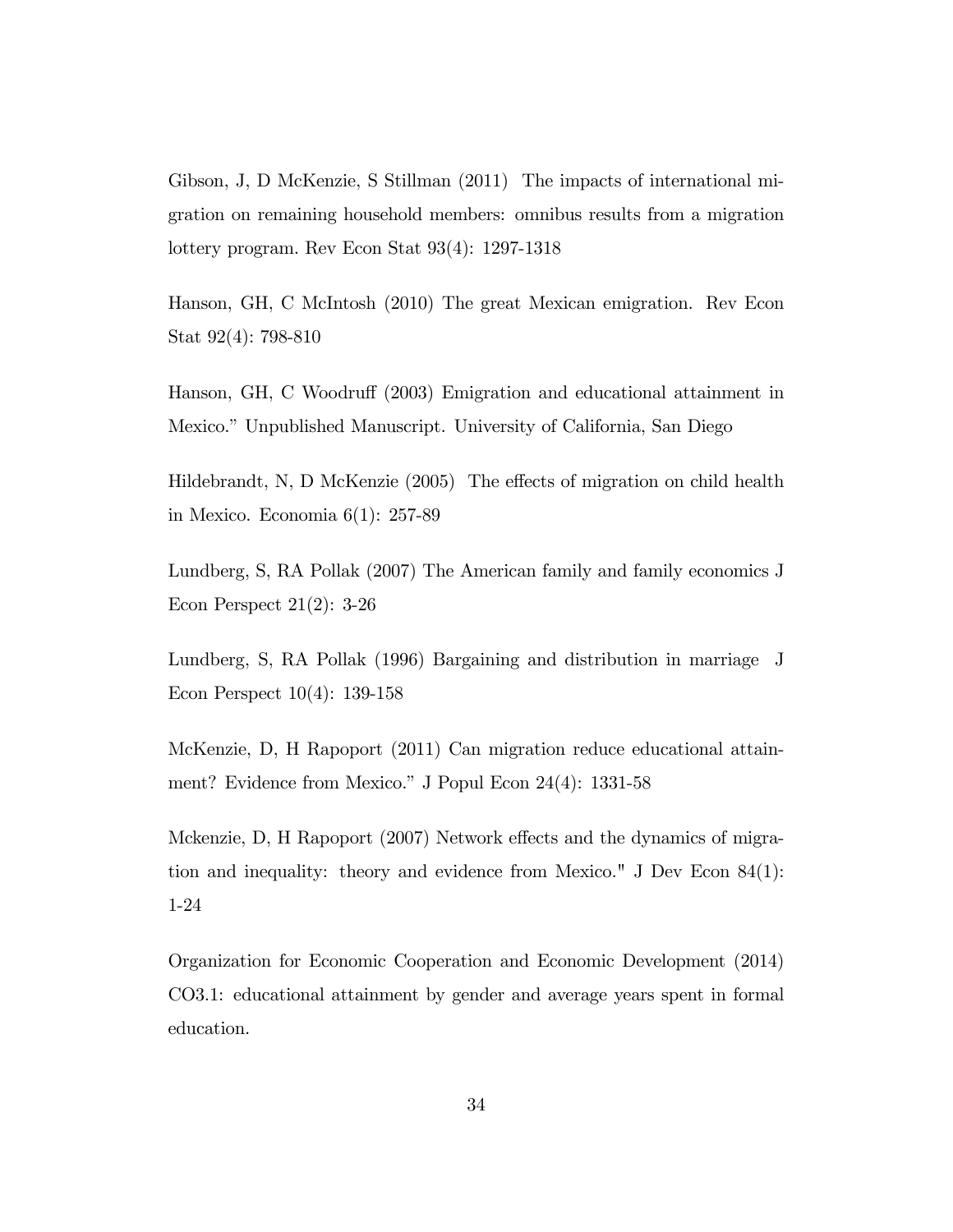http://www.oecd.org/els/family/CO\_3\_1\_Educational\_attainment\_by\_gender\_Sep2014.pdf

Rubalcava, L, G Teruel (2007) The Mexican family life survey first wave. Working paper. http://www.ennvih-mxfls.org/

Rubalcava, L, G Teruel (2007) User's guide: Mexican family life survey 2005. Working paper. http://www.ennvih-mxfls.org/

Thomas, D (1990) Intra-household resource allocation: an inferential approach.î J Hum Resour, 25(4): 635-664

Thomas, D (1994) Like father, like son; like mother, like daughter: parental resources and child height. J Hum Resour, 29(4): 950-988

Weiss, Y, RJ Willis (1985) Children as collective goods and divorce settlements. J Labor Econ, 3(3): 268-92

Yang, D (2008) International migration, remittances and household investment: evidence from Philippine migrants' exchange rate shocks." Econ J, 118: 591-630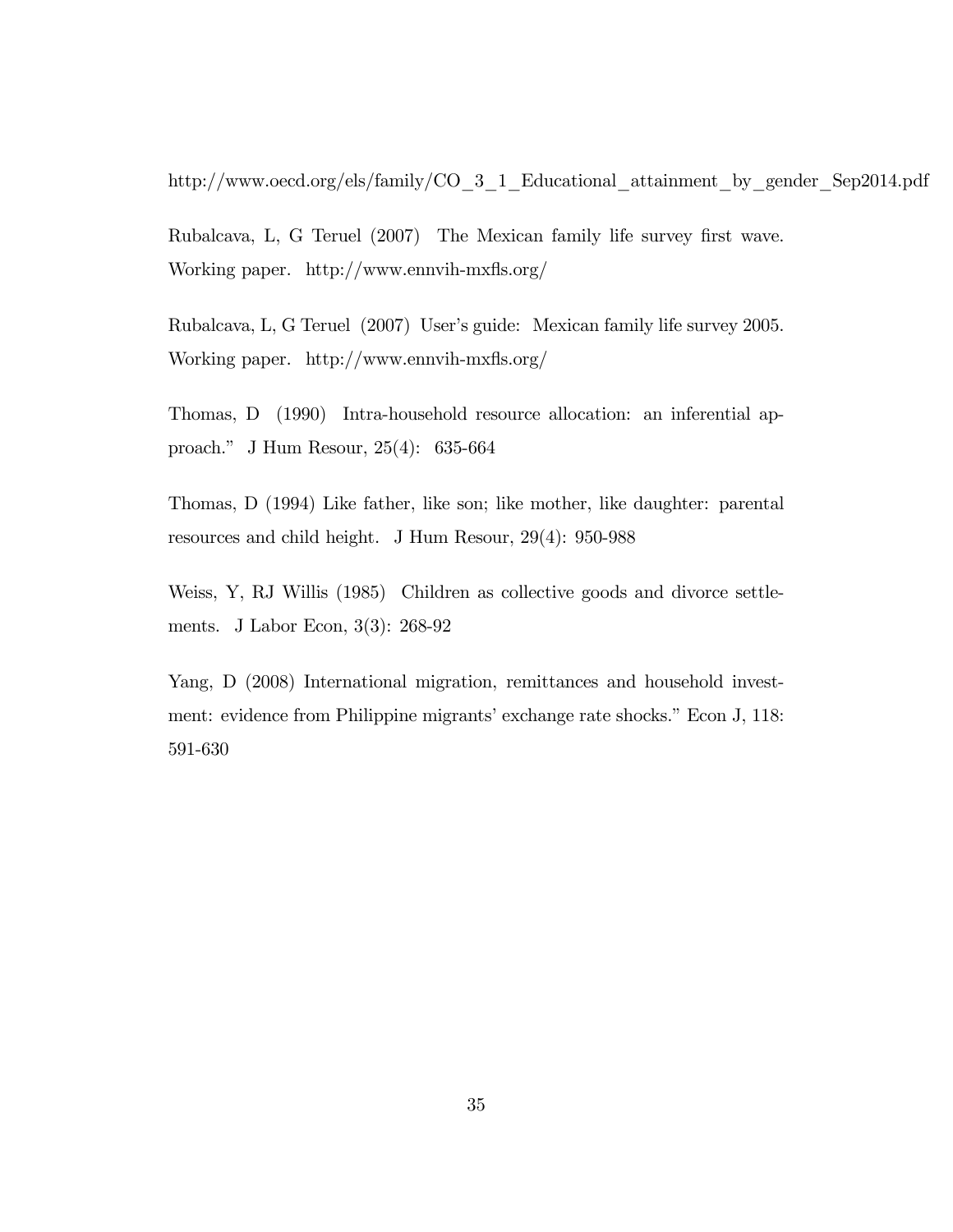### **Table 1: Descriptive Statistics**

Panel A: Full Sample based on non-missing expenditures in either education or clothing

|                                                         | Mean  | <b>SD</b> |
|---------------------------------------------------------|-------|-----------|
| Household Size                                          | 5.15  | 1.81      |
| Head's years of education                               | 7.15  | 4.17      |
| Head's age                                              | 42.12 | 11.72     |
| Number of Male Household Members in School              | 0.91  | 0.90      |
| Number of Female Household Members in School            | 0.93  | 0.91      |
| Urban                                                   | 0.38  | 0.49      |
| Second Wave of Survey                                   | 0.48  | 0.50      |
|                                                         |       |           |
| Observations (non-missing clothing or educational exp.) | 7395  |           |

 $\equiv$ 

### Panel B: Split Samples based on non-missing expenditures in this category

|                                                             |      | Education |      | Children's Clothing |
|-------------------------------------------------------------|------|-----------|------|---------------------|
|                                                             | Mean | SD        | Mean | <b>SD</b>           |
| Male Expenditure /Total expenditure in this category        | 0.52 | 0.40      | 0.51 | 0.41                |
| Total expenditure in this category                          | 2978 | 19924     | 548  | 695                 |
| Head alone makes decision about children in this category   | 0.05 | 0.21      | 0.04 | 0.19                |
| Head involved in decision about children in this category   | 0.81 | 0.39      | 0.49 | 0.50                |
| Spouse alone makes decision about children in this category | 0.10 | 0.30      | 0.29 | 0.45                |
| Spouse involved in decision about children in this category | 0.87 | 0.34      | 0.78 | 0.41                |
| <b>Observations</b>                                         | 6267 |           | 4595 |                     |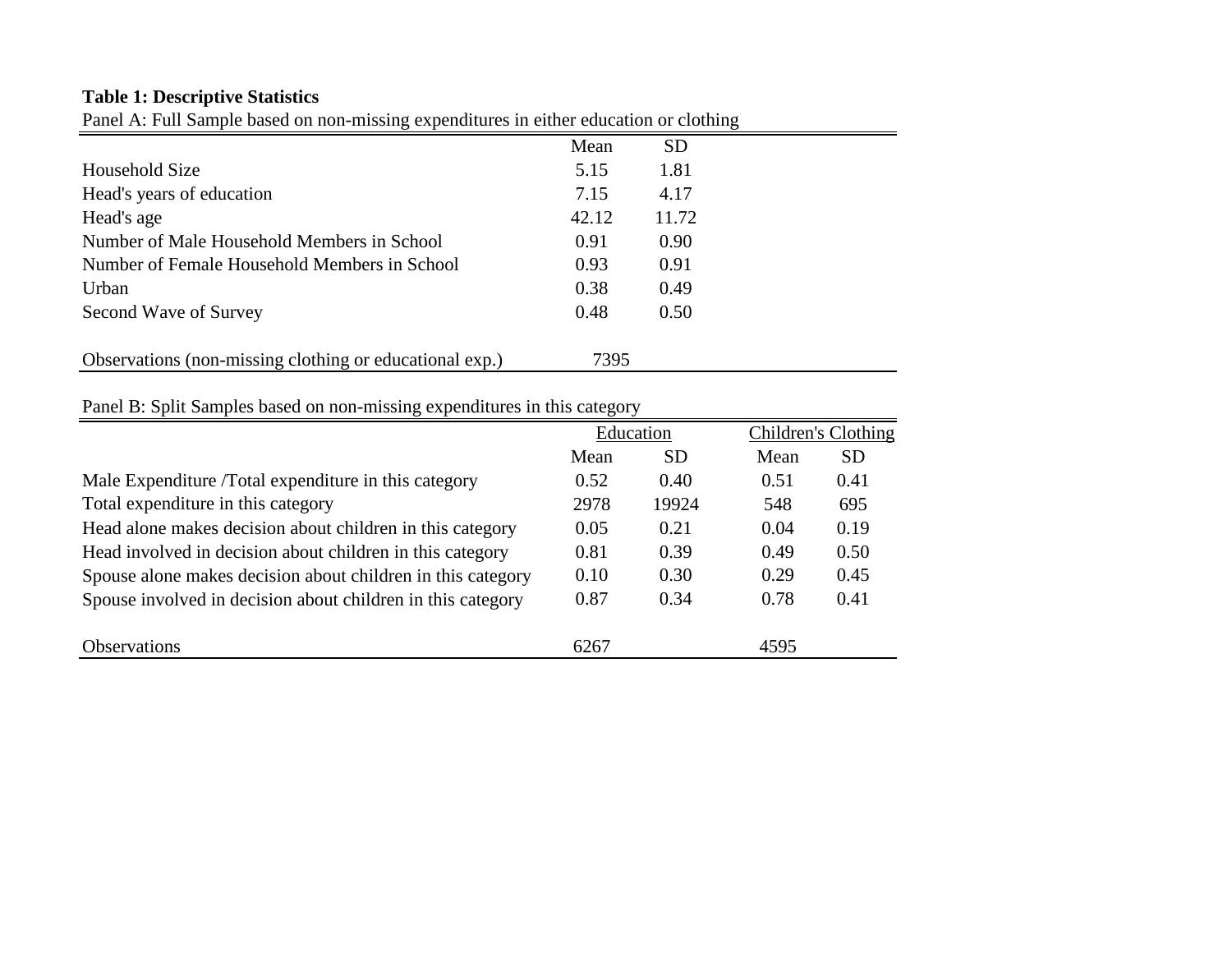|                                                                  | (1)           | (2)             |
|------------------------------------------------------------------|---------------|-----------------|
|                                                                  | No Recent     | Recent          |
|                                                                  | Experience;   | Experience,     |
|                                                                  | Not currently | Including       |
|                                                                  | in US         | currently in US |
| <b>Household Characteristics</b>                                 |               |                 |
| <b>Head's Education</b>                                          | 7.16          | $6.59*$         |
|                                                                  | 4.18          | 3.79            |
| Head's Age                                                       | 42.20         | 38.12***        |
|                                                                  | 11.75         | 9.50            |
| <b>Urban Location</b>                                            | 0.39          | $0.23***$       |
|                                                                  | 0.49          | 0.42            |
| Household Shocks Occurring in the Past 5 Years                   |               |                 |
| Death of a household member                                      | 0.06          | 0.07            |
|                                                                  | 0.24          | 0.26            |
| Hospitalization of a household member due to accident or illness | 0.13          | 0.09            |
|                                                                  | 0.33          | 0.29            |
| Unemployment/business failure of a household member              | 0.08          | 0.09            |
|                                                                  | 0.27          | 0.29            |
| House or business loss due to natural disaster                   | 0.01          | 0.01            |
|                                                                  | 0.11          | 0.08            |
| Total loss of crop                                               | 0.04          | 0.03            |
|                                                                  | 0.20          | 0.18            |
| Loss or death of production animals                              | 0.02          | 0.03            |
|                                                                  | 0.12          | 0.16            |
| Observations (non-missing clothing or educational exp.)          | 7243          | 152             |
| Standard deviation below mean                                    |               |                 |

# **Table 2: Sample Averages by Head's US Migration Experience**

In column (2): \*\*\*(1)-(2)  $p < 0.01$ ; \*\*(1)-(2)  $p < 0.05$ ; \* (1)-(2)  $p < 0.10$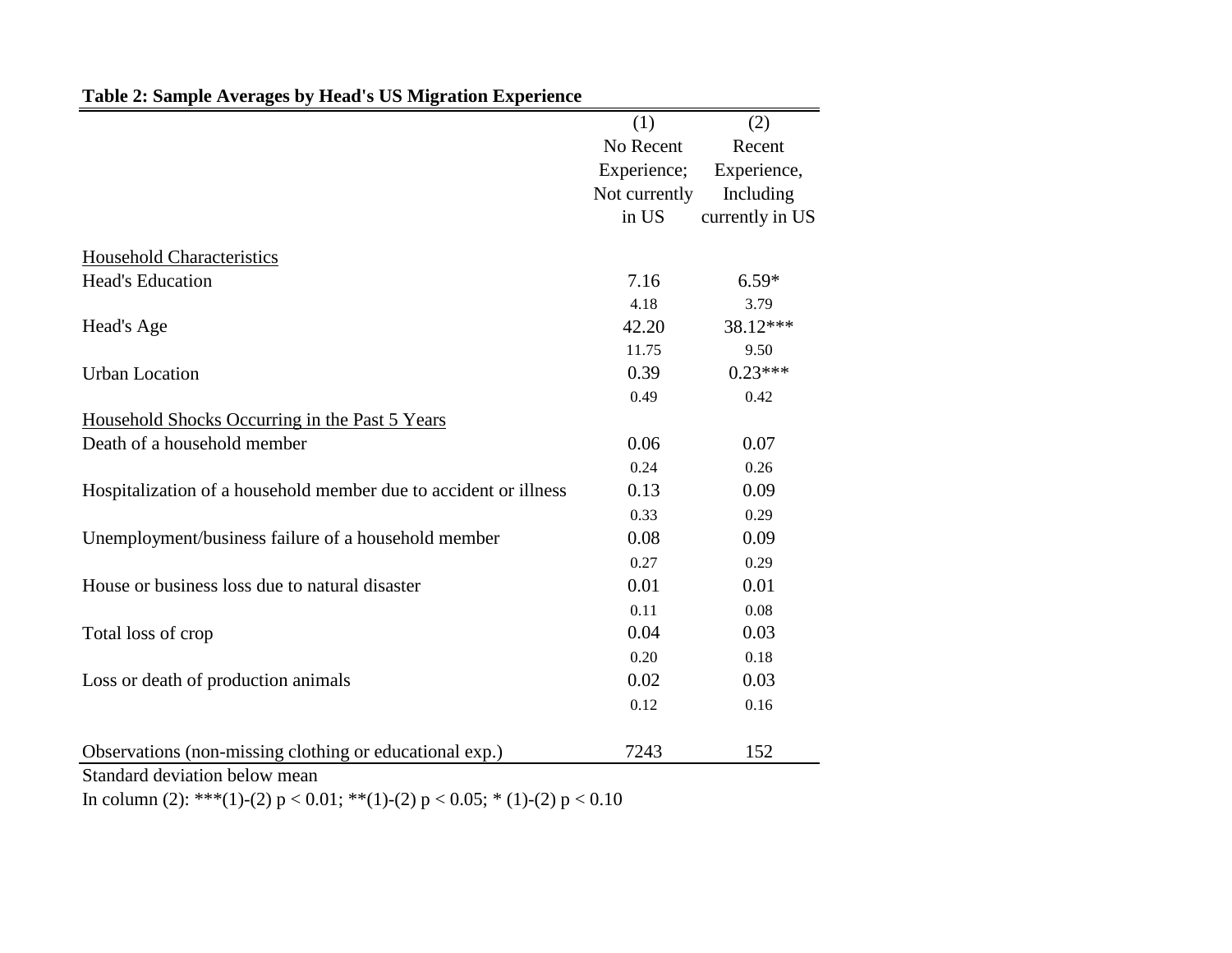| Sample (based on non-missing           |               | Education                  |            |               | <b>Children's Clothing</b> |              |
|----------------------------------------|---------------|----------------------------|------------|---------------|----------------------------|--------------|
| expenditures in this category)         | (1)           | (2)                        | (3)        | (4)           | (5)                        | (6)          |
|                                        | No Recent     | Recent                     | Recent     | No Recent     | Recent                     | Recent       |
|                                        | Experience    | Experience                 | Experience | Experience    | Experience<br><b>Not</b>   | Experience   |
|                                        | Not Currently | Not Currently Currently in |            | Not Currently | Currently                  | Currently in |
|                                        | in US         | in US                      | <b>US</b>  | in US         | in US                      | <b>US</b>    |
| Male Expenditure /Total expenditure in |               |                            |            |               |                            |              |
| category                               | 0.52          | 0.56                       | 0.52       | 0.51          | $0.60*$                    | $0.45*$      |
|                                        | 0.40          | 0.41                       | 0.38       | 0.41          | 0.40                       | 0.37         |
| Total expenditure in category          | 3002          | 2056                       | 1213       | 548           | 536                        | 597          |
|                                        | 20117         | 4740                       | 1394       | 698           | 487                        | 607          |
| Head alone makes decision about        |               |                            |            |               |                            |              |
| children in this category              | 0.05          | 0.08                       | $()***$    | 0.04          | $0.10*$                    | $0***$       |
|                                        | 0.21          | 0.28                       | 0.00       | 0.19          | 0.30                       | 0.00         |
| Head involved in decision about        |               |                            |            |               |                            |              |
| children in this category              | 0.81          | $0.89**$                   | $0.59***$  | 0.49          | 0.49                       | 0.32         |
|                                        | 0.39          | 0.31                       | 0.50       | 0.50          | 0.50                       | 0.48         |
| Spouse alone makes decision about      |               |                            |            |               |                            |              |
| children in this category              | 0.10          | $0.05**$                   | $0.41***$  | 0.29          | $0.39*$                    | 0.46         |
|                                        | 0.30          | 0.21                       | 0.50       | 0.45          | 0.49                       | 0.51         |
| Spouse involved in decision about      |               |                            |            |               |                            |              |
| children in this category              | 0.87          | 0.87                       | $1***$     | 0.78          | 0.80                       | 0.82         |
|                                        | 0.34          | 0.34                       | 0.00       | 0.41          | 0.40                       | 0.39         |
| Number of observations                 | 6142          | 84                         | 41         | 4496          | 71                         | 28           |

### **Table 3: Expenditures & Decision-Making by Head's US Migration Experience**

Standard deviation below mean

In column (2): \* \*\*(1)-(2)  $p < 0.01$ ; \*\*(1)-(2)  $p < 0.05$ ; \* (1)-(2)  $p < 0.10$ In column (3): \*\*\* (2)-(3) p < 0.01; \*\* (2)-(3) p < 0.05; \* (2)-(3) p < 0.10 In column (5): \* \*\*(4)-(5) p < 0.01; \*\*(4)-(5) p < 0.05; \* (4)-(5) p < 0.10 In column (6): \*\*\* (5)-(6)  $p < 0.01$ ; \*\* (5)-(6)  $p < 0.05$ ; \* (5)-(6)  $p < 0.10$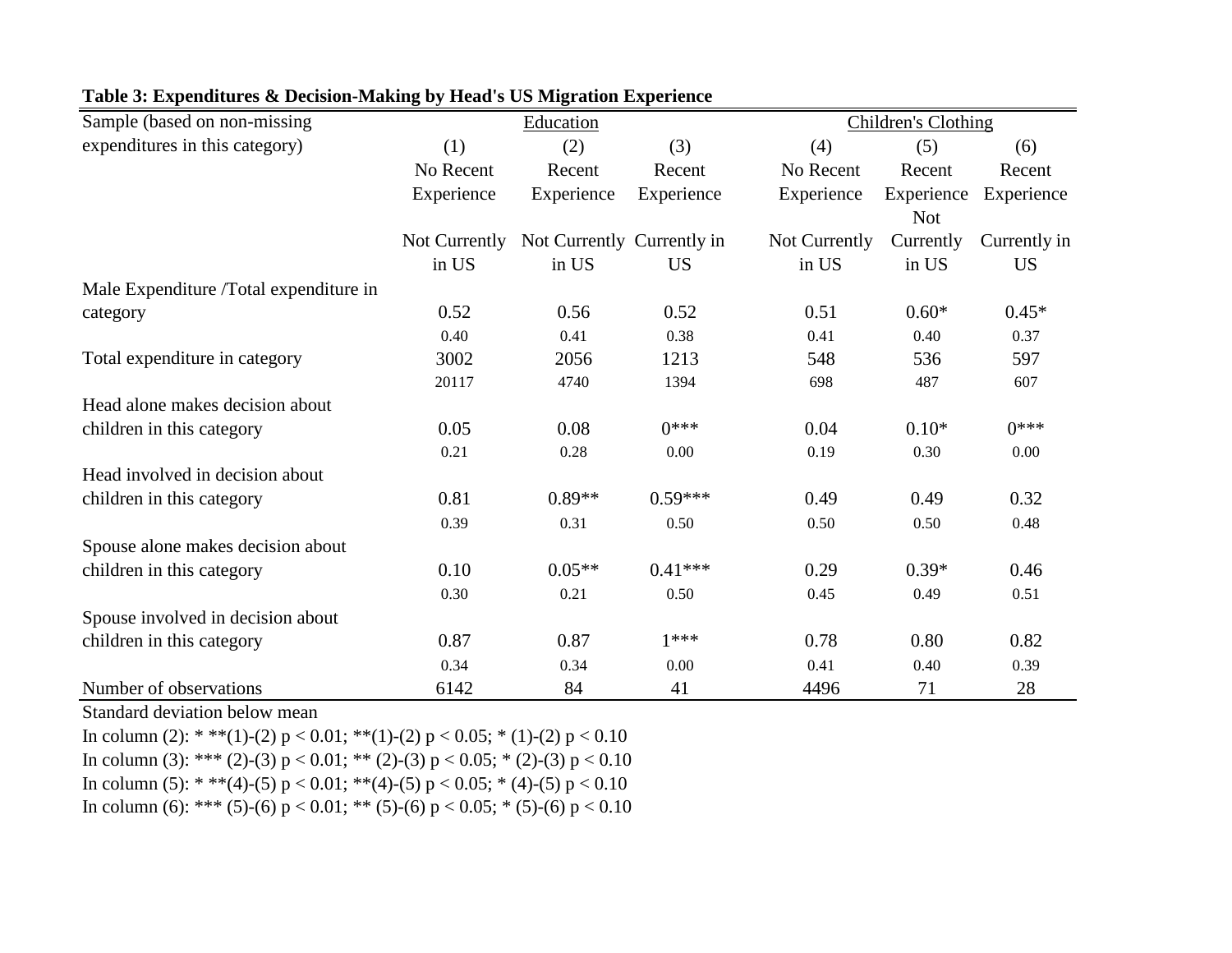### **Table 4: Migration and Gender Expenditure Shares**

Panel A: Non-missing in both expenditure share categories

|                                | (1)                          | (2)                          | (3)                         | (4)                                   |
|--------------------------------|------------------------------|------------------------------|-----------------------------|---------------------------------------|
|                                | Male Edu<br><b>Exp Share</b> | Male Edu<br><b>Exp Share</b> | Boys' Clothing<br>Exp Share | Boys'<br>Clothing Exp<br><b>Share</b> |
| Head: Any Recent US            | 0.048                        | 0.113                        | 0.124                       | 0.225                                 |
| <b>Migration Experience</b>    | (0.045)                      | $(0.066)*$                   | $(0.035)$ ***               | $(0.097)$ **                          |
| Head: Currently in US          | 0.006                        | $-0.268$                     | $-0.188$                    | $-0.405$                              |
|                                | (0.076)                      | $(0.145)^*$                  | $(0.069)$ ***               | $(0.139)$ ***                         |
| Mean of Dep. Var.              | 0.521                        | 0.521                        | 0.512                       | 0.512                                 |
| <b>Household Fixed Effects</b> | N <sub>O</sub>               | <b>YES</b>                   | N <sub>O</sub>              | <b>YES</b>                            |
| Number of Observations         | 3,467                        | 3,467                        | 3,467                       | 3,467                                 |

### Panel B: Non-missing in either expenditure ratio category

| っ                              |                              | 0 <sup>- -</sup> -           |                                    |                                |
|--------------------------------|------------------------------|------------------------------|------------------------------------|--------------------------------|
|                                | (1)                          | (2)                          | (3)                                | (4)                            |
|                                | Male Edu<br><b>Exp Share</b> | Male Edu<br><b>Exp Share</b> | Boys' Clothing<br><b>Exp Share</b> | Boys'<br>Clothing Exp<br>Share |
| Head: Any Recent US            | 0.027                        | 0.092                        | 0.080                              | 0.033                          |
| <b>Migration Experience</b>    | (0.038)                      | $(0.046)$ **                 | $(0.034)$ **                       | (0.070)                        |
| Head: Currently in US          | 0.050<br>(0.057)             | $-0.069$<br>(0.096)          | $-0.107$<br>$(0.064)*$             | $-0.167$<br>(0.122)            |
| Mean of Dep. Var.              | 0.521                        | 0.521                        | 0.513                              | 0.513                          |
| <b>Household Fixed Effects</b> | N <sub>O</sub>               | <b>YES</b>                   | N <sub>O</sub>                     | <b>YES</b>                     |
| Number of Observations         | 6,267                        | 6,267                        | 4,595                              | 4,595                          |

Robust standard errors clustered at the household level reported in parentheses below point estimates

Clothing expenditures include value of home production, if any

Other covariates: Number of household members in gender and age-specific groups,

dummies for survey year, dummies for survey month, urban dummy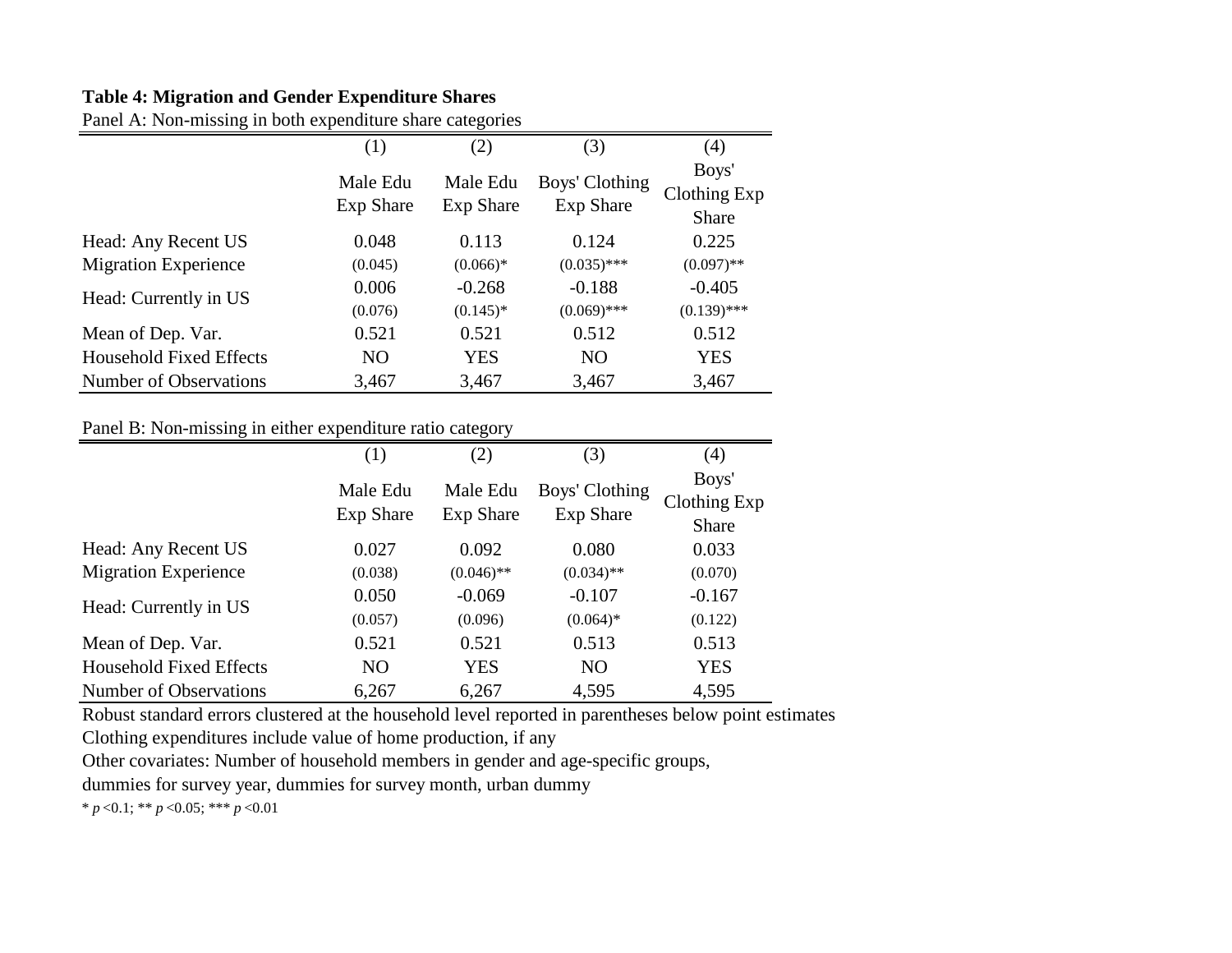### **Table 5: Migration and Expenditure Totals by Gender**

Household Fixed Effects Regressions

|                             | $\left(1\right)$            | (2)                        | (3)                      | (4)                    | (5)       | (6)                         |
|-----------------------------|-----------------------------|----------------------------|--------------------------|------------------------|-----------|-----------------------------|
|                             | Kids' Clothing<br>Exp Total | Boys'<br>Clothing<br>Total | Girls' Clothing<br>Total | Education<br>Exp Total |           | Male Edu Exp Female Edu Exp |
| Head: Any Recent US         | 188.679                     | 101.680                    | 86.999                   | $-628.208$             | -423.861  | $-204.347$                  |
| <b>Migration Experience</b> | $(70.776)$ ***              | $(45.677)$ **              | $(43.252)**$             | (646.171)              | (709.039) | (341.283)                   |
| Head: Currently in US       | $-147.297$                  | $-115.307$                 | $-31.990$                | $-376.714$             | $-32.479$ | $-344.235$                  |
|                             | (178.453)                   | (93.590)                   | (111.363)                | (862.561)              | (842.749) | (446.189)                   |
| Mean of Dep. Var.           | 548.216                     | 276.287                    | 271.929                  | 2977.876               | 1479.512  | 1498.364                    |
| Number of Observations      | 4,595                       | 4,595                      | 4,595                    | 6,267                  | 6,267     | 6,267                       |

Robust standard errors clustered at the household level reported in parentheses below point estimates

Clothing expenditures include value of home production, if any

Other covariates: Number of household members in gender and age-specific groups, dummies for survey year, dummies for survey month, urban dummy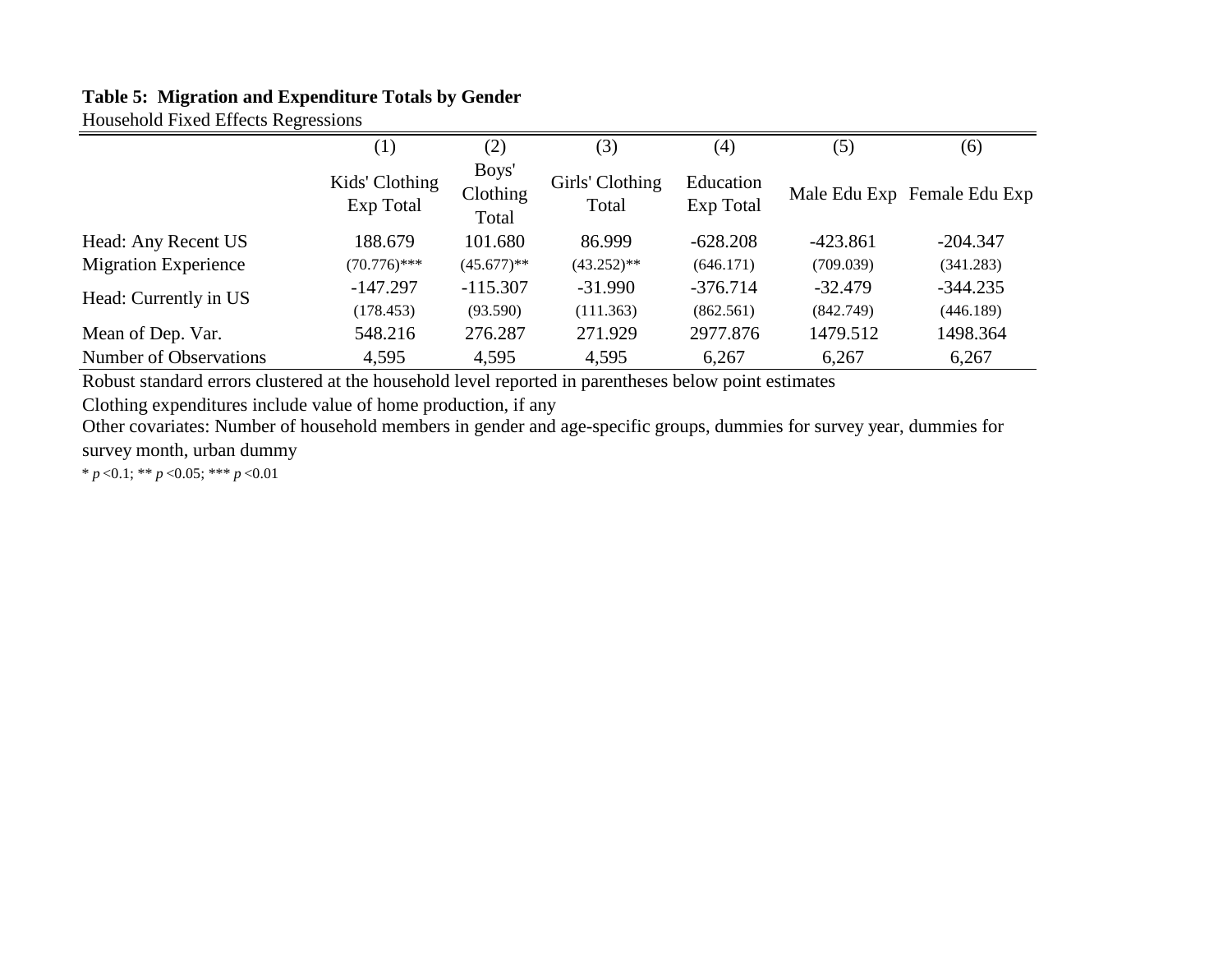### **Table 6: Migration and Gender Discrimination in Education**

Household Fixed Effects Regressions

|                             | (1)                | (2)                  | (3)                                        | (4)                                            | (5)                                      |
|-----------------------------|--------------------|----------------------|--------------------------------------------|------------------------------------------------|------------------------------------------|
|                             | Males in<br>School | Females in<br>School | Male<br><b>School Fees</b><br><b>Share</b> | Male School<br><b>Supplies</b><br><b>Share</b> | Male School<br><b>Transport</b><br>Share |
| Head: Any Recent US         | 0.012              | $-0.203$             | 0.118                                      | 0.086                                          | $-0.006$                                 |
| <b>Migration Experience</b> | (0.076)            | $(0.078)$ ***        | $(0.050)$ **                               | $(0.052)*$                                     | (0.115)                                  |
| Head: Currently in US       | 0.159              | $-0.178$             | $-0.066$                                   | $-0.140$                                       | 0.122                                    |
|                             | (0.150)            | (0.132)              | (0.119)                                    | (0.101)                                        | (0.256)                                  |
| Mean of Dep. Var.           | 1.009              | 1.034                | 0.526                                      | 0.520                                          | 0.493                                    |
| Number of Observations      | 6,267              | 6,267                | 5,648                                      | 5,974                                          | 2,139                                    |

Robust standard errors clustered at the household level reported in parentheses below point estimates Clothing expenditures include value of home production, if any

Other covariates: Number of household members in gender and age-specific groups, dummies for survey year, dummies for survey month, urban dummy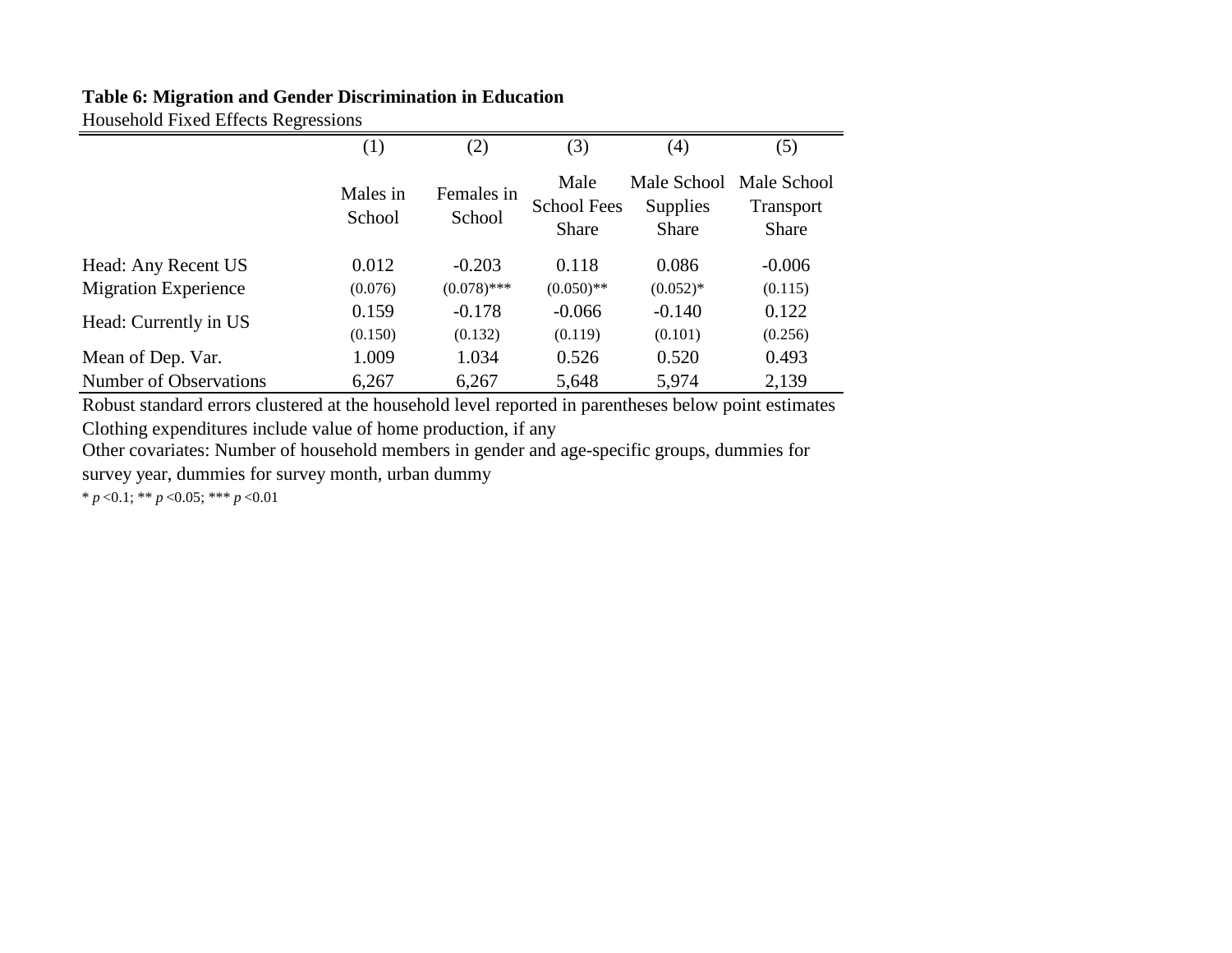### **Table 7: Migration and Household Decision-Making<sup>1</sup>**

Panel A: Cross-sectional Regressions

|                             | <b>Children's Education Decision</b>   |                                 |                                          |                                   |                                 | Children's Clothing Decision    |                                      |                                   |  |
|-----------------------------|----------------------------------------|---------------------------------|------------------------------------------|-----------------------------------|---------------------------------|---------------------------------|--------------------------------------|-----------------------------------|--|
|                             | (1)                                    | (2)                             | (3)                                      | $\left( 4\right)$                 | (5)                             | (6)                             | (7)                                  | (8)                               |  |
|                             | Head Alone<br><b>Makes</b><br>Decision | Head<br>Involved in<br>Decision | Spouse Alone<br><b>Makes</b><br>Decision | Spouse<br>Involved in<br>Decision | Head Alone<br>Makes<br>Decision | Head<br>Involved in<br>Decision | Spouse<br>Alone<br>Makes<br>Decision | Spouse<br>Involved in<br>Decision |  |
| Head: Any Recent US         | 0.034                                  | 0.048                           | $-0.055$                                 | $-0.033$                          | 0.059                           | $-0.015$                        | 0.096                                | $-0.001$                          |  |
| <b>Migration Experience</b> | (0.030)                                | (0.032)                         | $(0.023)$ **                             | (0.036)                           | $(0.036)*$                      | (0.060)                         | (0.059)                              | (0.048)                           |  |
| Head: Currently in US       | $-0.080$<br>$(0.031)$ ***              | $-0.362$<br>$(0.085)$ ***       | 0.381<br>$(0.080)$ ***                   | 0.092<br>$(0.040)$ **             | $-0.105$<br>$(0.037)$ ***       | $-0.289$<br>$(0.107)$ ***       | 0.081<br>(0.111)                     | $-0.087$<br>(0.084)               |  |
| Mean of Dep. Variable       | 0.048                                  | 0.811                           | 0.099                                    | 0.867                             | 0.039                           | 0.492                           | 0.291                                | 0.782                             |  |
| <b>Observations</b>         | 6,267                                  | 6,267                           | 6,267                                    | 6,267                             | 4,595                           | 4,595                           | 4,595                                | 4,595                             |  |

#### Panel B: Household Fixed Effects Regressions

|                             | <b>Children's Education Decision</b>          |                                 |                                          |                                   |                                        | <b>Children's Clothing Decision</b> |                                      |                                          |  |
|-----------------------------|-----------------------------------------------|---------------------------------|------------------------------------------|-----------------------------------|----------------------------------------|-------------------------------------|--------------------------------------|------------------------------------------|--|
|                             | (1)                                           | (2)<br>(3)<br>(4)               |                                          |                                   | (5)                                    | (6)                                 | (7)                                  | (8)                                      |  |
|                             | <b>Head Alone</b><br><b>Makes</b><br>Decision | Head<br>Involved in<br>Decision | Spouse Alone<br><b>Makes</b><br>Decision | Spouse<br>Involved in<br>Decision | Head Alone<br><b>Makes</b><br>Decision | Head<br>Involved in<br>Decision     | Spouse<br>Alone<br>Makes<br>Decision | <b>Spouse</b><br>Involved in<br>Decision |  |
| Head: Any Recent US         | 0.081                                         | 0.088                           | $-0.092$                                 | $-0.066$                          | $-0.006$                               | $-0.078$                            | 0.171                                | 0.026                                    |  |
| <b>Migration Experience</b> | $(0.047)^*$                                   | (0.074)                         | (0.062)                                  | (0.059)                           | (0.057)                                | (0.105)                             | (0.105)                              | (0.092)                                  |  |
| Head: Currently in US       | $-0.062$                                      | $-0.346$                        | 0.348                                    | 0.055                             | 0.050                                  | $-0.292$                            | 0.177                                | $-0.155$                                 |  |
|                             | (0.050)                                       | $(0.128)$ ***                   | $(0.118)$ ***                            | (0.065)                           | (0.058)                                | $(0.172)$ *                         | (0.169)                              | (0.157)                                  |  |
| Mean of Dep. Variable       | 0.048                                         | 0.811                           | 0.099                                    | 0.867                             | 0.039                                  | 0.492                               | 0.291                                | 0.782                                    |  |
| <b>Observations</b>         | 6,267                                         | 6,267                           | 6,267                                    | 6,267                             | 4,595                                  | 4,595                               | 4,595                                | 4,595                                    |  |

 $1$  Reported by head, except when missing, in which case responses of spouse are substituted

Robust standard errors clustered at the household level reported in parentheses below point estimates

Clothing expenditures include value of home production, if any

Other covariates: Number of household members in gender and age-specific groups, dummies for survey year, dummies for survey month, urban dummy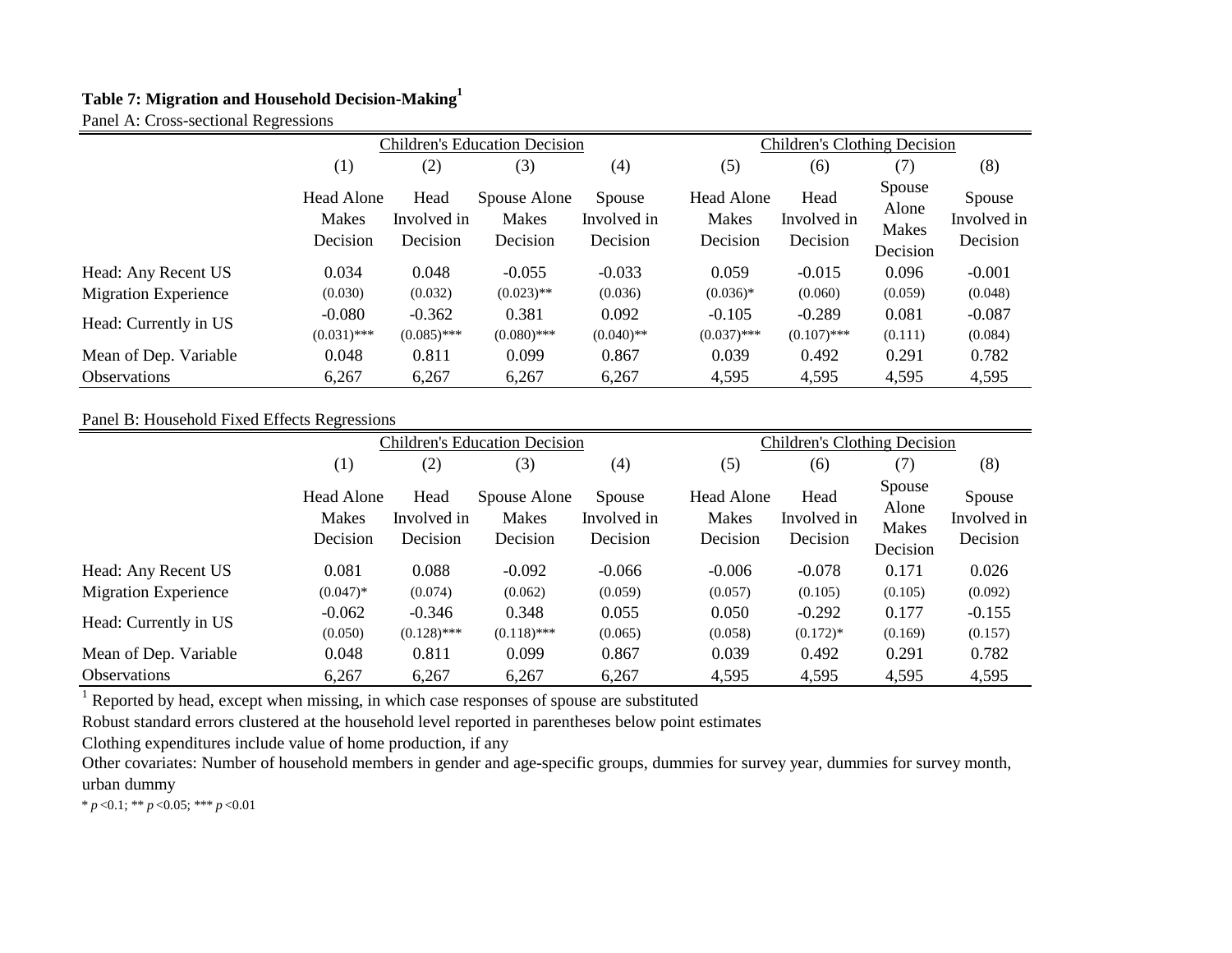#### **Table 8: Migration and Household Decision-Making<sup>1</sup> in Smaller Sample** Panel A: Cross-sectional Regressions

| $\cdots$ expose sectional   | $\cdots$<br><b>Children's Education Decision</b> |                                 |                                             |                                   |                                    | <b>Children's Clothing Decision</b> |                                      |                                   |  |
|-----------------------------|--------------------------------------------------|---------------------------------|---------------------------------------------|-----------------------------------|------------------------------------|-------------------------------------|--------------------------------------|-----------------------------------|--|
|                             | (1)                                              | (2)                             | (3)                                         | (4)                               | (5)                                | (6)                                 | (7)                                  | (8)                               |  |
|                             | <b>Head Alone</b><br>Makes<br>Decision           | Head<br>Involved in<br>Decision | Spouse<br>Alone<br><b>Makes</b><br>Decision | Spouse<br>Involved in<br>Decision | Head<br>Alone<br>Makes<br>Decision | Head<br>Involved in<br>Decision     | Spouse<br>Alone<br>Makes<br>Decision | Spouse<br>Involved in<br>Decision |  |
| Head: Any Recent US         | 0.047                                            | 0.079                           | $-0.043$                                    | $-0.015$                          | 0.074                              | 0.066                               | $-0.008$                             | $-0.037$                          |  |
| <b>Migration Experience</b> | (0.041)                                          | $(0.031)$ **                    | (0.032)                                     | (0.042)                           | $(0.044)$ *                        | (0.068)                             | (0.062)                              | (0.057)                           |  |
| Head: Currently in US       | $-0.100$<br>$(0.043)$ **                         | $-0.540$<br>$(0.115)$ ***       | 0.519<br>$(0.116)$ ***                      | 0.078<br>(0.047)                  | $-0.125$<br>$(0.046)$ ***          | $-0.322$<br>$(0.126)$ **            | 0.128<br>(0.125)                     | $-0.050$<br>(0.103)               |  |
| Mean of Dep. Variable       | 0.047                                            | 0.842                           | 0.102                                       | 0.901                             | 0.039                              | 0.488                               | 0.286                                | 0.778                             |  |
| <b>Observations</b>         | 3,467                                            | 3,467                           | 3,467                                       | 3,467                             | 3,467                              | 3,467                               | 3,467                                | 3,467                             |  |

#### Panel B: Household Fixed Effects Regressions

|                             | <b>Children's Education Decision</b> |                                 |                                      |                                   |                                    | <b>Children's Clothing Decision</b> |                                      |                                   |
|-----------------------------|--------------------------------------|---------------------------------|--------------------------------------|-----------------------------------|------------------------------------|-------------------------------------|--------------------------------------|-----------------------------------|
|                             | (1)                                  | (4)<br>(2)<br>(3)               |                                      |                                   |                                    | (6)                                 | (7)                                  | (8)                               |
|                             | Head Alone<br>Makes<br>Decision      | Head<br>Involved in<br>Decision | Spouse<br>Alone<br>Makes<br>Decision | Spouse<br>Involved in<br>Decision | Head<br>Alone<br>Makes<br>Decision | Head<br>Involved in<br>Decision     | Spouse<br>Alone<br>Makes<br>Decision | Spouse<br>Involved in<br>Decision |
| Head: Any Recent US         | 0.122                                | 0.091                           | $-0.098$                             | $-0.134$                          | 0.130                              | 0.022                               | 0.120                                | $-0.053$                          |
| <b>Migration Experience</b> | (0.076)                              | (0.065)                         | (0.063)                              | $(0.077)*$                        | $(0.076)^*$                        | (0.145)                             | (0.141)                              | (0.131)                           |
| Head: Currently in US       | $-0.103$                             | $-0.567$                        | 0.610                                | 0.155                             | $-0.098$                           | $-0.336$                            | 0.063                                | $-0.165$                          |
|                             | (0.085)                              | $(0.163)$ ***                   | $(0.160)$ ***                        | $(0.094)$ *                       | (0.078)                            | (0.223)                             | (0.205)                              | (0.183)                           |
| Mean of Dep. Variable       | 0.047                                | 0.842                           | 0.102                                | 0.901                             | 0.039                              | 0.488                               | 0.286                                | 0.778                             |
| <b>Observations</b>         | 3,467                                | 3,467                           | 3,467                                | 3,467                             | 3,467                              | 3,467                               | 3,467                                | 3,467                             |

 $1$  Reported by head, except when missing, in which case responses of spouse are substituted

Robust standard errors clustered at the household level reported in parentheses below point estimates

Clothing expenditures include value of home production, if any

Other covariates: Number of household members in gender and age-specific groups, dummies for survey year, dummies for survey month, urban dummy